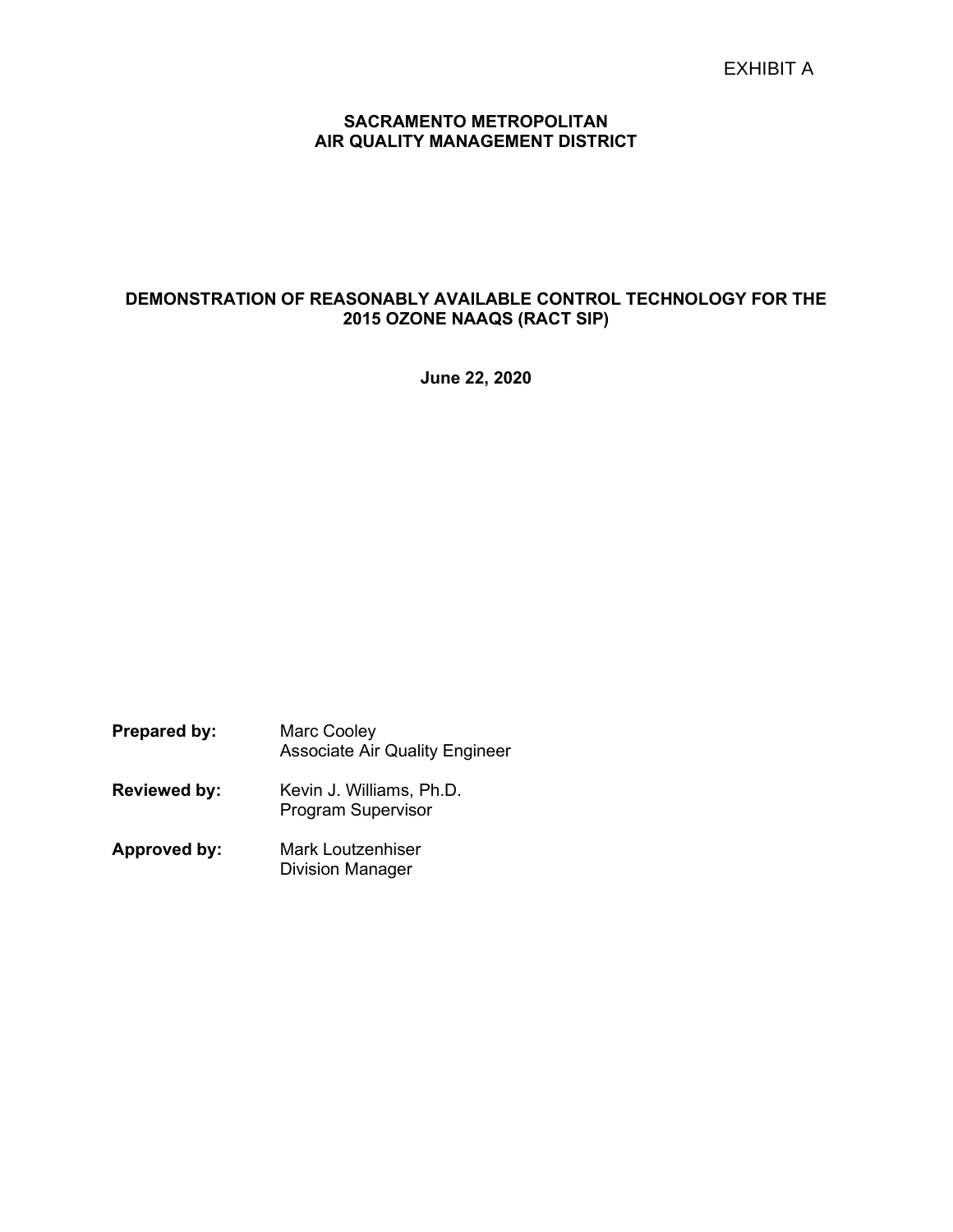# Table of Contents

| Category: |                                                                                     |  |
|-----------|-------------------------------------------------------------------------------------|--|
| Category: | Gasoline Service Stations - Phase I Vapor Recovery C-5                              |  |
| Category: | Gasoline Tank Trucks, Bulk Plants, and Bulk Terminals                               |  |
| Category: | Graphic Arts: Flexographic, Lithographic, Letterpress, and Flexible                 |  |
| Category: |                                                                                     |  |
| Category: |                                                                                     |  |
| Category: |                                                                                     |  |
| Category: | Miscellaneous Metal and Plastic Parts and Products Coating and                      |  |
| Category: |                                                                                     |  |
| Category: | Organic Chemical Manufacturing: Process Vents from Reactor                          |  |
| Category: |                                                                                     |  |
| Category: |                                                                                     |  |
| Category: | Storage of Petroleum Products (> 40,000 gallons) C-29                               |  |
| Category: | VOC Leaks from Synthetic Organic Chemical and Polymer                               |  |
|           | RACT Analysis of Rules for Non-CTG Source Categories Applicable to Major SourcesD-1 |  |
| Category: | Boilers, Process Heaters, and Steam GeneratorsD-2                                   |  |
| Category: |                                                                                     |  |
| Category: |                                                                                     |  |
| Category: |                                                                                     |  |
|           |                                                                                     |  |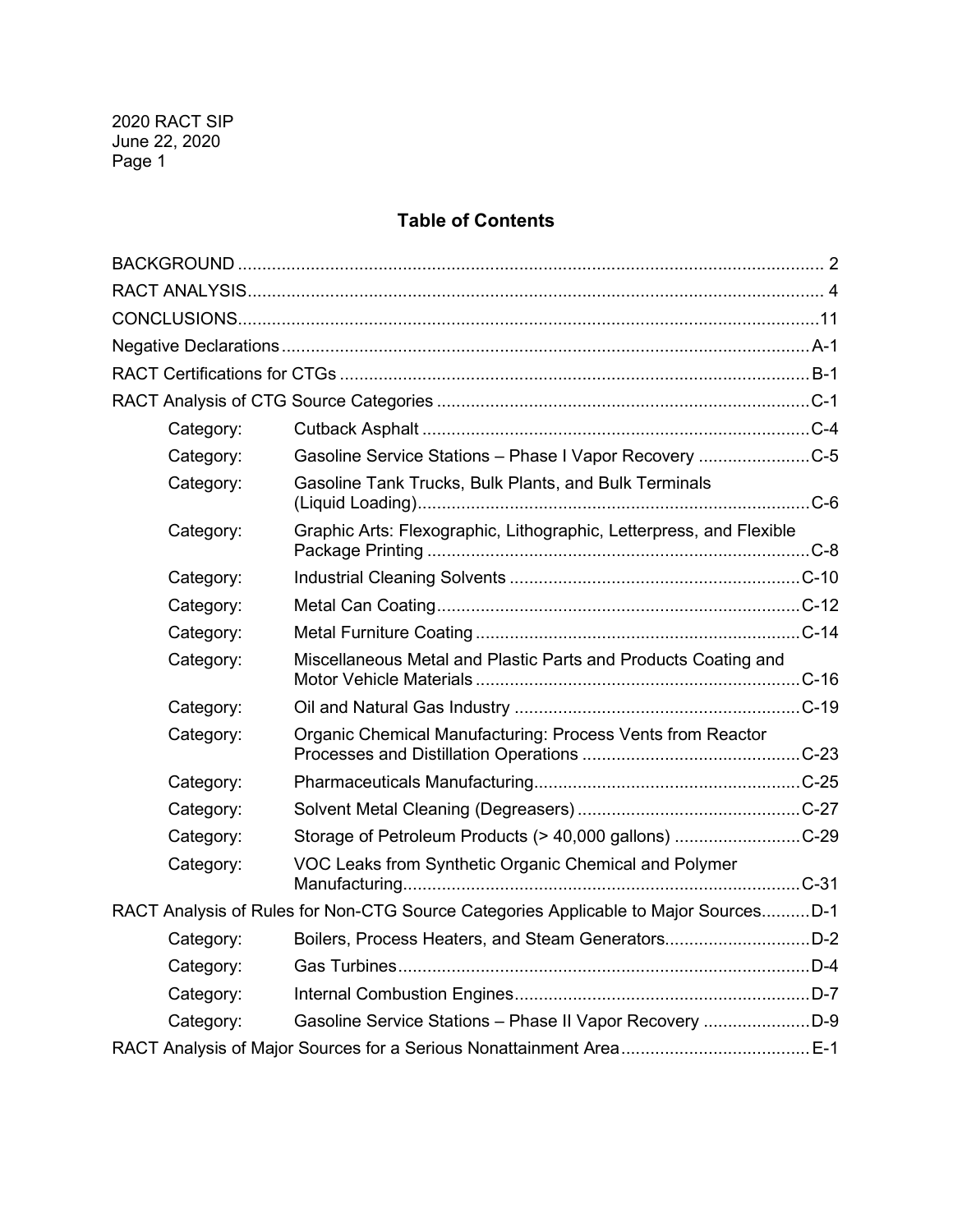## BACKGROUND

In 2015, the U.S. Environmental Protection Agency (EPA) revised the 8-hour National Ambient Air Quality Standard (NAAQS) for ozone to 0.070 parts per million<sup>1</sup>. EPA subsequently designated the Sacramento Metropolitan Area as a moderate nonattainment area $^2$  for the new standard, with an attainment date of August 4, 2024<sup>3</sup>. The Sacramento Metropolitan Area includes all of Sacramento and Yolo counties, and parts of El Dorado, Placer, Solano, and Sutter counties. These areas are under the jurisdictions of the Sacramento Metropolitan Air Quality Management District (SMAQMD or District), Yolo-Solano Air Quality Management District (YSAQMD), El Dorado County Air Quality Management District (EDCAQMD), Placer County Air Pollution Control District (PCAPCD), and Feather River Air Quality Management District (FRAQMD). In May of 2020, the districts of the Sacramento Metropolitan Area requested a voluntary reclassification from moderate to serious in accordance with Section 181(b)(3) of the federal Clean Air Act (CAA). The reclassification to serious will extend the attainment deadline to August 3, 2027. Either classification requires the districts in the nonattainment area to submit several plan elements to EPA, including revisions to the State Implementation Plan (SIP) that meet the Reasonably Available Control Technology (RACT) requirements for VOC and NOx in accordance with Sections 182(b)(2) and 182(f) of the CAA. This requirement is known as the RACT SIP.

In 2017, the District adopted and submitted for EPA approval the RACT SIP for the 2008 ozone NAAQS<sup>4</sup>. The document identified two RACT deficiencies, which SMAQMD committed to remedy. The first was a CTG VOC RACT deficiency for coatings applied to plastic parts, which the District corrected by adopting and submitting to EPA Rule 468 – Surface Coating of Plastic Parts and Products. `The second was a NOx RACT deficiency for natural gas-fired ovens at a major source, which the District corrected by adopting and submitting to EPA Rule 419 – NOx from Miscellaneous Combustion Units. In August 2018, EPA found the submittals of Rules 468 and 419 complete<sup>5</sup>.

This new document, a RACT SIP for the 2015 ozone NAAQS, will re-examine the RACT determinations made in the RACT SIP for the 2008 ozone standard in light of any new information. Staff has conducted a thorough review to identify and evaluate new information that might change the previous RACT conclusions. Such information includes equipment changes at major stationary sources, amendments to referenced rules, and RACT requirements for a new Control Techniques Guidelines (CTG) published by EPA for the oil and natural gas production industry<sup>6</sup>.

EPA defines RACT as "the lowest emission limitation that a particular source is capable of meeting by the application of control technology that is reasonably available considering technological and

<sup>1</sup> 80 FR 65292, October 26, 2015.

<sup>2</sup> 83 FR 25776, June 4, 2018.

<sup>3</sup> 83 FR 62998, December 6, 2018.

<sup>4</sup> SMAQMD. Demonstration of Reasonably Available Control Technology for the 2008 Ozone NAAQS (RACT SIP). January 23, 2017.

<sup>5</sup> Letter dated August 23, 2018, from Elizabeth Adams, U.S. EPA Region IX, to Richard Corey, CARB.

<sup>6</sup> U.S. EPA. Control Techniques Guidelines for the Oil and Natural Gas Industry. EPA-453/B-16-001. October 2016.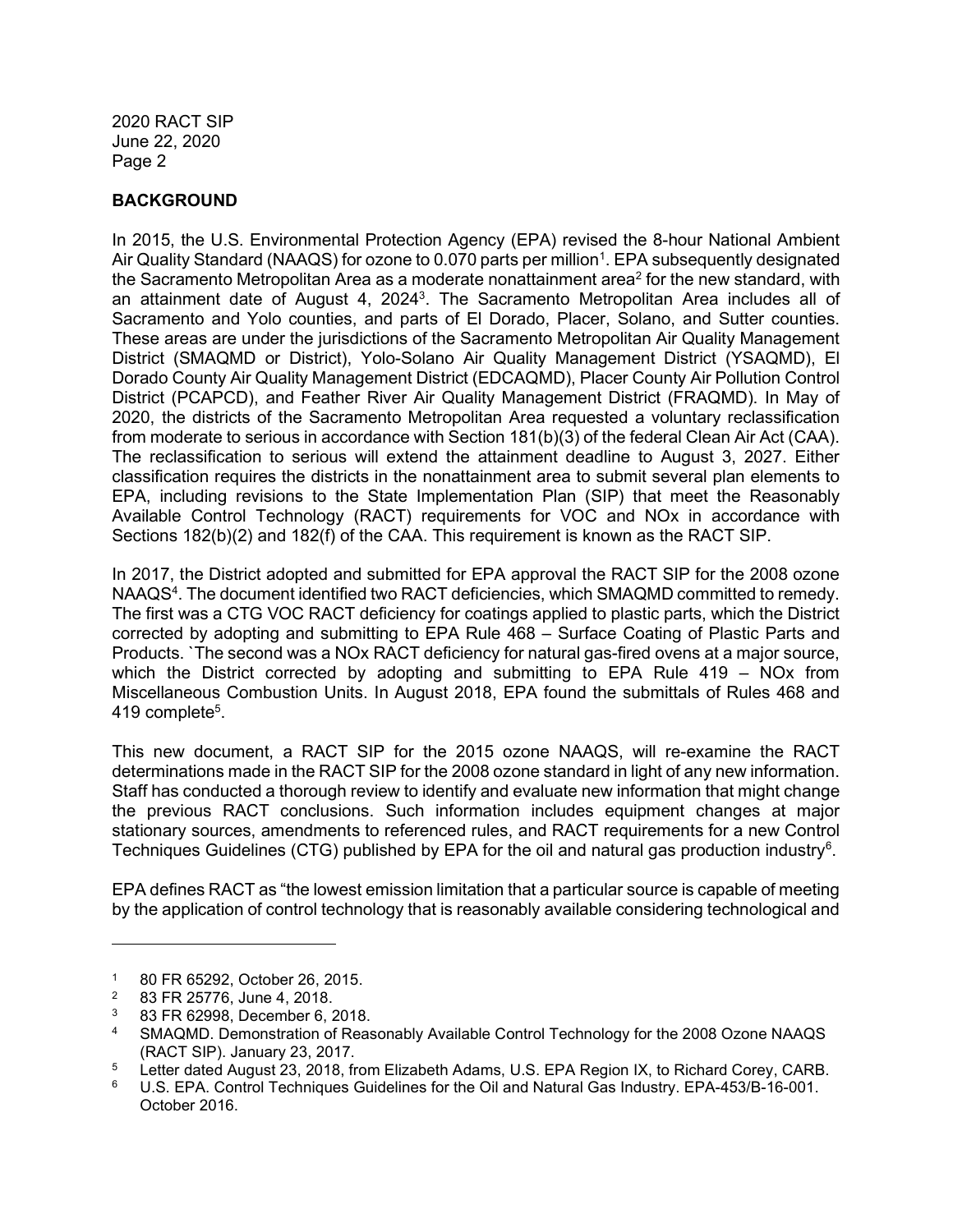economic feasibility<sup>7</sup>." Sections 182(b)(2) and 182(f) of the Clean Air Act require the District to implement RACT for:

- Each category of VOC sources that is covered by a Control Techniques Guideline (CTG) document issued by EPA; and
- All major stationary sources of VOC and/or NOx (a potential to emit at least 50 tons per year of VOC and/or NOx for serious nonattainment areas $^8$ ).

## EPA's Implementation Rule for the 2015 Ozone Standard

In 2018, EPA published the final implementation rule for the 2015 8-hour ozone standard<sup>9</sup>. The final implementation rule retains existing RACT requirements from the 2008 8-hour ozone standard. The final rule provides guidance to states and districts for preparing their required SIP submittals, including RACT SIPs. The deadline for submittal of the RACT SIP is August 3, 2020 and implementation of any identified measures by January 1, 2023.

The final implementation rule for the 2015 ozone standard notes EPA guidance from the 2008 ozone implementation rule<sup>10</sup> and any other available information should be used in making RACT determinations, such as:

- CTGs and Alternative Control Techniques (ACTs);
- BACT/LAER Clearinghouse;
- SIPs for other nonattainment areas, in particular those areas with higher classifications;
- The "Menu of Control Measures" for NO<sub>x</sub> and VOC<sup>11</sup>;
- Standards of performance for existing stationary sources developed under CAA section  $111(d)$ ;
- New Source Review (NSR) and Prevention of Significant Deterioration (PSD) settlement agreements;
- In some cases, Maximum Achievable Control Technology (MACT) standards and National Emission Standards for Hazardous Air Pollutants (NESHAP)<sup>12</sup> may be used to demonstrate RACT; and
- Previous RACT determinations, if the incremental emission reductions that would result from additional controls would be small $13,14$ .

To demonstrate RACT for CTG source categories and all major stationary sources of VOC and/or NOx, the 2008 implementation rule specifies that RACT SIPs must include:

<sup>7</sup> 44 FR 53762, September 17, 1979.

<sup>8</sup> Clean Air Act Section 182(d).

<sup>9</sup> "Implementation of the 2015 National Ambient Air Quality Standards for Ozone: State Implementation Plan Requirements," Final Rule, 83 FR 62998, December 6, 2018.

<sup>10</sup> "Implementation of the 2008 National Ambient Air Quality Standards for Ozone: State Implementation Plan Requirements," Final Rule, 80 FR 12264, March 6, 2015.

<sup>11</sup> "Menu of Control Measures," EPA, updated April 12, 2012.

<sup>&</sup>lt;sup>12</sup> National Emission Standards for Hazardous Air Pollutants, 40 CFR Part 63.

<sup>&</sup>lt;sup>13</sup> 80 FR 12279, March 6, 2015, states in part "In cases where controls were applied due to the 1-hour or 1997 NAAQS ozone RACT requirement, we expect that any incremental emissions reductions from application of a second round of RACT controls may be small and, therefore, the cost for advancing that small additional increment of reduction may not be reasonable."

<sup>14</sup> 80 FR 12280, March 6, 2015.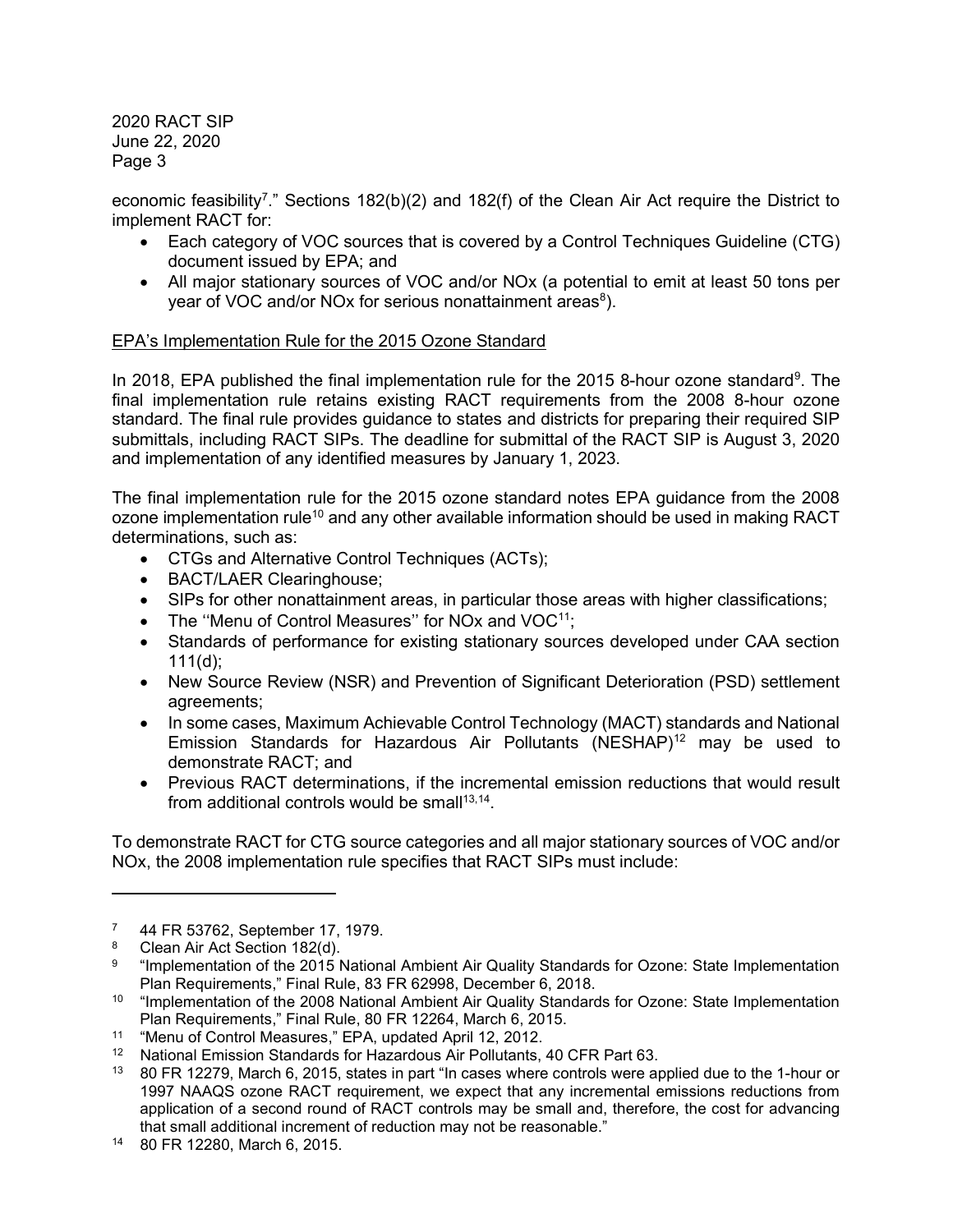- Adopted RACT regulations;
- Certifications, where appropriate, that existing provisions are RACT;
- Negative declarations where there are no sources in the nonattainment area covered by a specific CTG source category;
- Notice and opportunity for public comment, even when certifying that the existing provisions remain RACT or when a negative declaration is being submitted; and
- Appropriate supporting information.

## 2006 EPA Region IX Guidance

To help states and districts prepare their 2006 RACT SIPs, EPA Region IX provided guidance in a letter from Andrew Steckel, dated March 9, 2006. The following elements are included in the recommended strategy:

- Describe efforts to identify all source categories within the District requiring RACT, including CTG sources (i.e., covered by an EPA Control Technique Guideline document) and major non-CTG sources.
- Submit negative declarations where there are no facilities (major or minor) within the District subject to a CTG.
- For all categories needing RACT, list the state/local regulation that implements RACT. It may also be helpful to list the date EPA approved these regulations as fulfilling RACT.
- Describe the basis for concluding that the regulations fulfill RACT. Documents useful in establishing RACT include CTGs, ACTs, Maximum Achievable Control Technology (MACT) standards, New Source Performance Standards (NSPSs), California Suggested Control Measures (SCMs) and RACT/Best Available Retrofit Control Technology (BARCT) determinations, regulations adopted in other Districts, and guidance and rules developed by other state and local agencies.

This RACT demonstration document has been prepared in accordance with the guidance discussed above. It will be submitted to EPA as a SIP revision to meet the requirements of Sections 182(b)(2) and 182(f) of the federal Clean Air Act.

## RACT ANALYSIS

The specific information sources Staff used for RACT determinations included:

- $\bullet$  CTGs and ACTs<sup>15</sup>;
- New Source Performance Standards (NSPSs);
- National Emission Standards for Hazardous Air Pollutants (NESHAPs);
- The Menu of Control Measures;
- NSR and PSD settlement agreements from EPA's database of Civil Cases and Settlements<sup>16</sup>;

<sup>15</sup> https://www.epa.gov/ground-level-ozone-pollution/control-techniques-guidelines-and-alternativecontrol-techniques

<sup>16</sup> http://cfpub.epa.gov/enforcement/cases/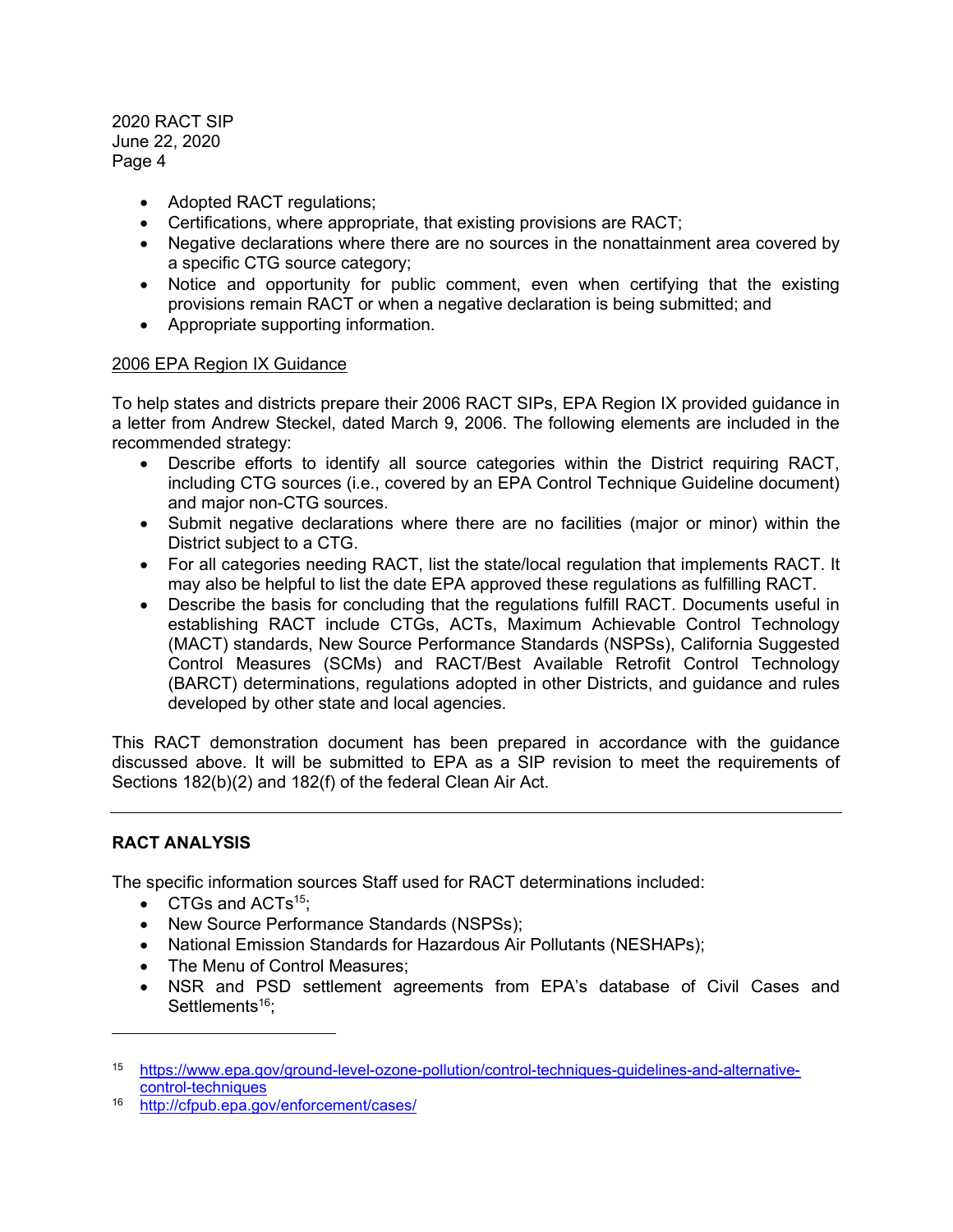- CARB's Determinations of Reasonably Available Control Technology and Best Available Retrofit Control Technology;
- $\bullet$  EPA's RACT/BACT/LAER Clearinghouse<sup>17</sup>;
- CARB's BACT Clearinghouse<sup>18</sup>;
- The District's BACT Clearinghouse; and
- Rules from other nonattainment areas that were classified as serious nonattainment or higher for the 2008 and/or 2015 8-hour ozone standard, including:
	- Placer County Air Pollution Control District (Severe-15 for 2008 and expected reclassification to serious for 2015);
	- Yolo-Solano Air Quality Management District (Severe-15 for 2008 and expected reclassification to serious for 2015);
	- Ventura County Air Pollution Control District (Serious for 2008 and 2015);
	- San Joaquin Valley Air Pollution Control District (Extreme for 2008 and 2015);
	- South Coast Air Quality Management District (Extreme for 2008 and 2015);
	- Dallas-Fort Worth, Texas<sup>19</sup> (Serious for 1997 and 2008); and
	- Houston-Galveston-Brazoria, Texas (Severe-15 for 1997); and
	- Baltimore, Maryland<sup>20</sup> (Serious for 1997).

The District submitted the RACT SIP for the 2008 ozone standard in 2017. Because those RACT determinations were made so recently, it is expected that many of the RACT conclusions made at that time will still be applicable to the 2015 ozone standard. Nevertheless, Staff reviewed the information sources shown in Table 1 to identify and evaluate any new emissions standards that have been adopted since the beginning of preparation of the previous RACT SIP (approximately March 2016) through May 2020.

| <b>Information</b><br><b>Source</b>         | Agency     | Title                                                                                                                     | Effective/<br><b>Adopted</b><br><b>Date</b> |
|---------------------------------------------|------------|---------------------------------------------------------------------------------------------------------------------------|---------------------------------------------|
| <b>Control Techniques</b><br>Guidelines     | <b>EPA</b> | CTG for Oil and Natural Gas Industry                                                                                      | 10/2016 <sup>21</sup>                       |
| Greenhouse Gas<br><b>Emission Standards</b> | CARB       | Greenhouse Gas Emission Standards for Crude Oil and Natural<br><b>Gas Facilities</b>                                      | 10/2017 <sup>22</sup>                       |
| <b>NESHAP</b>                               | EPA        | Subpart MMMM: Surface Coating of Miscellaneous Metal Parts<br>and Products                                                | Signed<br>3/11/2020                         |
| <b>NESHAP</b>                               | <b>EPA</b> | Subpart FFFF - National Emission Standards for Hazardous Air<br>Pollutants: Miscellaneous Organic Chemical Manufacturing. | Signed<br>5/29/2020                         |
| <b>NESHAP</b>                               | <b>FPA</b> | Subpart RRRR: National Emission Standards for Hazardous Air<br>Pollutants: Surface Coating of Metal Furniture             | Signed<br>3/11/2020                         |

Table 1 – New or Revised Information Sources Since Previous RACT SIP Submittal

<sup>17</sup> http://cfpub.epa.gov/RBLC/index.cfm?action=Home.Home<br>18 http://www.arb.ca.gov/bact/bactnew/rptpara.htm

<sup>18</sup> http://www.arb.ca.gov/bact/bactnew/rptpara.htm

<sup>19</sup> The Texas air quality regulations are contained in Title 30, Part 1 of the Texas Administrative Code. http://texreg.sos.state.tx.us/public/readtac\$ext.ViewTAC?tac\_view=3&ti=30&pt=1

 $20$  The Maryland air quality regulations are contained in Title 26, Subtitle 11 of the Code of Maryland Regulations. http://www.dsd.state.md.us/comar/subtitle\_chapters/26\_Chapters.aspx

<sup>&</sup>lt;sup>21</sup> 81 FR 74798, October 27, 2016.

<sup>22</sup> https://ww3.arb.ca.gov/regact/2016/oilandgas2016/oilandgas2016.htm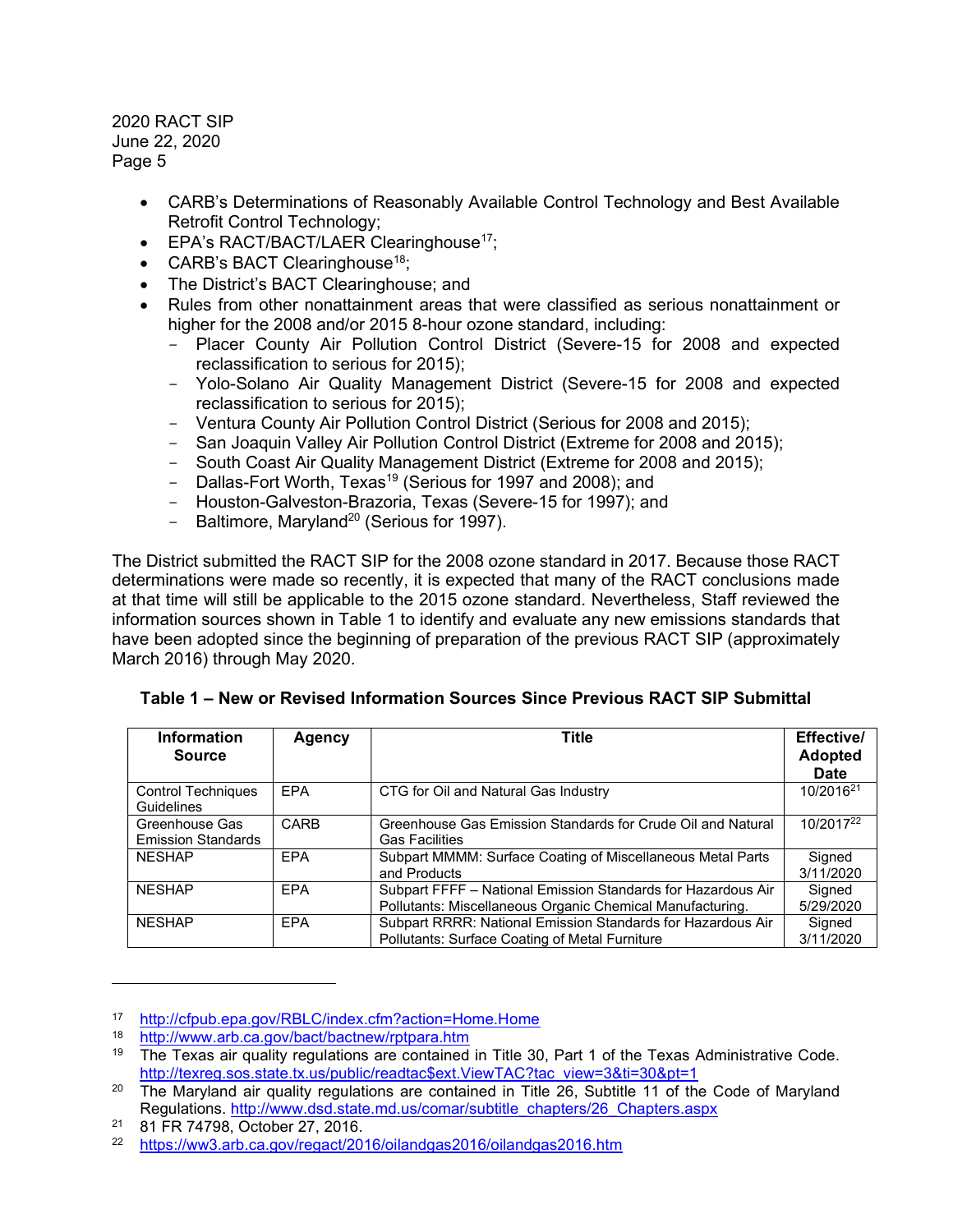| <b>Information</b>                        | Agency           | <b>Title</b>                                                                                               | Effective/             |
|-------------------------------------------|------------------|------------------------------------------------------------------------------------------------------------|------------------------|
| <b>Source</b>                             |                  |                                                                                                            | <b>Adopted</b>         |
|                                           |                  |                                                                                                            | <b>Date</b>            |
| <b>NESHAP</b>                             | <b>EPA</b>       | Subpart PPPP: National Emission Standards for Hazardous Air                                                | Signed                 |
| <b>NESHAP</b>                             | <b>EPA</b>       | Pollutants: Surface Coating of Plastic Parts and Products                                                  | 3/11/2020<br>2/25/2020 |
|                                           |                  | Subpart WWWW: Reinforced Plastic Composites Production                                                     |                        |
| Adopted or<br><b>Amended Air District</b> | <b>SCAQMD</b>    | 1106 - Marine Coating Operations                                                                           | 5/3/2019               |
| <b>Rules</b>                              |                  | 1110.2 - Emissions from Gaseous and Liquid-Fueled Engines                                                  | 11/1/2019              |
|                                           |                  | 1118 - Control of Emissions from Refinery Flares<br>1118.1 - Control of Emissions from Non-Refinery flares | 7/7/2017<br>1/4/2019   |
|                                           |                  |                                                                                                            |                        |
|                                           |                  | 1134 - Emissions of Oxides of Nitrogen from Stationary Gas<br>Turbines                                     | 4/5/2019               |
|                                           |                  | 1135 - Emissions of Oxides of Nitrogen from Electric Power                                                 | 11/2/2018              |
|                                           |                  | <b>Generating Systems</b>                                                                                  |                        |
|                                           |                  | 1146, 1146.1, & 1146.2 - Emissions of Oxides of Nitrogen from                                              | 12/7/2018              |
|                                           |                  | Industrial and Commercial Boilers, Small Industrial, and Large                                             |                        |
|                                           |                  | Water Heaters and Small boilers                                                                            |                        |
|                                           |                  | 1147 - NOx Reductions from Miscellaneous Sources                                                           | 7/7/2017               |
|                                           |                  | 1168 - Adhesive and Sealant Applications                                                                   | 10/6/2017              |
|                                           |                  | 1178 - Further Reductions of VOC Emissions from Storage                                                    | 4/6/2018               |
|                                           |                  | <b>Tanks at Petroleum Facilities</b>                                                                       |                        |
|                                           | <b>SJVUAPCD</b>  | 4703 - Stationary Gas Turbines                                                                             | 9/20/2017              |
|                                           | <b>VCAPCD</b>    | 66.1 - Misc. Surface Coating Operations and Other Processes                                                | 5/11/2016              |
|                                           |                  | <b>Emitting VOCs</b>                                                                                       |                        |
|                                           |                  | 67.12.1 - Polyester Resin Operations                                                                       | 5/11/2016              |
|                                           |                  | 74.20 - Adhesives and Sealants                                                                             | 10/9/2018              |
|                                           |                  | 74.23 - Stationary Gas Turbines                                                                            | 11/12/2019             |
|                                           |                  | 74.34 - NOx Reductions from Miscellaneous Sources                                                          | 12/13/2016             |
|                                           | YSAQMD           | 2.21 - Organic Liquid Storage and Transfer                                                                 | 9/14/2016              |
|                                           |                  | 2.27 - Industrial, Institutional, and Commercial Boilers, Steam                                            | 5/15/2019              |
|                                           |                  | Generators, and Process Heaters                                                                            |                        |
|                                           |                  | 2.29 - Graphic Arts Printing Operations                                                                    | 7/11/2018              |
|                                           |                  | 2.31 - Solvent Cleaning and Degreasing                                                                     | 4/12/2017              |
|                                           |                  | 2.45 - Boilers                                                                                             | 5/15/2019              |
|                                           | <b>PCAPCD</b>    | 206 - Incinerator Burning                                                                                  | 10/13/2016             |
| <b>BACT</b>                               | <b>EPA</b>       | Various                                                                                                    | From 2016              |
| Determinations                            | CARB             |                                                                                                            | to Present             |
|                                           | Local            |                                                                                                            |                        |
|                                           | <b>Districts</b> |                                                                                                            |                        |

The process Staff used to demonstrate compliance with federal RACT requirements consisted of the following steps:

- For each CTG, identify whether the District has sources to which the CTG applies.
- If the District has no sources to which a CTG applies, submit a negative declaration, including CTGs where the District has previously submitted negative declarations.
- If the District has a source(s) to which a CTG applies, identify the applicable District rule and perform a detailed comparison of the rule requirements with the CTG and other available RACT guidance. The comparison has been updated to include new standards or rule requirements that are applicable to these source categories. Appendix C contains the analyses for CTG source categories.
- For non-CTG categories that are applicable to one or more major sources within the District, perform a detailed comparison of the rule requirements applicable to those source categories with relevant RACT guidance. The comparison has been updated to include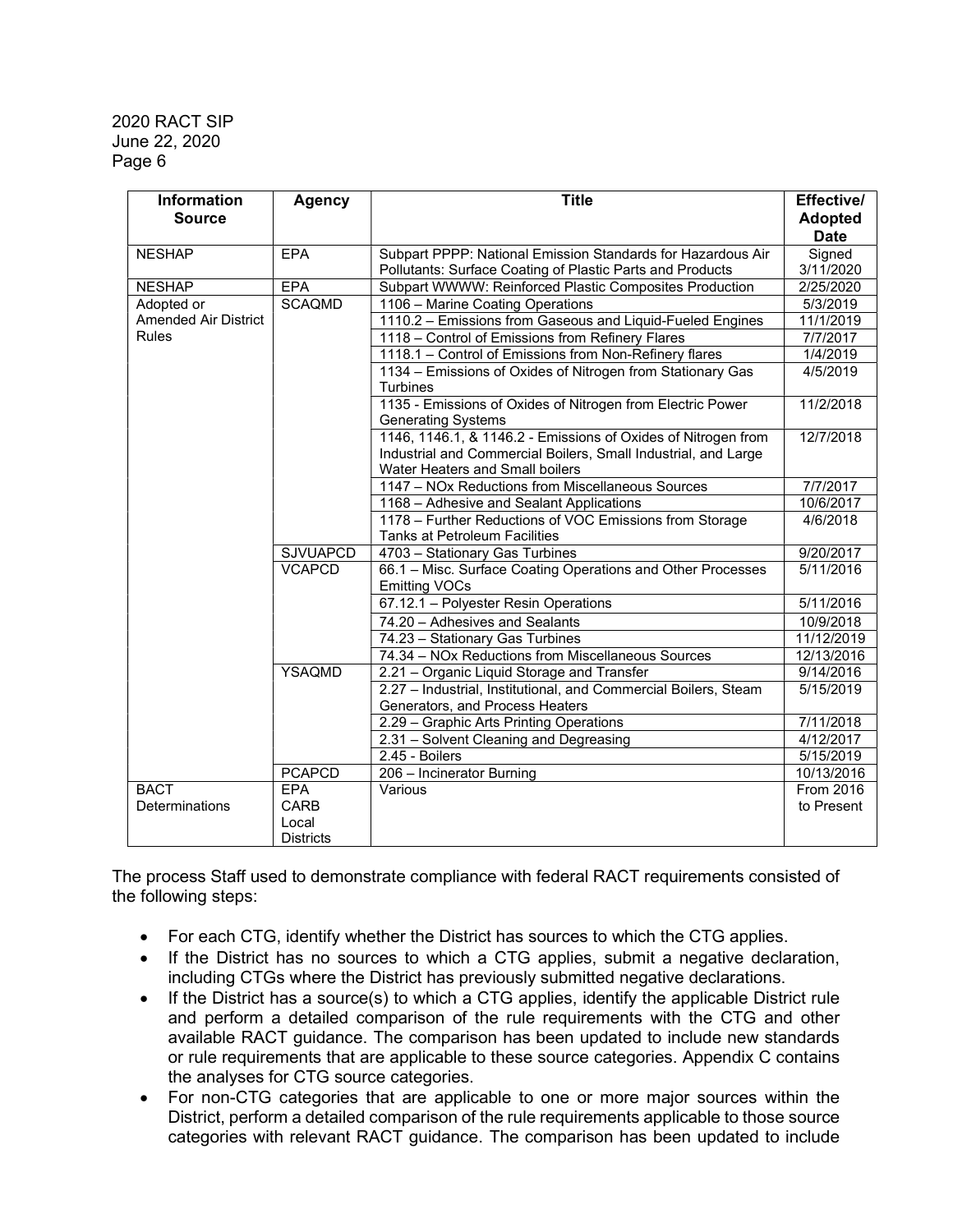> new standards or rule requirements that are applicable to these source categories. Appendix D contains the analyses for non-CTG categories where the District has applicable rules.

 For major sources, determine the types of emission units at the facility and determine which District rules apply to these sources. The list of major sources has been updated to identify new equipment and new rule requirements (identified above) that are applicable to major sources at serious nonattainment thresholds. The RACT requirement is satisfied for a major source when all units that emit VOC or NOx are subject to rules that have been determined to satisfy RACT (as demonstrated in Appendices C and D). Appendix E contains the analyses for major sources.

Table 1 contains the list of all CTG categories, together with the applicable District rule (unless there are no sources), the most recent amendment date, and the status of the rule in the SIP. For CTGs where the District has applicable sources, District rules were analyzed to determine if the District's requirements meet RACT. These analyses are included in Appendix C.

Updates from the previous RACT SIP for the CTG source categories are as follows: 1) EPA approval of District Rule 464, 2) Submittal of District Rule 468, and 3) CARB submittal of the Greenhouse Gas Emission Standards for Crude Oil and Natural Gas Facilities into the California State Implementation Plan.

| <b>CTG Doc. No./</b> | <b>CTG Category</b>                                                                          | <b>SMAQMD</b><br>Rule No. | <b>SIP Status</b>  |
|----------------------|----------------------------------------------------------------------------------------------|---------------------------|--------------------|
| <b>Date</b>          |                                                                                              | (Most Recent Amendment)   |                    |
| EPA-450/R-75-102     | Gasoline Service Stations -                                                                  | 448 (2/26/09)             | Adopted 2/26/09;   |
| Nov. 1975            | Phase I Vapor Recovery                                                                       |                           | Approved 1/7/13.   |
| EPA-450/2-77-008     | <b>Surface Coating Operations</b>                                                            |                           |                    |
| May 1977             | Coils, Paper, Fabrics,<br>Automobiles, and Light-<br><b>Duty Truck Coating</b><br>Operations | No Sources                |                    |
|                      | <b>Metal Can Coating</b>                                                                     | 452 (9/25/08)             | Adopted 9/25/08;   |
|                      |                                                                                              |                           | Approved 4/9/10.   |
| EPA-450/2-77-022     | <b>Solvent Metal Cleaning</b>                                                                | 454 (9/25/08)             | Adopted 9/25/08;   |
| Nov. 1977            |                                                                                              |                           | Approved 4/9/10.   |
| EPA-450/2-77-025     | Refineries - Vacuum                                                                          | No Sources                |                    |
| Oct. 1977            | Producing Systems,                                                                           |                           |                    |
|                      | Wastewater Separators, and                                                                   |                           |                    |
|                      | Process Unit Turnarounds                                                                     |                           |                    |
| EPA-450/2-77-026     | <b>Gasoline Loading Terminals</b>                                                            | 447 (4/2/98)              | Adopted 4/2/98;    |
| Oct. 1977            |                                                                                              |                           | Approved 11/26/99. |
| EPA-450/2-77-032     | <b>Metal Furniture Coating</b>                                                               | 451 (10/28/10)            | Adopted 10/28/10;  |
| Dec. 1977            |                                                                                              |                           | Approved 11/21/11. |
| EPA-450/2-77-033     | <b>Magnet Wire Coating</b>                                                                   | No Sources                |                    |
| Dec. 1977            |                                                                                              |                           |                    |
| EPA-450/2-77-034     | Large Appliance Coating                                                                      | No Sources                |                    |
| Dec. 1977            |                                                                                              |                           |                    |

## Table 1 – CTG Source Categories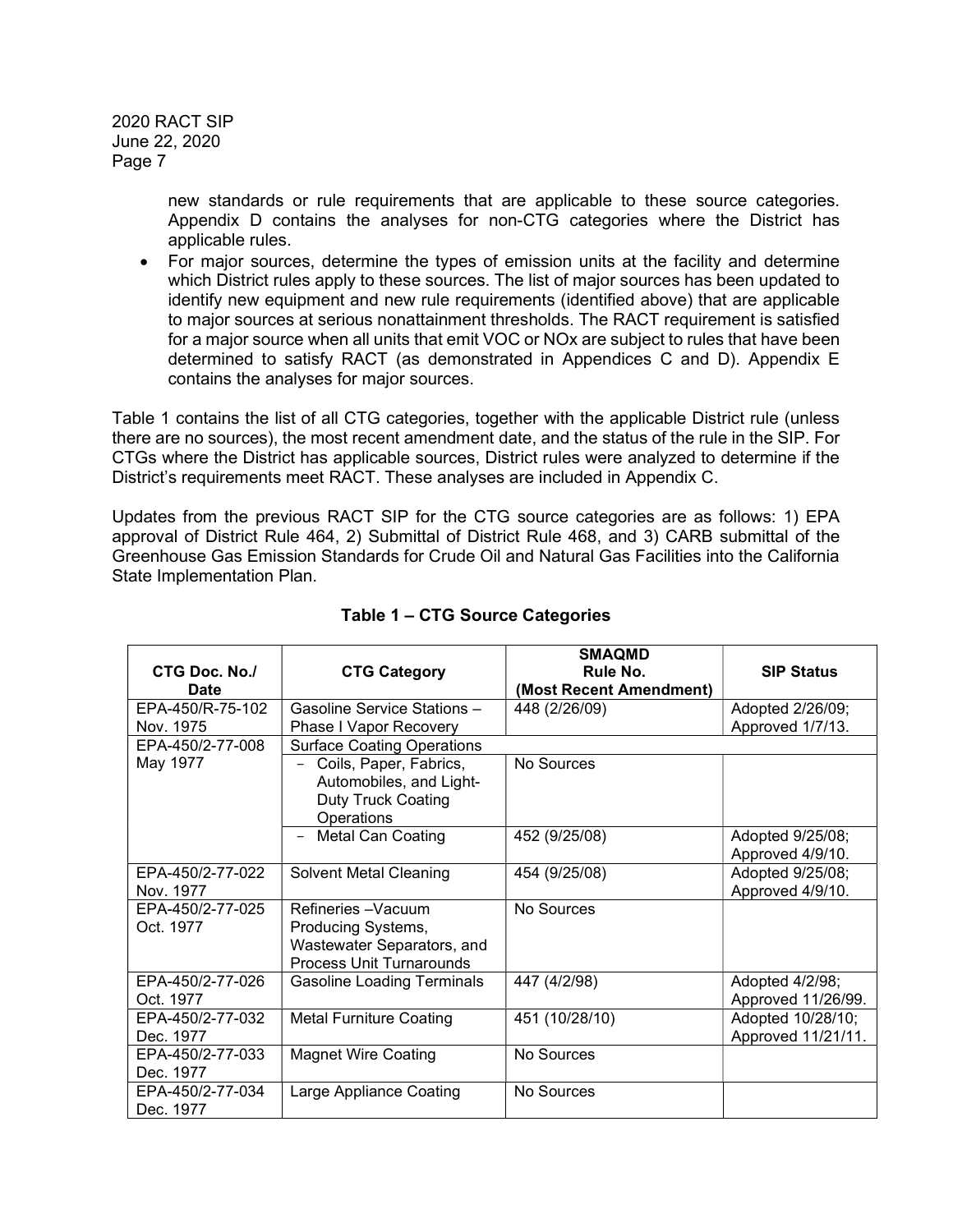|                      |                                     | <b>SMAQMD</b>            |                    |
|----------------------|-------------------------------------|--------------------------|--------------------|
| <b>CTG Doc. No./</b> | <b>CTG Category</b>                 | Rule No.                 | <b>SIP Status</b>  |
| <b>Date</b>          |                                     | (Most Recent Amendment)  |                    |
| EPA-450/2-77-035     | <b>Gasoline Bulk Plants</b>         | 447 (4/2/98)             | Adopted 4/2/98;    |
| Dec. 1977            |                                     |                          | Approved 11/26/99. |
| EPA-450/2-77-036     | Petroleum Liquid Storage -          | 446 (11/16/93)           | Adopted 11/16/93;  |
| Dec. 1977            | <b>Fixed-Roof Tanks</b>             |                          | Approved 9/16/94.  |
| EPA-450/2-77-037     | <b>Cutback Asphalt</b>              | 453 (8/31/82)            | Adopted 8/31/82;   |
| Dec. 1977            |                                     |                          | Approved 1/24/85.  |
| EPA-450/2-78-015     | <b>Miscellaneous Metal Parts</b>    | 451 (10/28/10)           | Adopted 10/28/10;  |
| <b>June 1978</b>     | and Products Coating                |                          | Approved 11/21/11. |
| EPA-450/2-78-029     | <b>Pharmaceutical Products</b>      | 464 (4/28/16)            | Adopted 4/28/16;   |
| Dec. 1978            | Manufacturing                       |                          | Approved 12/04/17. |
| EPA-450/2-78-030     | <b>Pneumatic Tire</b>               | No Sources               |                    |
| Dec. 1978            | Manufacturing                       |                          |                    |
| EPA-450/2-78-032     | <b>Flat Wood Panel Coating</b>      | No Sources               |                    |
| <b>June 1978</b>     |                                     |                          |                    |
| EPA-450/2-78-033     | <b>Graphic Arts</b>                 |                          |                    |
| Dec. 1978            | - Flexographic Printing             | 450 (10/23/08)           | Adopted 10/23/08;  |
|                      |                                     |                          | Approved 4/9/10.   |
|                      | <b>Rotogravure Printing</b>         | No Sources               |                    |
| EPA-450/2-78-036     | Refineries - VOC Leaks              | No Sources               |                    |
| <b>June 1978</b>     |                                     |                          |                    |
| EPA-450/2-78-047     | Petroleum Liquid Storage -          | 446 (11/16/93)           | Adopted 11/16/93;  |
| Dec. 1978            | <b>External Floating Roof Tanks</b> |                          | Approved 9/16/94.  |
| EPA-450/2-78-051     | <b>Gasoline Tank Trucks and</b>     | 447 (4/2/98)             | <b>Rule 447:</b>   |
| Dec. 1978            | Vapor Collection Systems -          | 448 (2/26/09)            | Adopted 4/2/98;    |
|                      | <b>VOC Leaks</b>                    |                          | Approved 11/26/99. |
|                      |                                     |                          | <b>Rule 448:</b>   |
|                      |                                     |                          | Adopted 2/26/09;   |
|                      |                                     |                          | Approved 1/7/13.   |
| EPA-450/3-82-009     | Large Petroleum Dry                 | No Sources <sup>23</sup> |                    |
| Sep. 1982            | <b>Cleaners</b>                     |                          |                    |
| EPA-450/3-83-006     | <b>Synthetic Organic Chemical</b>   | 443 (9/5/96)             | Adopted 9/5/96;    |
| Mar. 1984            | Manufacturing - VOC Leaks           |                          | Approved 11/9/98.  |
| EPA-450/3-83-007     | <b>Natural Gas/Gasoline</b>         | No Sources               |                    |
| Dec. 1983            | Processing - VOC Leaks              |                          |                    |
| EPA-450/3-83-008     | <b>High Density Polyethylene,</b>   | No Sources               |                    |
| Nov. 1983            | Polypropylene, and                  |                          |                    |
|                      | Polystyrene Resin                   |                          |                    |
|                      | Manufacturing                       |                          |                    |
| EPA-450/3-84-015     | <b>Synthetic Organic Chemical</b>   | No Sources               |                    |
| Dec. 1984            | Manufacturing - Air Oxidation       |                          |                    |
|                      | Processes                           |                          |                    |

 $^{23}$  This CTG applies to dry cleaning facilities that use 123,000 liters or more of petroleum solvent per year. Although there are petroleum solvent dry cleaners operating in Sacramento County, the largest facility is limited by permit to use no more than 4,164 liters per year of petroleum solvent.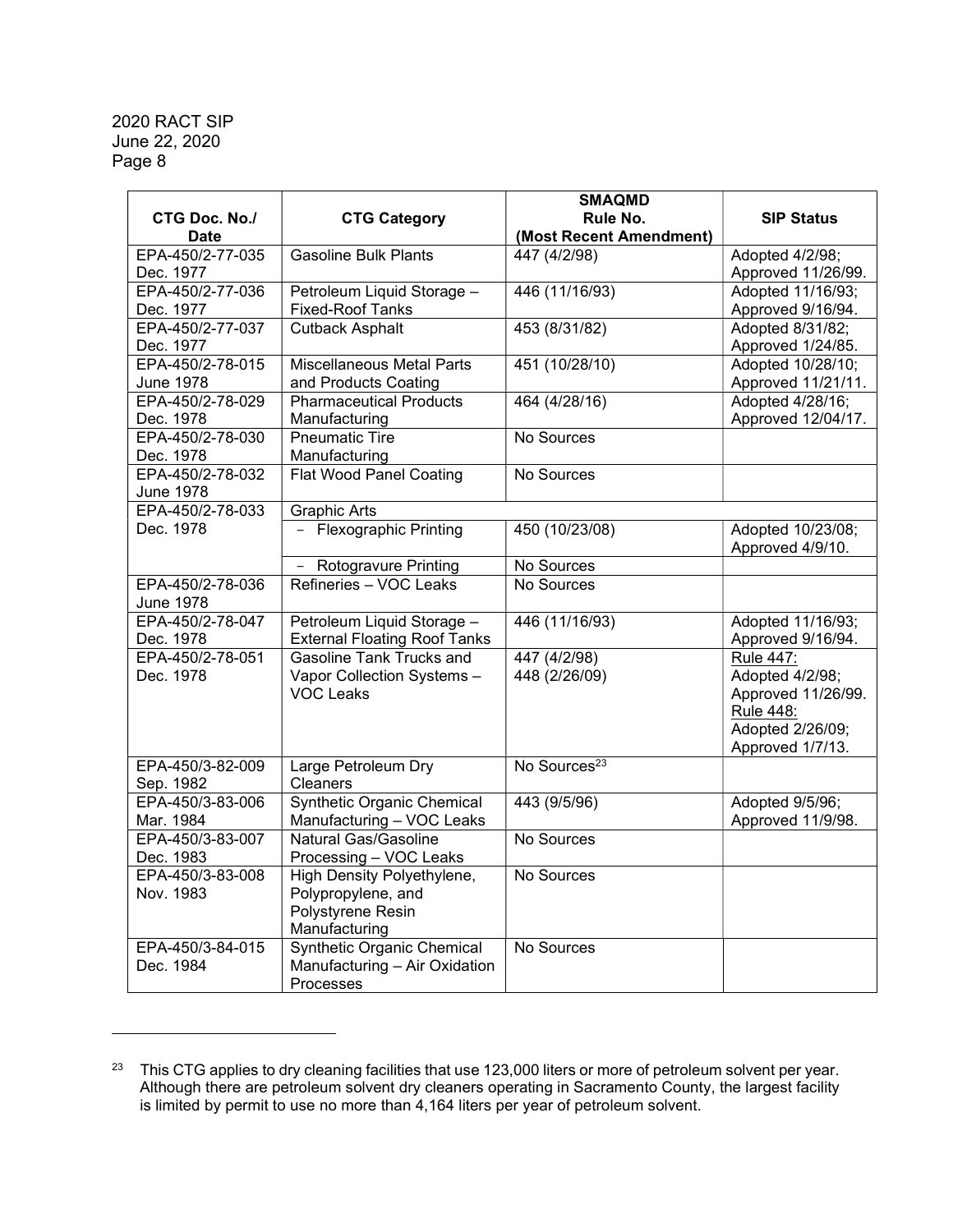| <b>CTG Doc. No./</b><br><b>Date</b> | <b>CTG Category</b>                                               | <b>SMAQMD</b><br>Rule No.<br>(Most Recent Amendment) | <b>SIP Status</b>                       |
|-------------------------------------|-------------------------------------------------------------------|------------------------------------------------------|-----------------------------------------|
| EPA-450/4-91-031                    | Synthetic Organic Chemical                                        | 464 (4/28/16)                                        | Adopted 4/28/16;                        |
| Aug. 1993                           | Manufacturing - Reactor and<br><b>Distillation Operations</b>     |                                                      | Approved 12/4/17.                       |
| EPA-453/R-96-007<br>Apr. 1996       | <b>Wood Furniture Coating</b>                                     | No Sources <sup>24</sup>                             |                                         |
| EPA-453/R-97-004<br>Dec. 1997       | Aerospace Manufacturing                                           | No Sources <sup>25</sup>                             |                                         |
| EPA-453/R-06-001<br>Sep. 2006       | <b>Industrial Cleaning Solvents</b>                               | 466 (10/28/10)                                       | Adopted 10/28/10;<br>Approved 9/29/11.  |
| EPA-453/R-06-002<br>Sep. 2006       | Graphic Arts - Offset<br>Lithographic and Letterpress<br>Printing | 450 (10/23/08)                                       | Adopted 10/23/08;<br>Approved 4/9/10.   |
| EPA-453/R-06-003<br>Sep. 2006       | Graphic Arts - Flexible<br>Package Printing                       | 450 (10/23/08)                                       | Adopted 10/23/08;<br>Approved 4/9/10.   |
| EPA-453/R-06-004<br>Sep. 2006       | <b>Flat Wood Panel Coating</b>                                    | No Sources                                           |                                         |
| EPA-453/R-07-003<br>Sep. 2007       | Paper, Film, and Foil<br>Coatings                                 | No Sources                                           |                                         |
| EPA-453/R-07-004<br>Sep. 2007       | Large Appliance Coating                                           | No Sources                                           |                                         |
| EPA-453/R-07-005<br>Sep. 2007       | <b>Metal Furniture Coating</b>                                    | 451 (10/28/10)                                       | Adopted 10/28/10;<br>Approved 11/21/11. |
| EPA-453/R-08-003                    | Miscellaneous Metal and Plastic Parts Coating                     |                                                      |                                         |
| Sep. 2008                           | <b>Metal Parts</b><br>$\overline{\phantom{0}}$                    | 451 (10/28/10)                                       | Adopted 10/28/10;<br>Approved 11/21/11. |
|                                     | <b>Plastic Parts - Business</b><br>Machine & Transportation       | Rule 468 (3/22/2018)                                 | Submitted to EPA<br>$5/18/18$ .         |
|                                     | - Pleasure Craft                                                  | No Sources                                           |                                         |
|                                     | <b>Motor Vehicle Materials</b><br>$-$                             | 459 (8/25/11)                                        | Adopted 8/25/11;<br>Approved 8/9/12.    |
| EPA-453/R-08-004<br>Sep. 2008       | Fiberglass Boat<br>Manufacturing                                  | No Sources <sup>26</sup>                             |                                         |

<sup>&</sup>lt;sup>24</sup> This CTG applies to source with the potential to emit 25 or more tons per year of VOC. There used to be an applicable source operating in the District; however, it closed and cancelled its permits in 2007.

<sup>&</sup>lt;sup>25</sup> This CTG applies to facilities that perform manufacture or rework of commercial, civil, or military aerospace vehicles or components. In severe ozone nonattainment areas, the CTG applies to sources with a potential to emit of 25 tons per year or more of VOC from such operations. Although there are sources in the District that perform these operations, all have potentials to emit of less than 25 tons per year of VOC from aerospace manufacture and rework operations.

<sup>&</sup>lt;sup>26</sup> This CTG applies to facilities that manufacture fiberglass boat decks or hulls where the total actual VOC emissions from all such processes at the facility, including related cleaning activities, are equal to or exceed 15 pounds per day or an equivalent level such as 2.7 tons per 12-month rolling period, before consideration of controls. The District adopted a negative declaration for this category in 2012 after Staff determined that the only two potential sources identified had emissions much less than the threshold of 2.7 tons per 12-month rolling period. Both facilities have since gone out of business, and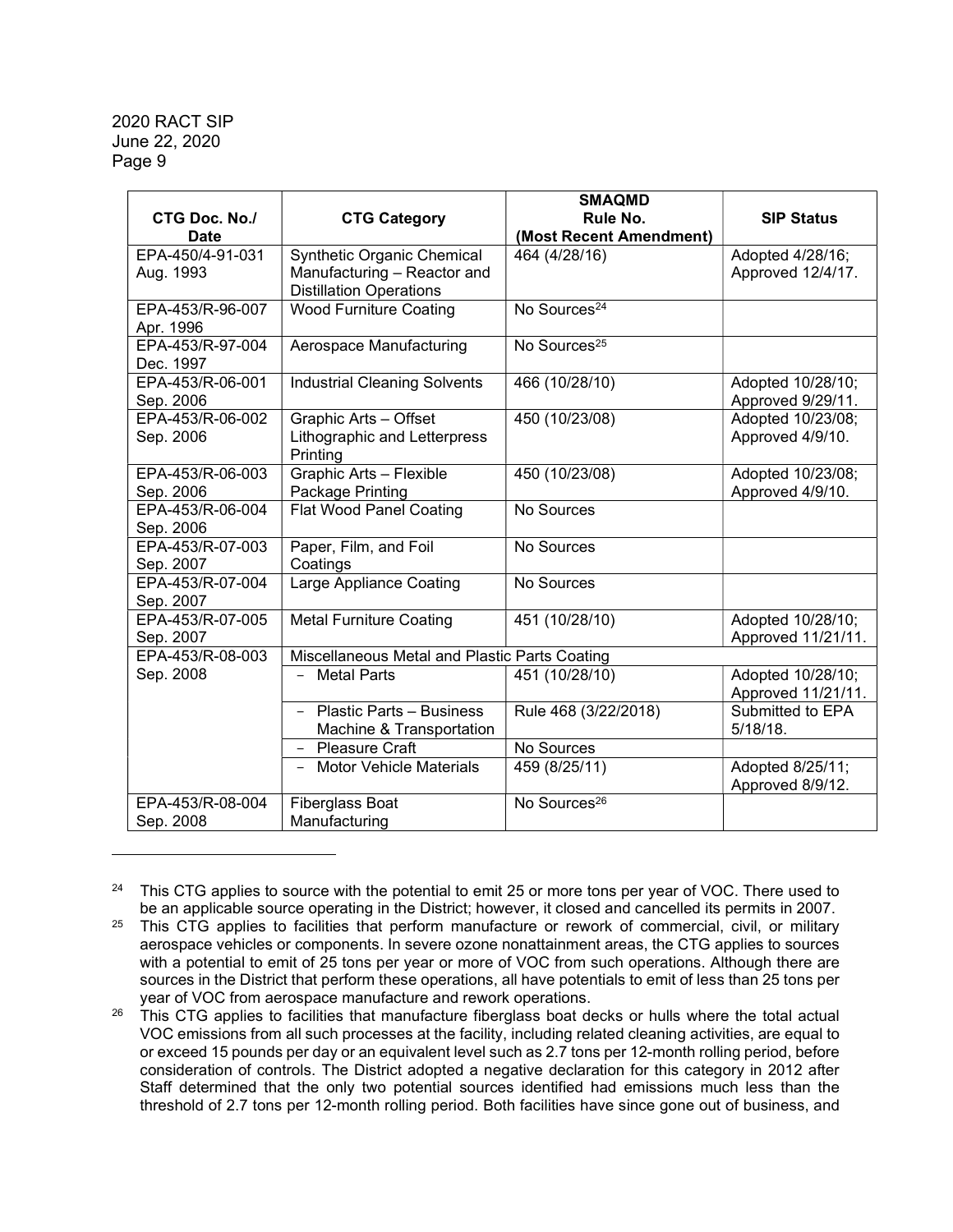| CTG Doc. No./<br><b>Date</b>                               | <b>CTG Category</b>                                        | <b>SMAQMD</b><br>Rule No.<br>(Most Recent Amendment) | <b>SIP Status</b>                                                                                                                                                                       |
|------------------------------------------------------------|------------------------------------------------------------|------------------------------------------------------|-----------------------------------------------------------------------------------------------------------------------------------------------------------------------------------------|
| EPA-453/R-08-005<br>Sep. 2008                              | Miscellaneous Industrial<br>Adhesives                      | No Sources <sup>27</sup>                             |                                                                                                                                                                                         |
| EPA-453/R-08-006<br>Sep. 2008                              | Automobile and Light-Duty<br><b>Truck Assembly Coating</b> | No Sources                                           |                                                                                                                                                                                         |
| 61 FR 44050<br>Aug. 1996;<br>EPA-453/R-94-032<br>Apr. 1994 | Shipbuilding and Ship Repair<br>Operations                 | No Sources                                           |                                                                                                                                                                                         |
| EPA-453/B16-001                                            | Oil and Natural Gas Industry                               | 446 (11/16/93)                                       | <b>Rule 446</b><br>Adopted 11/16/93;<br>Approved 9/16/94.<br>Other<br>Requirements<br><b>CARB</b> submitted<br><b>State GHG Rule</b><br>into California SIP <sup>28</sup><br>12/4/2018. |

For CTGs in Table 1 where "No Sources" is shown in lieu of a rule number, Staff reviewed the District's permit files, the emission inventory for the federal Clean Air Plan, business listings, and telephone yellow pages to verify that there are no existing stationary sources or emitting facilities for these CTG categories and Staff is not aware of any that are being proposed. If any sources in these CTG categories are constructed in the future, they will be subject to more stringent New Source Review Requirements, including Best Available Control Technology. Negative declarations for these CTG categories are included in Appendix A.

The District is designated a moderate nonattainment area for the 2015 8-hour ozone standard. However, it is anticipated that the Sacramento Federal Nonattainment Area will request a voluntary reclassification to serious. In serious nonattainment areas, major sources of VOC and/or NOx are defined as those with the potential to emit at least 50 tons per year of the individual pollutants. Table 2 lists the 5 major stationary sources in the District that are subject to RACT

Staff's recent information search confirms that there are no new facilities.

 $27$  This CTG applies to miscellaneous industrial adhesives and adhesive primer application processes where the total actual VOC emissions from all such processes at the facility, including related cleaning activities, are equal to or exceed 15 pounds per day or an equivalent level such as 3 tons per 12-month rolling period, before consideration of controls. Although there are sources in the District that perform these operations, all have actual VOC emissions, before consideration of controls, less than 3 tons per 12-month rolling period from such operations.

 $28$  On December 4, 2018, CARB submitted the Greenhouse Gas Emission Standards for Oil and Natural Gas Facilities to U.S. EPA as a revision to the California SIP. This SIP revision, in combination with SMAQMD Rule 446, and a Memorandum of Agreement between CARB and the Sac Metro Air District (https://ww2.arb.ca.gov/sites/default/files/2020-03/Sacramento%20Revised%20MOA.pdf) to implement the greenhouse gas emission standards, satisfies the RACT requirement for this source category.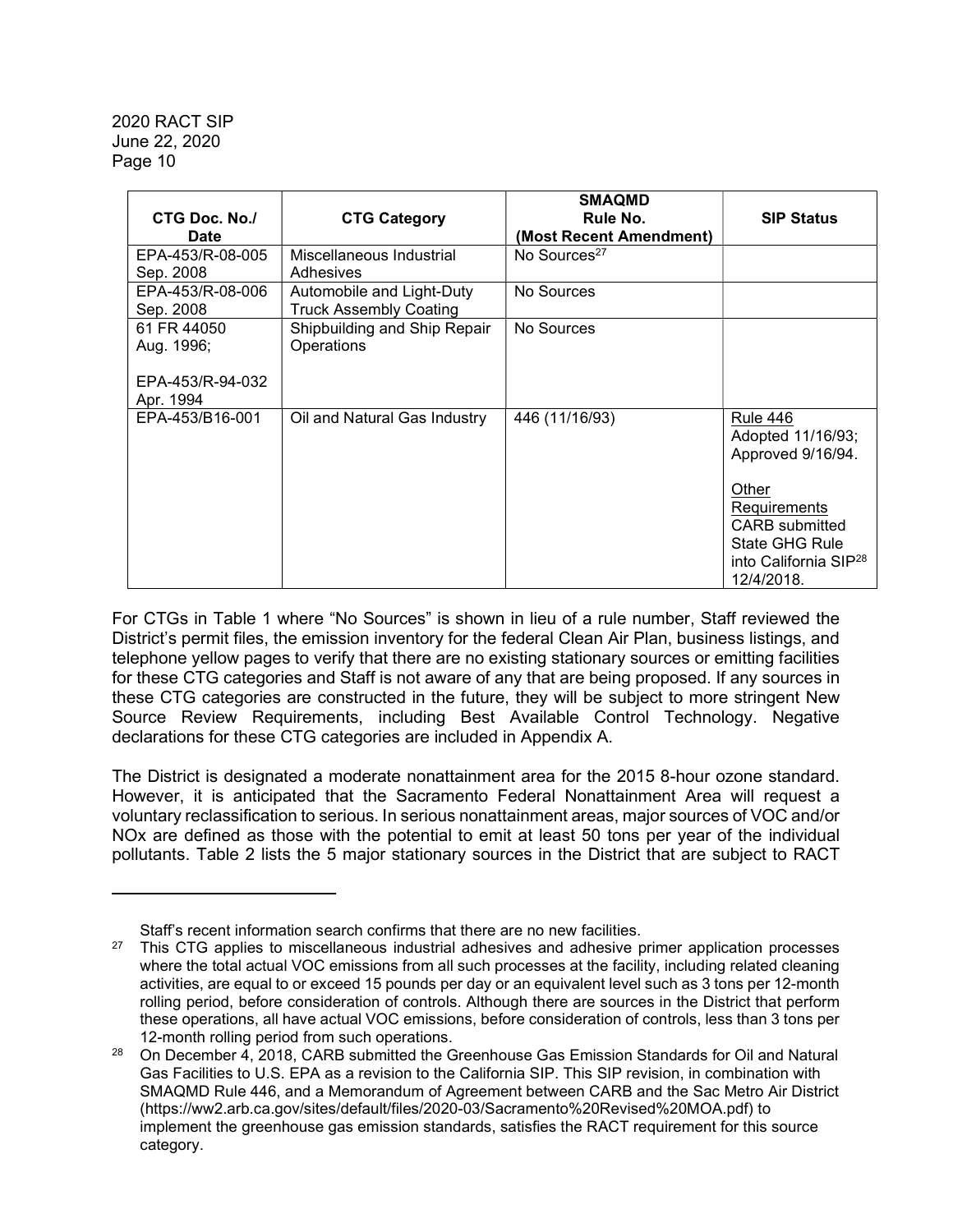requirements for VOC and/or NOx at the 50 tons per year thresholds. The table shows the pollutant(s) for which the sources are major sources. Each major source was analyzed to determine if it meets RACT requirements. These analyses, with updates for any new requirements, are included in Appendix E.

| <b>Major Source</b>                                    | <b>Major Pollutant(s)</b> |
|--------------------------------------------------------|---------------------------|
| Kiefer Landfill, Department of Waste Management and    | VOC, NOx                  |
| Recycling, County of Sacramento                        |                           |
| Sacramento Cogeneration Authority                      | <b>NOx</b>                |
| Sacramento Municipal Utility District (SMUD) Financing | <b>NOx</b>                |
| Authority - Cosumnes Power Plant                       |                           |
| Santa Fe Pacific Pipeline, L.P. Bradshaw Terminal      | VOC                       |
| University of California, Davis Medical Center         | <b>NOx</b>                |

## Table 2 – Major Sources of VOC and NOx in SMAQMD

Staff reviewed the permitting records of the major sources shown in Table 2 to determine the types of emission units present at each source. Each of the major sources contain emission units that do not fall into one of the CTG categories; therefore, it was necessary to perform RACT determinations for additional source categories. Table 3 lists the "non-CTG" categories that apply to major sources. In the 4 categories for which the District has applicable rules, the requirements were analyzed to determine if they meet RACT. These analyses are included in Appendix D.

Table 3 – Additional (Non-CTG) Source Categories Applicable to Major Sources

| <b>Non-CTG Source Category</b>     | <b>SMAQMD</b><br>Rule No.<br>(Most Recent Amendment) | <b>SIP Status</b>               |
|------------------------------------|------------------------------------------------------|---------------------------------|
| Boilers, Process Heaters, and      | 411 (8/23/07)                                        | Adopted 8/23/07;                |
| <b>Steam Generators</b>            |                                                      | Approved 5/6/09 (74 FR 20880).  |
| <b>Gas Turbines</b>                | 413 (3/24/05)                                        | Adopted 3/24/05;                |
|                                    |                                                      | Approved 1/10/08 (73 FR 1819).  |
| <b>Internal Combustion Engines</b> | 412 (6/1/95)                                         | Adopted 6/1/95;                 |
|                                    |                                                      | Approved 4/30/96 (61 FR 18959). |
| Gasoline Service Stations -        | 449 (2/26/09)                                        | Adopted 2/26/09;                |
| <b>Phase II Vapor Recovery</b>     |                                                      | Approved 1/7/2013 (78 FR 897).  |

## CONCLUSIONS

## CTG Categories

For 22 CTG categories (or in some cases, specific subcategories of the CTGs), the District has no sources to which the CTGs apply, either because there are no sources of that type or there are no sources with emissions exceeding the CTG applicability thresholds. Negative declarations for these CTGs or subsets of these CTGs, as appropriate, are included in Appendix A. For the remaining CTGs, the District has SIP-approved rules that meet RACT requirements. Certifications for CTG categories in which RACT is met are included in Appendix B.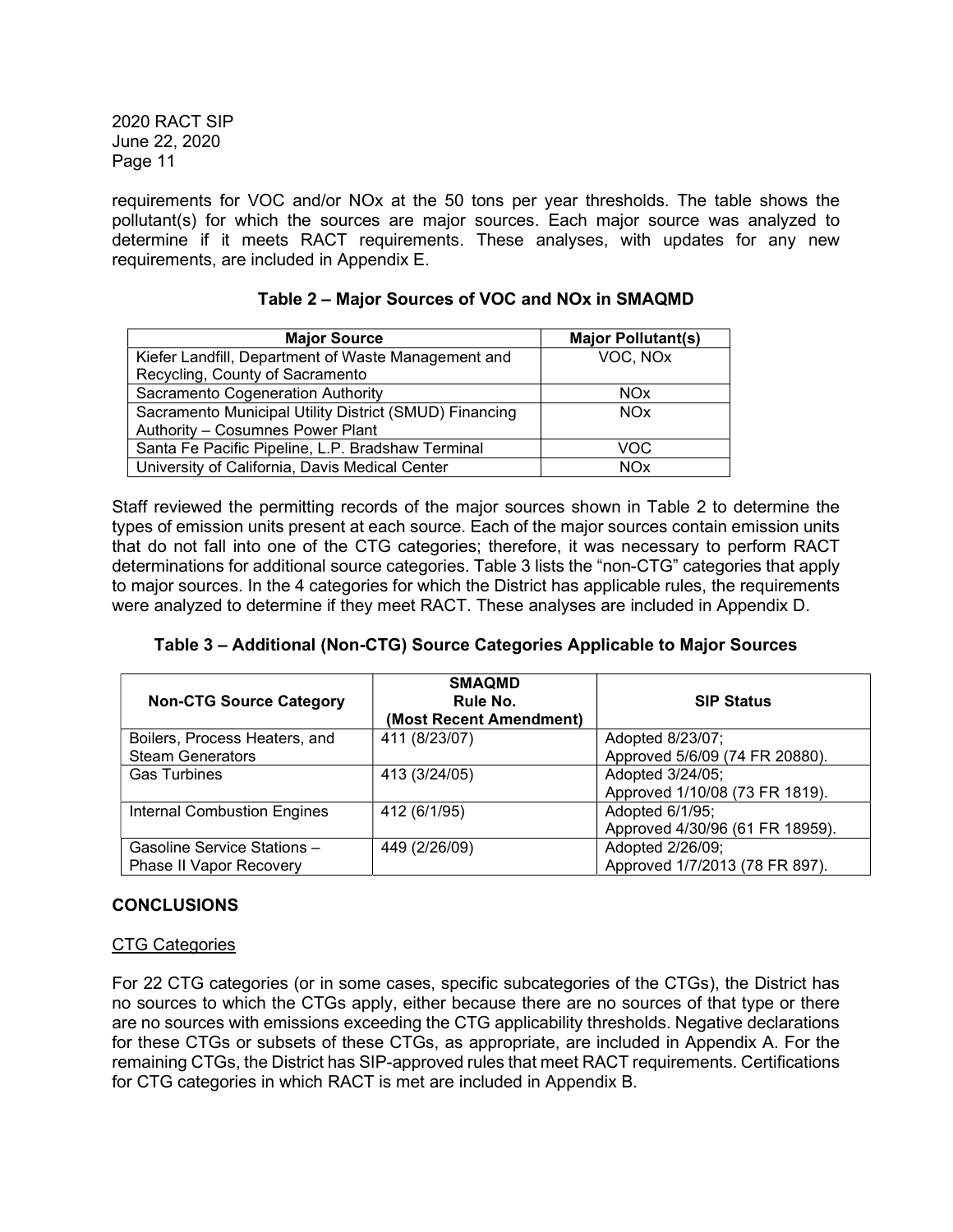#### Non-CTG Categories

The District meets RACT requirements for all 4 non-CTG source categories shown in Table 3.

#### **Major Stationary Sources**

Of the 5 major sources with the potential to emit 50 tons or more per year of VOC and/or NOx, RACT requirements have been met for all emission units at all 5 of these sources, which are listed below:

- Kiefer Landfill
- Sacramento Cogeneration Authority
- Santa Fe Pacific Pipeline
- SMUD Cosumnes Power Plant
- UC Davis Medical Center

## **APPENDICES**

- Appendix A: Negative Declarations
- Appendix B: RACT Certifications for CTGs
- Appendix C: RACT Analysis of CTG Source Categories
- Appendix D: RACT Analysis of Non-CTG Source Categories Applicable to Major Sources
- Appendix E: RACT Analysis of Major Sources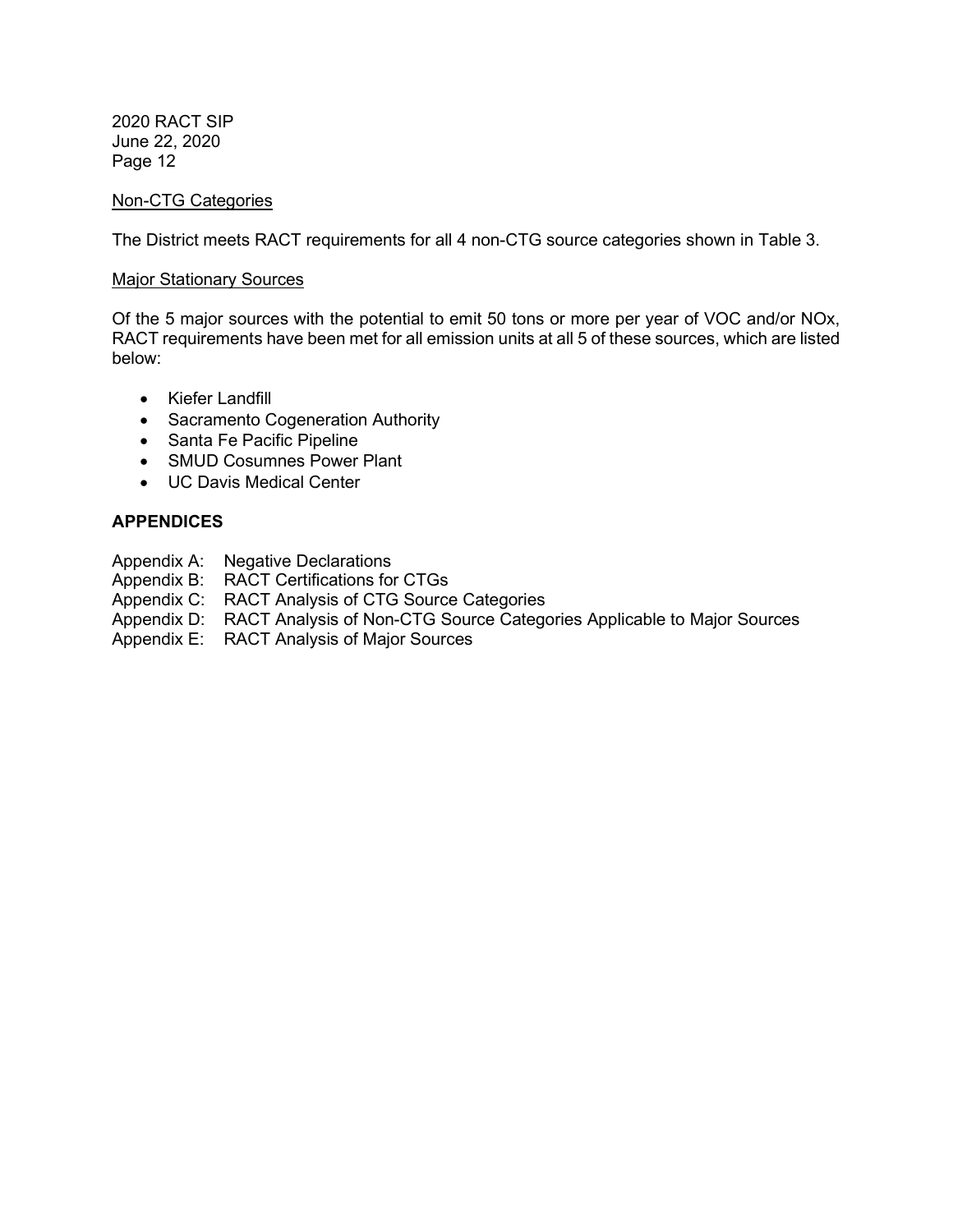## Appendix A

# Negative Declarations

The District has reviewed its permit files, the emission inventory for its federal Clean Air Plan, business listings, and telephone yellow pages and has determined that there are no stationary sources or emitting facilities for the following CTG categories. The District also does not anticipate that any known businesses will propose constructing these sources in the future.

|                                                                                                                                                                                                                                                                                                    | <b>DOCUMENT</b> | <b>DOCUMENT</b>  |
|----------------------------------------------------------------------------------------------------------------------------------------------------------------------------------------------------------------------------------------------------------------------------------------------------|-----------------|------------------|
| <b>GUIDANCE DOCUMENT TITLE</b>                                                                                                                                                                                                                                                                     | <b>TYPE</b>     | <b>NUMBER</b>    |
| Control of Volatile Organic Emissions from Existing<br>Stationary Sources, Volume II: Surface Coating of Cans,<br>Coils, Paper, Fabrics, Automobiles, and Light-Duty Trucks<br>(Negative declaration includes only coils, paper, fabrics,<br>automobiles, and light-duty truck coating operations) | <b>CTG</b>      | EPA-450/2-77-008 |
| of Refinery Vacuum Producing<br>Control<br>Systems,<br>Wastewater Separators and Process Unit Turnarounds                                                                                                                                                                                          | <b>CTG</b>      | EPA-450/2-77-025 |
| Control of Volatile Organic Emissions from Existing<br>Stationary Sources, Volume IV: Surface Coating for<br>Insulation of Magnet Wire                                                                                                                                                             | <b>CTG</b>      | EPA-450/2-77-033 |
| Control of Volatile Organic Emissions from Existing<br>Stationary Sources, Volume V: Surface Coating of Large<br>Appliances                                                                                                                                                                        | <b>CTG</b>      | EPA-450/2-77-034 |
| Control of Volatile Organic Emissions from Manufacture of<br><b>Pneumatic Rubber Tires</b>                                                                                                                                                                                                         | <b>CTG</b>      | EPA-450/2-78-030 |
| Control of Volatile Organic Emissions from Existing<br>Stationary Sources, Volume VII: Factory Surface Coating<br>of Flat Wood Paneling                                                                                                                                                            | <b>CTG</b>      | EPA-450/2-78-032 |
| Control of Volatile Organic Emissions from Existing<br>Stationary Sources, Volume VIII: Graphic Arts -<br>Rotogravure and Flexography (Negative declaration<br>includes only rotogravure)                                                                                                          | <b>CTG</b>      | EPA-450/2-78-033 |
| Control of Volatile Organic Compound Leaks from<br>Petroleum Refinery Equipment                                                                                                                                                                                                                    | <b>CTG</b>      | EPA-450/2-78-036 |
| Control of Volatile Organic Compound Emissions from<br>Large Petroleum Dry Cleaners                                                                                                                                                                                                                | <b>CTG</b>      | EPA-450/3-82-009 |
| Control of Volatile Organic Compound Equipment Leaks<br>from Natural Gas/Gasoline Processing Plants                                                                                                                                                                                                | <b>CTG</b>      | EPA-450/2-83-007 |
| Control of Volatile Organic Compound Emissions from<br>Manufacture of High-Density Polyethylene, Polypropylene,<br>and Polystyrene Resins                                                                                                                                                          | <b>CTG</b>      | EPA-450/3-83-008 |
| Control of Volatile Organic Compound Emissions from Air<br>Oxidation Processes in the Synthetic Organic Chemical<br>Manufacturing Industry                                                                                                                                                         | <b>CTG</b>      | EPA-450/3-84-015 |
| Control of Volatile Organic Compound Emissions from<br><b>Wood Furniture Manufacturing Operations</b>                                                                                                                                                                                              | <b>CTG</b>      | EPA-453/R-96-007 |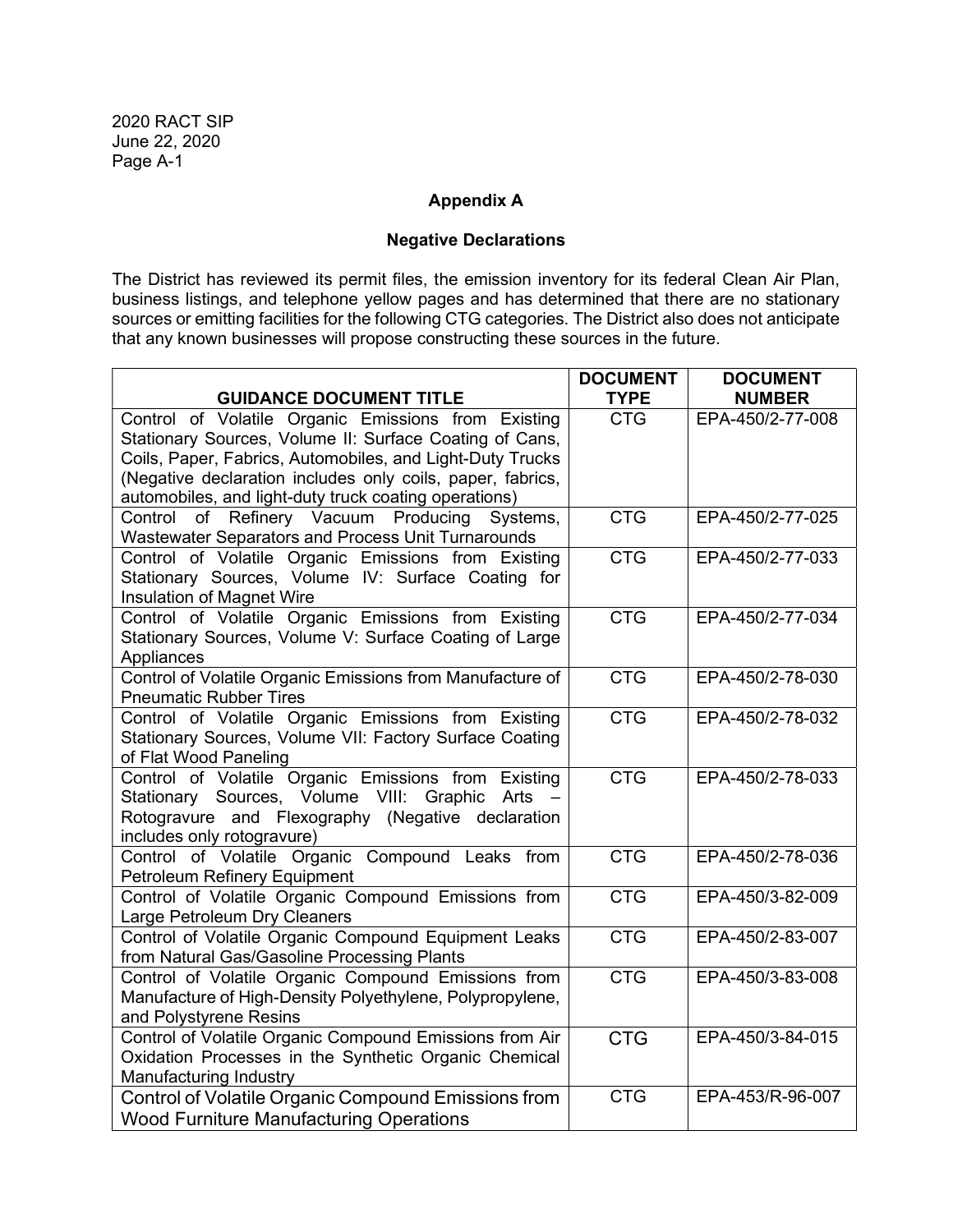| <b>GUIDANCE DOCUMENT TITLE</b>                                         | <b>DOCUMENT</b><br><b>TYPE</b> | <b>DOCUMENT</b><br><b>NUMBER</b> |
|------------------------------------------------------------------------|--------------------------------|----------------------------------|
| Control of Volatile Organic Compound Emissions from                    | CTG                            | EPA-453/R-97-004                 |
| Coating Operations at Aerospace Manufacturing and                      |                                |                                  |
| <b>Rework Operations</b>                                               |                                |                                  |
| Control Techniques Guidelines for Flat Wood Paneling                   | <b>CTG</b>                     | EPA-453/R-06-004                 |
| Coatings                                                               |                                |                                  |
| Control Techniques Guidelines for Paper, Film, and Foil                | <b>CTG</b>                     | EPA-453/R-07-003                 |
| Coatings                                                               |                                |                                  |
| Control Techniques Guidelines for Large Appliance                      | <b>CTG</b>                     | EPA-453/R-07-004                 |
| Coatings                                                               |                                |                                  |
| Control Techniques Guidelines for Fiberglass<br>Boat                   | <b>CTG</b>                     | EPA-453/R-08-004                 |
| <b>Manufacturing Materials</b>                                         |                                |                                  |
| Control Techniques<br><b>Guidelines</b><br>for<br><b>Miscellaneous</b> | <b>CTG</b>                     | EPA-453/R-08-005                 |
| Industrial Adhesives                                                   |                                |                                  |
| Control Techniques Guidelines for Automobile and Light-                | <b>CTG</b>                     | EPA-453/R-08-006                 |
| <b>Duty Truck Assembly Coatings</b>                                    |                                |                                  |
| Control Techniques Guidelines for Shipbuilding and Ship                | <b>CTG</b>                     | 61 FR 44050 and                  |
| Repair Operations (Surface Coating)                                    |                                | EPA-453/R-94-032                 |
| Control Techniques Guidelines for Miscellaneous Metal                  | <b>CTG</b>                     | EPA-453/R-08-003                 |
| and Plastic Parts Coatings (Pleasure Craft Coatings                    |                                |                                  |
| Portion Only)                                                          |                                |                                  |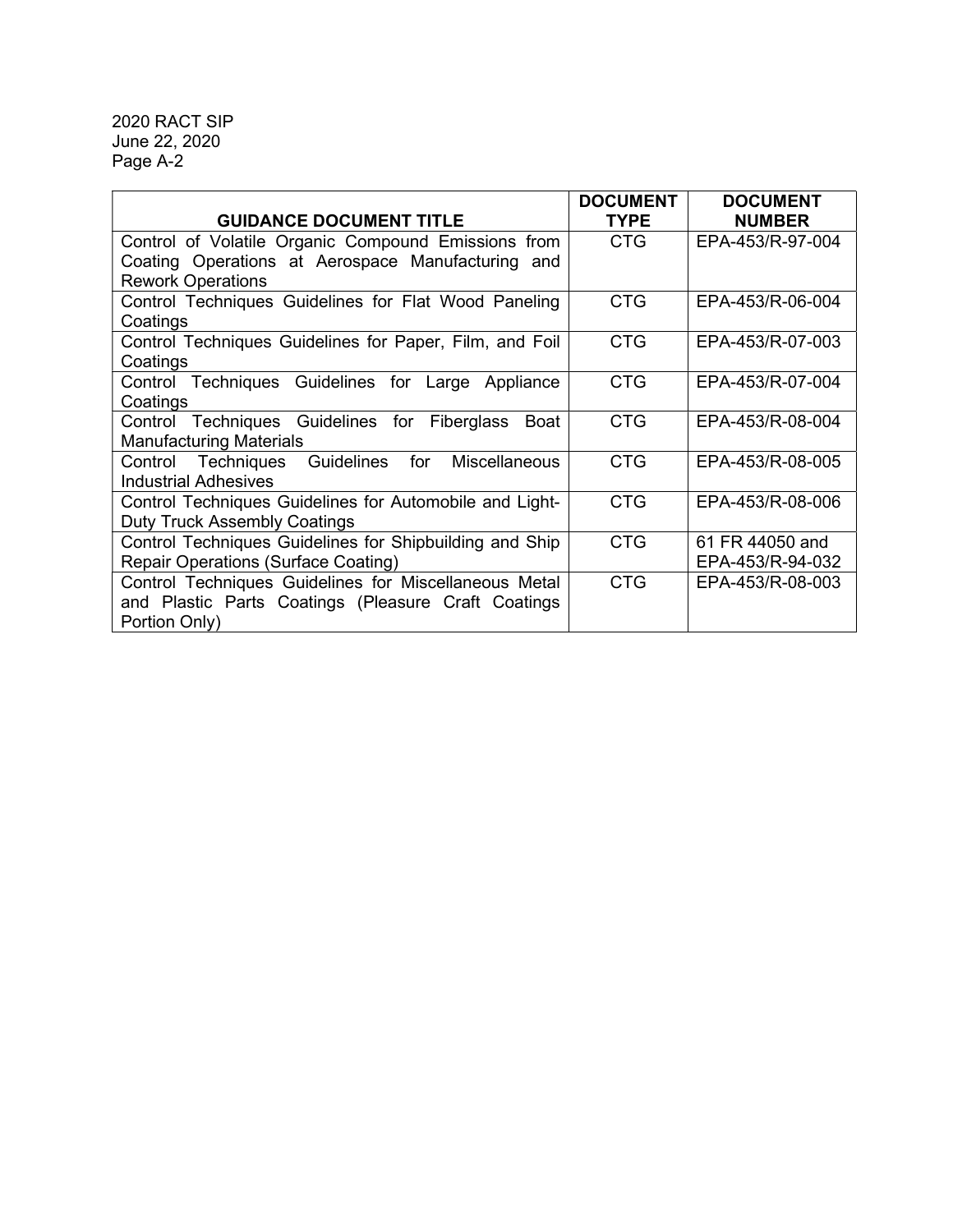## Appendix B

## RACT Certifications for CTGs

The District has determined that the following CTGs apply to stationary sources in Sacramento County. The District has further determined that the RACT requirements for these CTG sources have been met by rules which are incorporated into the SIP.

|                                                           |                 |                  | <b>RACT RULE</b><br>(ADOPTION OR | <b>SIP</b>       |
|-----------------------------------------------------------|-----------------|------------------|----------------------------------|------------------|
|                                                           | <b>DOCUMENT</b> | <b>DOCUMENT</b>  | <b>AMENDMENT</b>                 | <b>APPROVAL</b>  |
| <b>GUIDANCE DOCUMENT TITLE</b>                            | <b>TYPE</b>     | <b>NUMBER</b>    | DATE)                            | <b>REFERENCE</b> |
| Design Criteria for Stage I Vapor Control Systems -       | <b>CTG</b>      | EPA-450/R-75-102 | 448 (2/26/09)                    | 78 FR 898        |
| <b>Gasoline Service Stations</b>                          |                 |                  |                                  |                  |
| Control of Volatile Organic Emissions from Existing       | <b>CTG</b>      | EPA-450/2-77-008 | 452 (9/25/08)                    | 75 FR 18068      |
| Stationary Sources, Volume II: Surface Coating of Cans,   |                 |                  |                                  |                  |
| Coils, Paper, Fabrics, Automobiles, and Light-Duty Trucks |                 |                  |                                  |                  |
| (RACT required only for surface coating of cans)          |                 |                  |                                  |                  |
| Control of Volatile Organic Emissions from Solvent Metal  | <b>CTG</b>      | EPA-450/2-77-022 | 454 (9/25/08)                    | 75 FR 18068      |
| Cleaning                                                  |                 |                  |                                  |                  |
| Control of Hydrocarbons from Tank Truck Gasoline          | <b>CTG</b>      | EPA-450/2-77-026 | 447 (4/2/98)                     | 64 FR 66393      |
| <b>Loading Terminals</b>                                  |                 |                  |                                  |                  |
| Control of Volatile Organic Compound Emissions from       | <b>CTG</b>      | EPA-450/2-77-032 | 451 (10/28/10)                   | 76 FR 71886      |
| Existing Stationary Sources - Volume III: Surface Coating |                 |                  |                                  |                  |
| of Metal Furniture                                        |                 |                  |                                  |                  |
| Control of Volatile Organic Emissions from Bulk Gasoline  | <b>CTG</b>      | EPA-450/2-77-035 | 447 (4/2/98)                     | 64 FR 66393      |
| <b>Plants</b>                                             |                 |                  |                                  |                  |
| Control of Volatile Organic Emissions from Storage of     | <b>CTG</b>      | EPA-450/2-77-036 | 446 (11/16/93)                   | 59 FR 47544      |
| Petroleum Liquids in Fixed-Roof Tanks                     |                 |                  |                                  |                  |
| Control of Volatile Organic Compounds from Use of         | <b>CTG</b>      | EPA-450/2-77-037 | 453 (8/31/82)                    | 50 FR 3338       |
| <b>Cutback Asphalt</b>                                    |                 |                  |                                  |                  |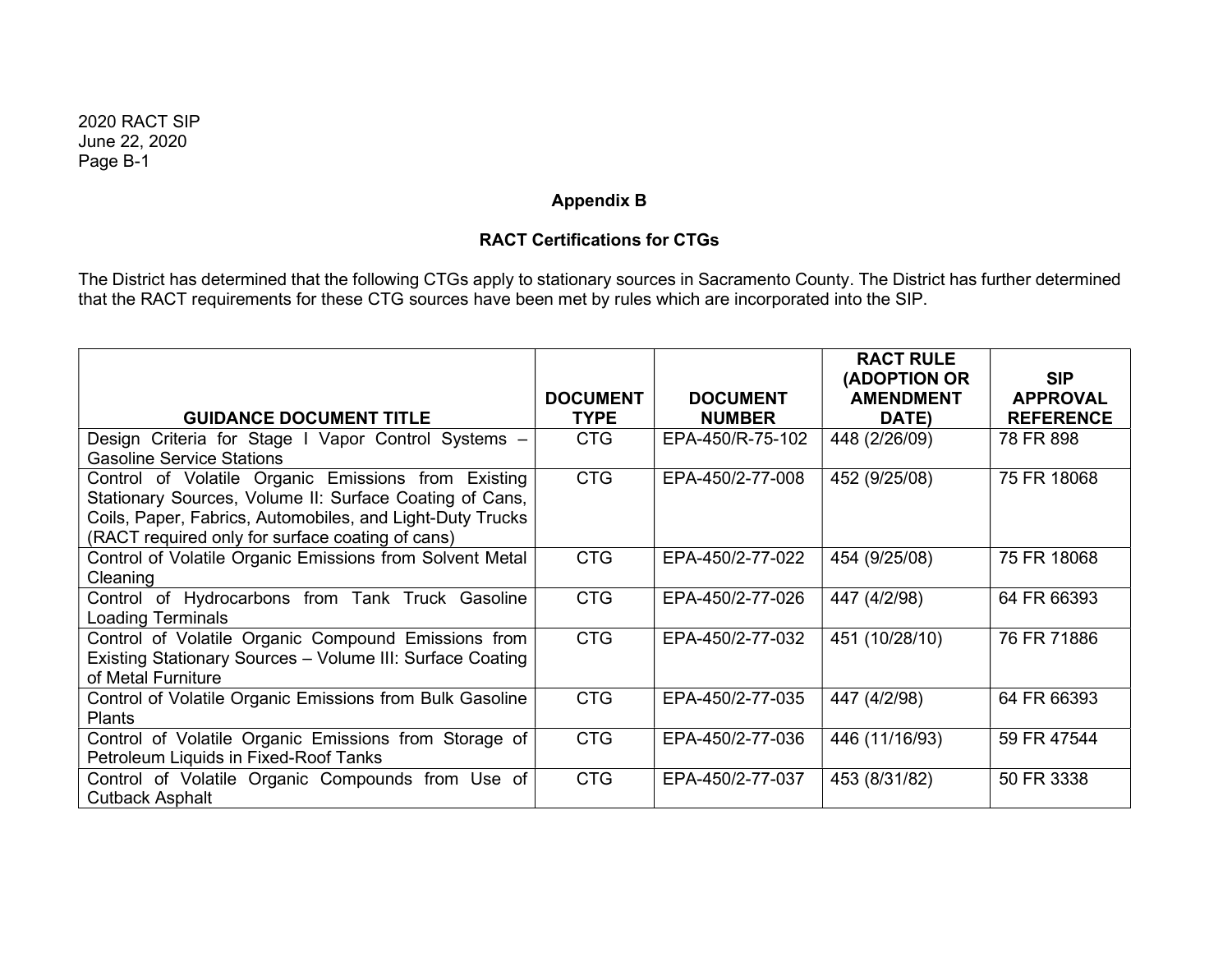|                                                                                                             |                 |                  | <b>RACT RULE</b>                 |                               |
|-------------------------------------------------------------------------------------------------------------|-----------------|------------------|----------------------------------|-------------------------------|
|                                                                                                             | <b>DOCUMENT</b> | <b>DOCUMENT</b>  | (ADOPTION OR<br><b>AMENDMENT</b> | <b>SIP</b><br><b>APPROVAL</b> |
| <b>GUIDANCE DOCUMENT TITLE</b>                                                                              | <b>TYPE</b>     | <b>NUMBER</b>    | DATE)                            | <b>REFERENCE</b>              |
| Control of Volatile Organic Compound Emissions from                                                         | <b>CTG</b>      | EPA-450/2-78-015 | 451 (10/28/10)                   | 76 FR 71886                   |
| Existing Stationary Sources - Volume VI: Surface Coating                                                    |                 |                  |                                  |                               |
| of Miscellaneous Metal Parts and Products                                                                   |                 |                  |                                  |                               |
| Control of Volatile Organic Emissions from Manufacture of                                                   | <b>CTG</b>      | EPA-450/2-78-029 | 464 (4/28/16)                    | 82 FR 57123                   |
| <b>Synthesized Pharmaceutical Products</b>                                                                  |                 |                  |                                  |                               |
| Control of Volatile Organic Emissions from Existing                                                         | <b>CTG</b>      | EPA-450/2-78-033 | 450 (10/23/08)                   | 75 FR 18068                   |
| Stationary Sources, Volume VIII: Graphic<br>Arts $-$                                                        |                 |                  |                                  |                               |
| Rotogravure and Flexography (RACT required only for                                                         |                 |                  |                                  |                               |
| flexography)                                                                                                |                 |                  |                                  |                               |
| Control of Volatile Organic Emissions from Petroleum                                                        | <b>CTG</b>      | EPA-450/2-78-047 | 446 (11/16/93)                   | 59 FR 47544                   |
| Liquid Storage in External Floating Roof Tanks                                                              | <b>CTG</b>      | EPA-450/2-78-051 |                                  | 64 FR 66393                   |
| Control of Volatile Organic Compound Leaks from<br><b>Gasoline Tank Trucks and Vapor Collection Systems</b> |                 |                  | 447 (4/2/98)<br>448 (2/26/09)    | 78 FR 898                     |
| Control of Volatile Organic Compound Leaks from                                                             | <b>CTG</b>      | EPA-450/3-83-006 | 443 (9/5/96)                     | 63 FR 60214                   |
| Synthetic Organic Chemical and Polymer Manufacturing                                                        |                 |                  |                                  |                               |
| Equipment                                                                                                   |                 |                  |                                  |                               |
| Control of Volatile Organic Compound Emissions from                                                         | <b>CTG</b>      | EPA-450/4-91-031 | 464 (4/28/16)                    | 82 FR 57123                   |
| Reactor Processes and Distillation Operations in the                                                        |                 |                  |                                  |                               |
| Synthetic Organic Chemical Manufacturing Industry                                                           |                 |                  |                                  |                               |
| Control Techniques Guidelines: Industrial Cleaning                                                          | <b>CTG</b>      | EPA-453/R-06-001 | 466 (10/28/10)                   | 76 FR 60376                   |
| <b>Solvents</b>                                                                                             |                 |                  |                                  |                               |
| Control Techniques Guidelines for Offset Lithographic                                                       | <b>CTG</b>      | EPA-453/R-06-002 | 450 (10/23/08)                   | 75 FR 18068                   |
| <b>Printing and Letterpress Printing</b>                                                                    |                 |                  |                                  |                               |
| Control Techniques Guidelines for Flexible Package                                                          | <b>CTG</b>      | EPA-453/R-06-003 | 450 (10/23/08)                   | 75 FR 18068                   |
| Printing                                                                                                    |                 |                  |                                  |                               |
| Guidelines<br>Techniques<br>for<br>Metal<br>Furniture<br>Control                                            | <b>CTG</b>      | EPA-453/R-07-005 | 451 (10/28/10)                   | 76 FR 71886                   |
| Coatings                                                                                                    |                 |                  |                                  |                               |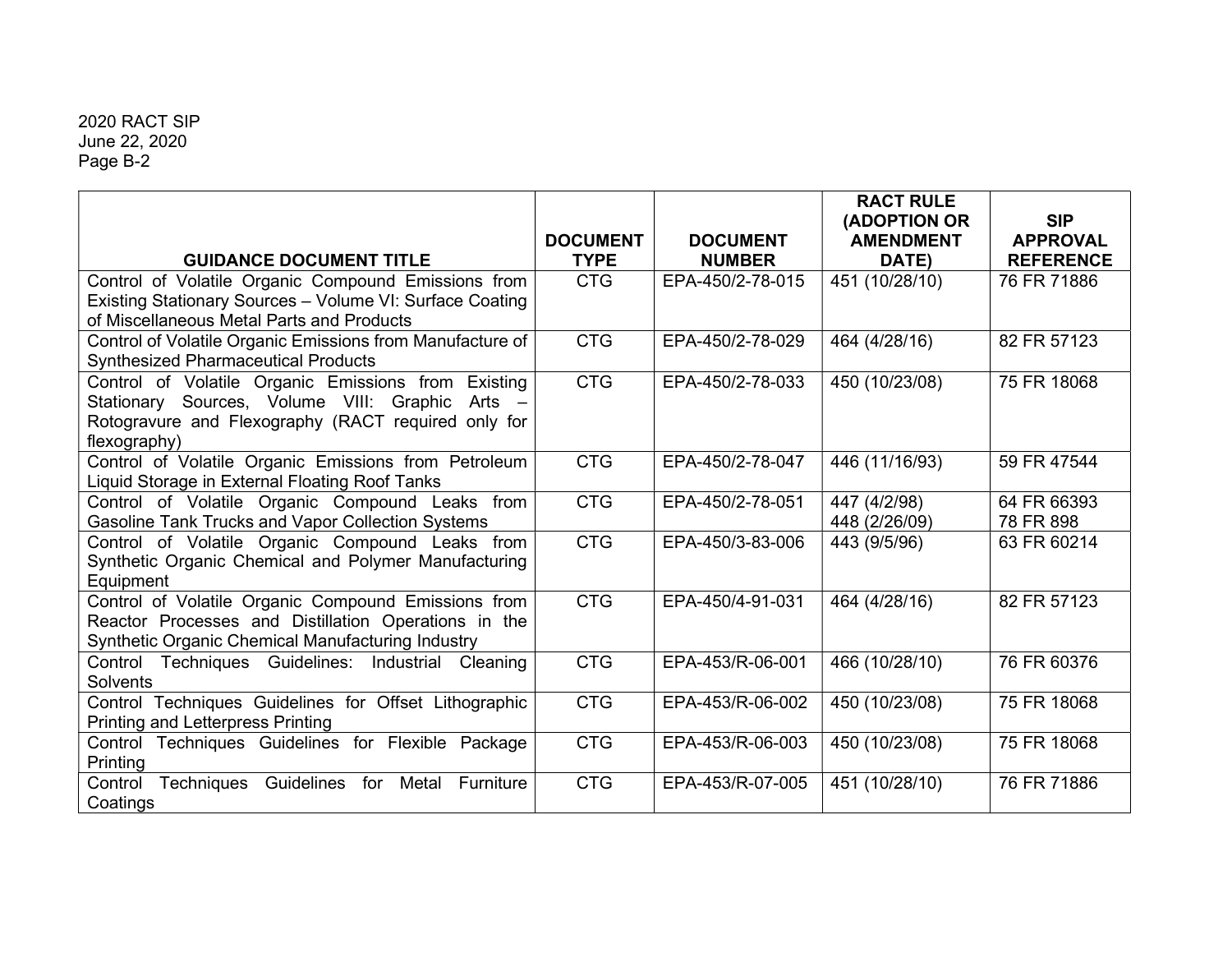| <b>GUIDANCE DOCUMENT TITLE</b>                                                                                              | <b>DOCUMENT</b><br><b>TYPE</b> | <b>DOCUMENT</b><br><b>NUMBER</b> | <b>RACT RULE</b><br><b>(ADOPTION OR</b><br><b>AMENDMENT</b><br>DATE)                                                                      | <b>SIP</b><br><b>APPROVAL</b><br><b>REFERENCE</b>                                    |
|-----------------------------------------------------------------------------------------------------------------------------|--------------------------------|----------------------------------|-------------------------------------------------------------------------------------------------------------------------------------------|--------------------------------------------------------------------------------------|
| Control Techniques Guidelines for Miscellaneous Metal<br>and Plastic Parts Coatings (except for pleasure craft<br>coatings) | <b>CTG</b>                     | EPA-453/R-08-003                 | 451 (10/28/10)<br>459 (8/25/11)<br>468 (3/22/18)                                                                                          | 76 FR 71886<br>77 FR 47536<br>Submitted to<br>EPA 5/18/18                            |
| Control Techniques Guidelines for the Oil and Natural Gas<br>Industry                                                       | <b>CTG</b>                     | EPA-453/B-16-001                 | 446 (11/16/93)<br><b>CARB GHG</b><br>Emission<br>Standards for<br>Crude Oil and<br><b>Natural Gas</b><br><b>Facilities</b><br>(10/1/2017) | 59 FR 47544<br><b>CARB</b><br><b>Submitted GHG</b><br>Regulation to<br>EPA (12/4/18) |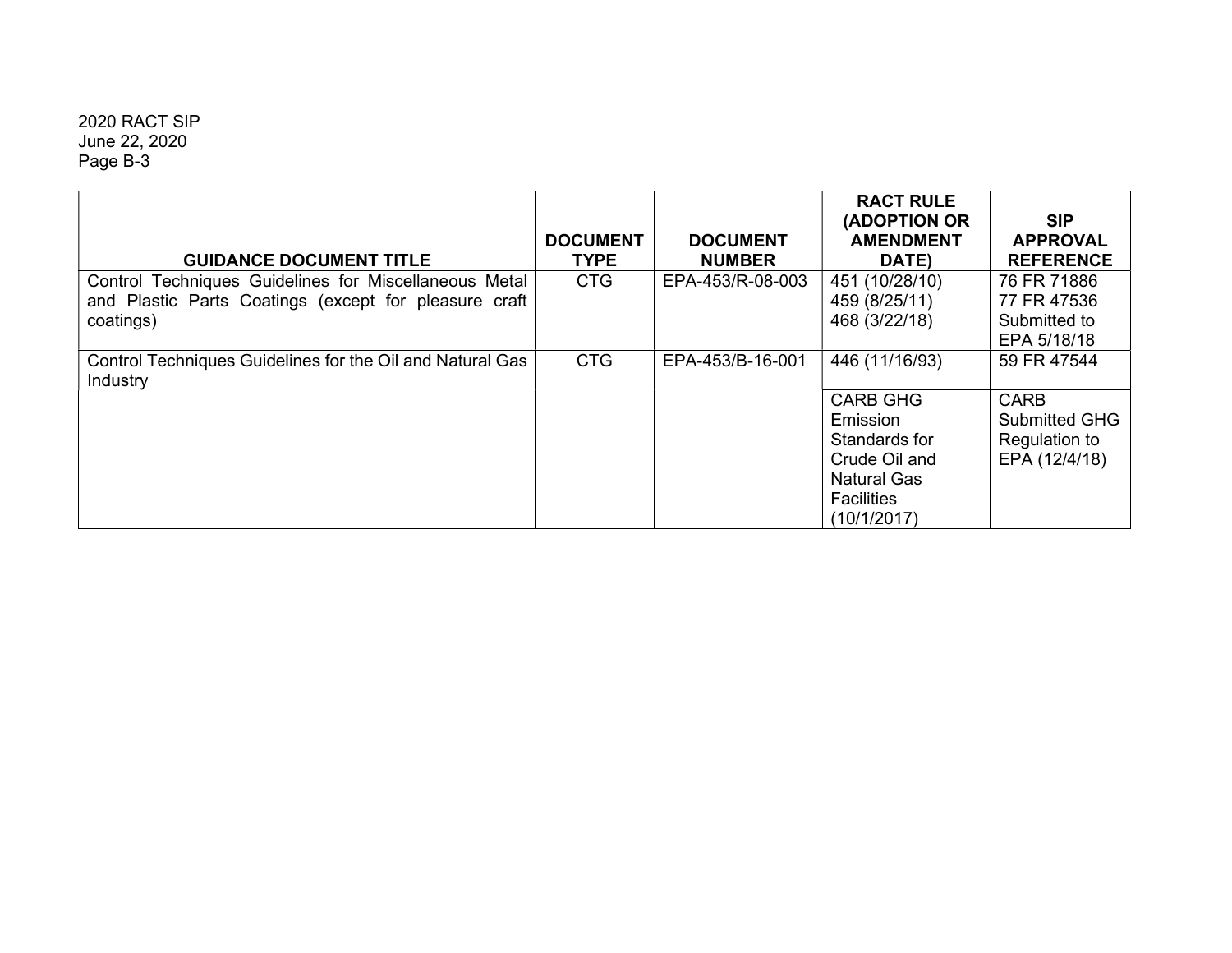## Appendix C

## RACT Analysis of CTG Source Categories

For the 2015 Ozone Standard, Staff conducted a thorough review to identify and evaluate new information that might change the RACT SIP conclusions, including:

- CTGs and ACTs;
- NSPSs;
- NESHAPs;
- The Menu of Control Measures;
- NSR and PSD settlement agreements;
- CARB's RACT/BARCT Determinations;
- EPA's RACT/BACT/LAER Clearinghouse;
- CARB's BACT Clearinghouse;
- The District's BACT Clearinghouse; and
- Rules from other nonattainment areas, including:
	- Placer County Air Pollution Control District;
	- Yolo-Solano Air Quality Management District;
	- Ventura County Air Pollution Control District;
	- San Joaquin Valley Air Pollution Control District;
	- South Coast Air Quality Management District;
	- Dallas-Fort Worth, Texas and Houston-Galveston-Brazoria, Texas; and
	- Baltimore, Maryland.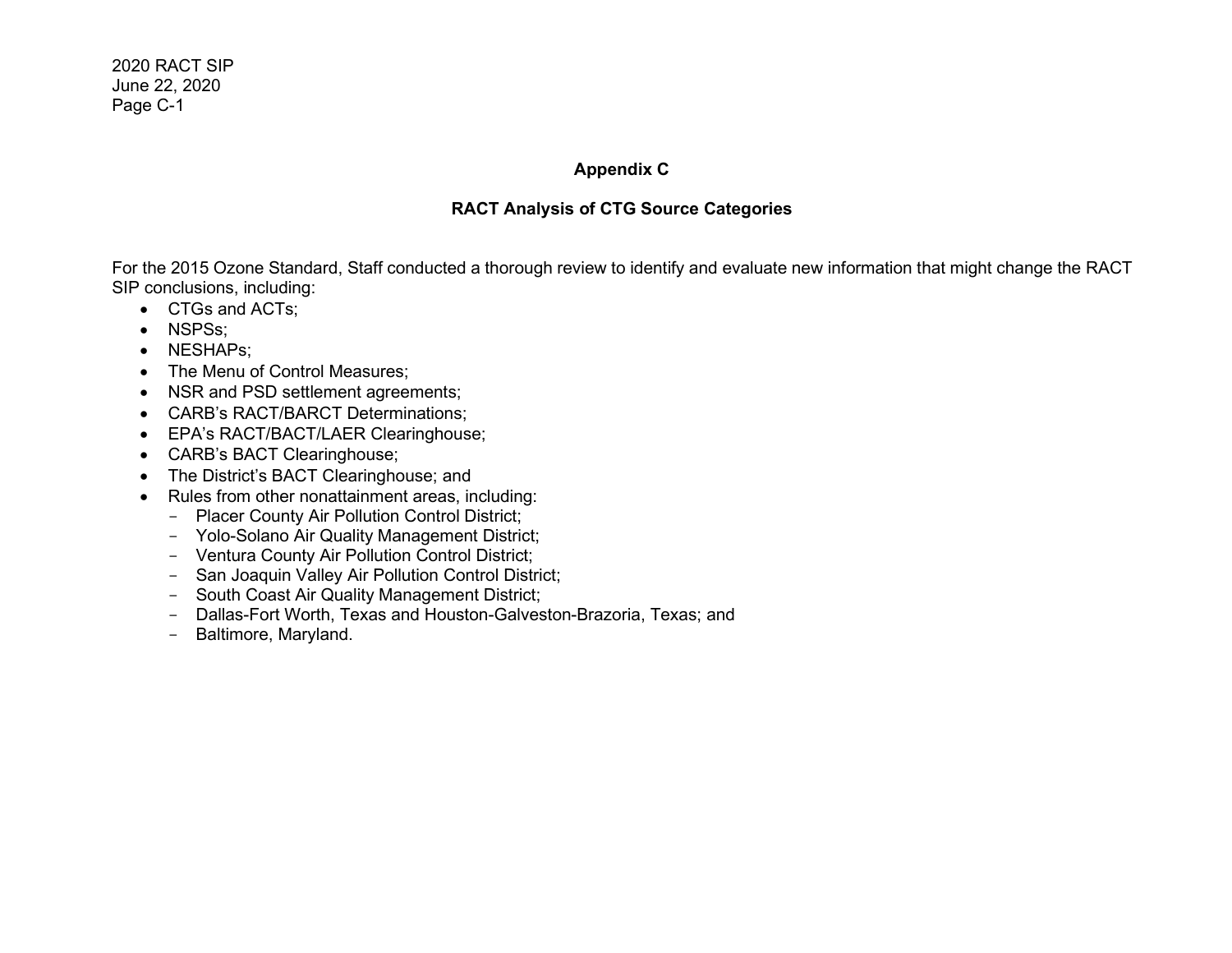| <b>CTG Category</b>                                                                                                                                                 | <b>Updated Guidance and/or Referenced</b><br><b>Material from Previous RACT SIP</b>                                                                          | <b>Category Meets</b><br>RACT for 2015<br><b>Ozone Standard?</b> | Page<br><b>Number</b> |  |
|---------------------------------------------------------------------------------------------------------------------------------------------------------------------|--------------------------------------------------------------------------------------------------------------------------------------------------------------|------------------------------------------------------------------|-----------------------|--|
| <b>Cutback Asphalt</b>                                                                                                                                              | No changes to analysis - No updated rules<br>or guidance                                                                                                     | Yes                                                              | $C-4$                 |  |
| Gasoline Service Stations - Phase I Vapor<br>Recovery                                                                                                               | No changes to analysis - Updated BACT<br>determination that does not change the<br>conclusion                                                                | Yes                                                              | $C-5$                 |  |
| Gasoline Tank Trucks, Bulk Plants, and Bulk<br>Terminals (Liquid Loading)                                                                                           | No changes to analysis - No updated rules<br>or guidance                                                                                                     | Yes                                                              | $C-6$                 |  |
| Graphic Arts: Flexographic, Lithographic,<br>Letterpress, and Flexible Package Printing                                                                             | No changes to conclusion - Updated BACT<br>determination and YSAQMD rule updated to<br>lower limits to meet SCAQMD Rule 1171 do<br>not change the conclusion | Yes                                                              | $C-8$                 |  |
| <b>Industrial Cleaning Solvents</b>                                                                                                                                 | No changes to conclusion - YSAQMD rule<br>updated to lower one limit to SCAQMD<br>limits does not change conclusion                                          | Yes                                                              | $C-10$                |  |
| <b>Metal Can Coating</b>                                                                                                                                            | No changes to analysis - No updated rules<br>or guidance                                                                                                     | Yes                                                              | $C-12$                |  |
| <b>Metal Furniture Coating</b>                                                                                                                                      | No changes to analysis - No updated rules<br>or guidance                                                                                                     | Yes                                                              | $C-14$                |  |
| Miscellaneous Metal and Plastic Parts and<br><b>Products Coating and Motor Vehicle Materials</b>                                                                    | No changes to conclusion<br>- Updates to NESHAP and BACT<br>determinations do not change conclusion                                                          | Yes                                                              | $C-16$                |  |
| Oil and Natural Gas Industry                                                                                                                                        | N/A - New category                                                                                                                                           | Yes                                                              | $C-19$                |  |
| Organic Chemical Manufacturing: Process<br><b>Vents from Reactor Processes, Distillation</b><br>Operations, and Other Separation and<br><b>Production Equipment</b> | No changes to analysis - No updated rules<br>or guidance                                                                                                     | <b>Yes</b>                                                       | $C-23$                |  |
| <b>Pharmaceuticals Manufacturing</b>                                                                                                                                | No changes to conclusion - BACT updated<br>to allow alternative to demonstrate 90%<br>control does not change conclusion                                     | Yes                                                              | $C-25$                |  |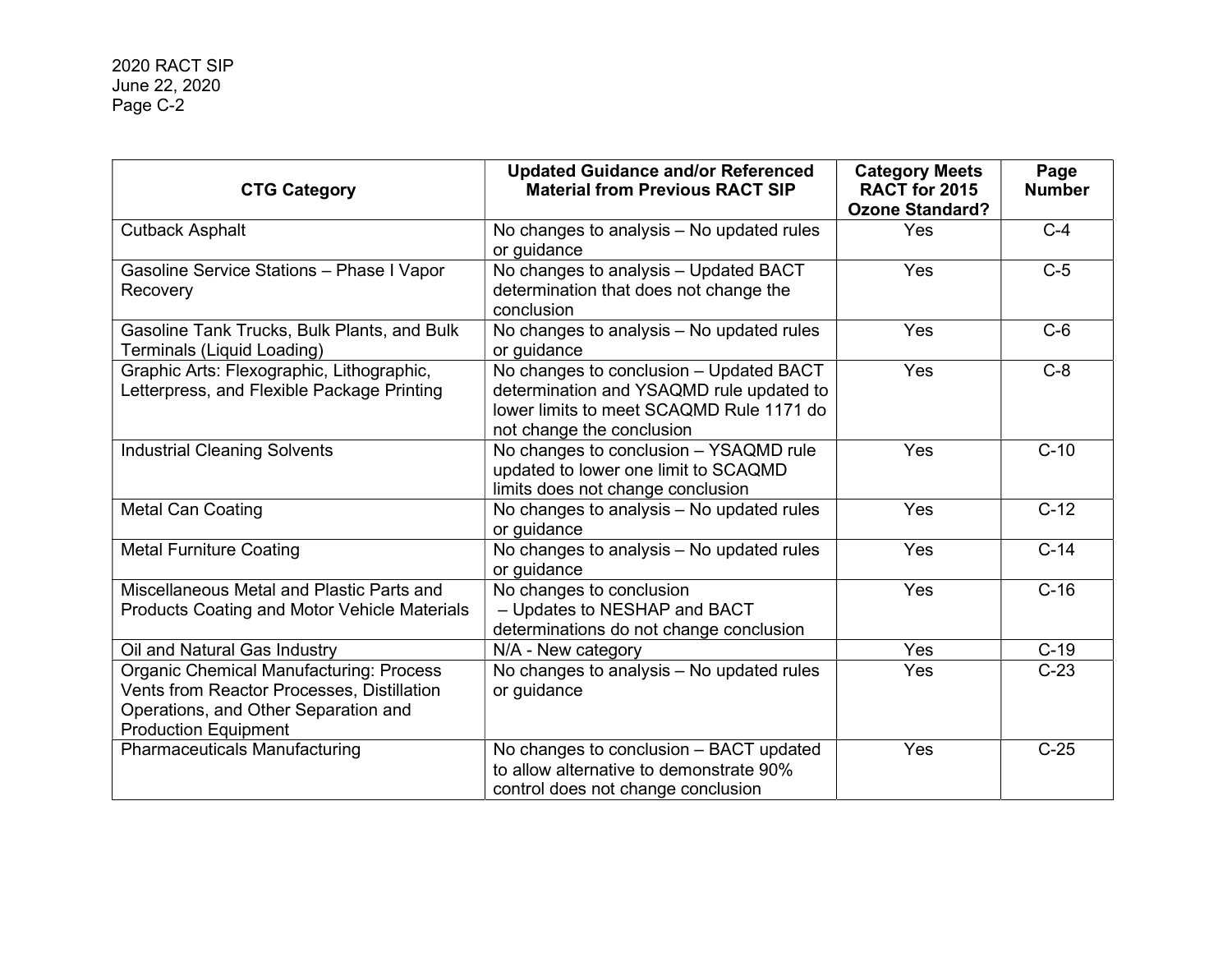| <b>CTG Category</b>                                                    | <b>Updated Guidance and/or Referenced</b><br><b>Material from Previous RACT SIP</b>                                                                        | <b>Category Meets</b><br>RACT for 2015<br><b>Ozone Standard?</b> | Page<br><b>Number</b> |
|------------------------------------------------------------------------|------------------------------------------------------------------------------------------------------------------------------------------------------------|------------------------------------------------------------------|-----------------------|
| Solvent Metal Cleaning (Degreasers)                                    | No changes to conclusion -YSAQMD rule<br>amended to match SCAQMD rule limits                                                                               | Yes                                                              | $C-27$                |
| Storage of Petroleum Products (> 40,000<br>gallons)                    | No changes to conclusion - One referenced<br>rule revised to implement RACT to another<br>county. Two new BACT determinations do<br>not change conclusion. | Yes                                                              | $C-29$                |
| VOC Leaks from Synthetic Organic Chemical<br>and Polymer Manufacturing | No changes to analysis - Update to<br>NESHAP does not change conclusion                                                                                    | Yes                                                              | $C-31$                |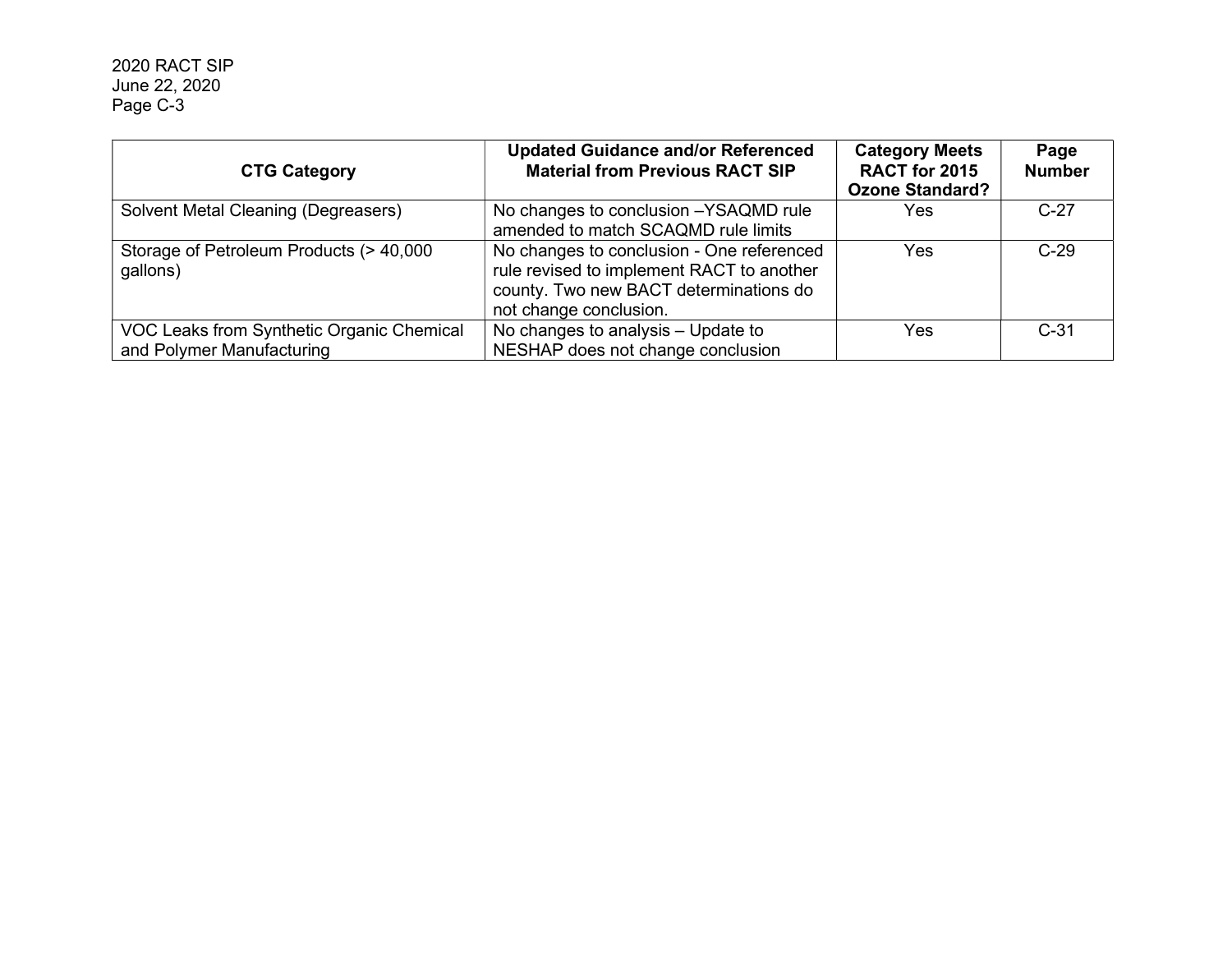#### Category: Cutback Asphalt

## CTG DOCUMENT

Control of Volatile Organic Compounds from Use of Cutback Asphalt, EPA-450/2- 77-037, December 1977.

The CTG applies to the application of cutback asphalt. Cutback asphalt is a blend of asphalt cement and solvent. The solvent ranges in volatility depending upon the need for rapid cure (uses highly volatile gasoline or naphtha), medium cure (uses less volatile kerosene), or slow cure (uses low volatility oils). The VOCs evaporate when the cutback asphalt cures, and can range from 20% to 50% by volume, averaging 35%.

There have been no updates to the CTG since the previous RACT SIP.

## SMAQMD REQUIREMENTS

District Rule 453, Cutback and Emulsified Asphalt Paving Materials, prohibits the manufacture and use of rapid and medium cure cutback asphalt, as well as slow cure cutback asphalt containing organic compounds that evaporate at 500°F or lower (as determined by ASTM Method D-402).

Rule 453 has not been amended since the previous RACT SIP.

**OTHER FEDERAL GUIDANCE:** There have been no new or updated ACT, NSPS, NESHAP, EPA menu of control measures, settlement agreements, or other federal requirements or guidance since the previous RACT SIP.

**STATE GUIDANCE:** No state regulations have been adopted or amended and no guidance documents have been published since the previous RACT SIP.

**BACT/LAER:** There have been no new or updated BACT/LAER determinations since the previous RACT SIP.

**OTHER NONATTAINMENT RULES:** There have been no new or amended rules for other nonattainment areas since the previous RACT SIP.

#### **CONCLUSION**

In the previous RACT SIP, it was determined that Rule 453 satisfies the RACT requirement for this category. No referenced rules, regulations, or guidance have been changed since the previous RACT SIP; therefore, the conclusion remains the same. Rule 453 continues to satisfy the RACT requirement for this source category.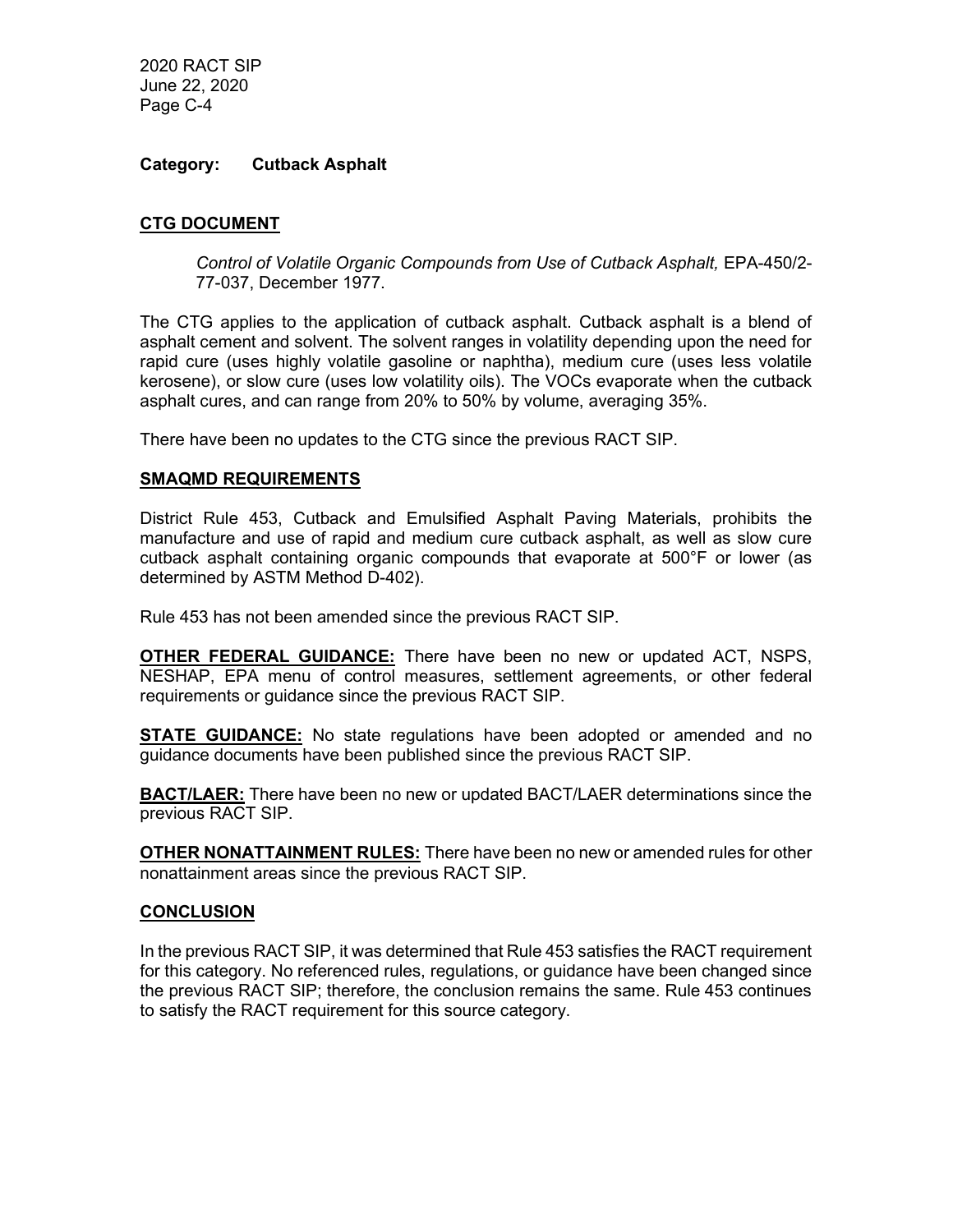## Category: Gasoline Service Stations – Phase I Vapor Recovery

## CTG DOCUMENT

Design Criteria for Stage I Vapor Control Systems – Gasoline Service Stations, EPA-450/R-75-102, November 1975.

The CTG applies to the control of gasoline vapors during storage tank filling at gasoline service stations (Stage I sources). The CTG does not apply to vehicle fueling at gasoline service stations (Stage II sources). Emissions are the result of displaced organic vaporladen air being forced out of the storage tank by liquid gasoline.

There have been no updates to the CTG since the previous RACT SIP.

#### SMAQMD REQUIREMENTS

District Rule 448, Gasoline Transfer into Stationary Storage Containers, applies to this CTG category. It prohibits the transfer of gasoline from a tank truck or trailer unless the container has a permanent submerged fill pipe and the displaced vapors are processed by a CARB-certified vapor recovery system with a control efficiency of at least a 98% by volume for underground tanks and 95% by volume for aboveground tanks and mobile fuelers.

Rule 448 has not been amended since the previous RACT SIP.

**OTHER FEDERAL GUIDANCE:** There have been no new or updated ACT, NSPS, NESHAP, EPA menu of control measures, settlement agreements, or other federal requirements or guidance since the previous RACT SIP.

**STATE GUIDANCE:** No state regulations have been adopted or amended and no guidance documents have been published since the previous RACT SIP.

**BACT/LAER:** In 2020, the District updated the BACT determination for all retail gasoline dispensing stations. The BACT determination maintained the requirement for a CARBcertified vapor recovery equipment for Phase I and Phase II. This update does not change the emission standards and does not change the conclusion that Rule 448 meets RACT.

OTHER NONATTAINMENT AREA RULES: There have been no new or amended rules for other nonattainment areas since the previous RACT SIP.

#### CONCLUSION

In the previous RACT SIP, it was determined that Rule 448 satisfies the RACT requirement for this category. Other than the BACT determination, no referenced rules, regulations, or guidance have been changed since the previous RACT SIP; therefore, the conclusion remains the same.

Rule 448 continues to satisfy the RACT requirement for this source category.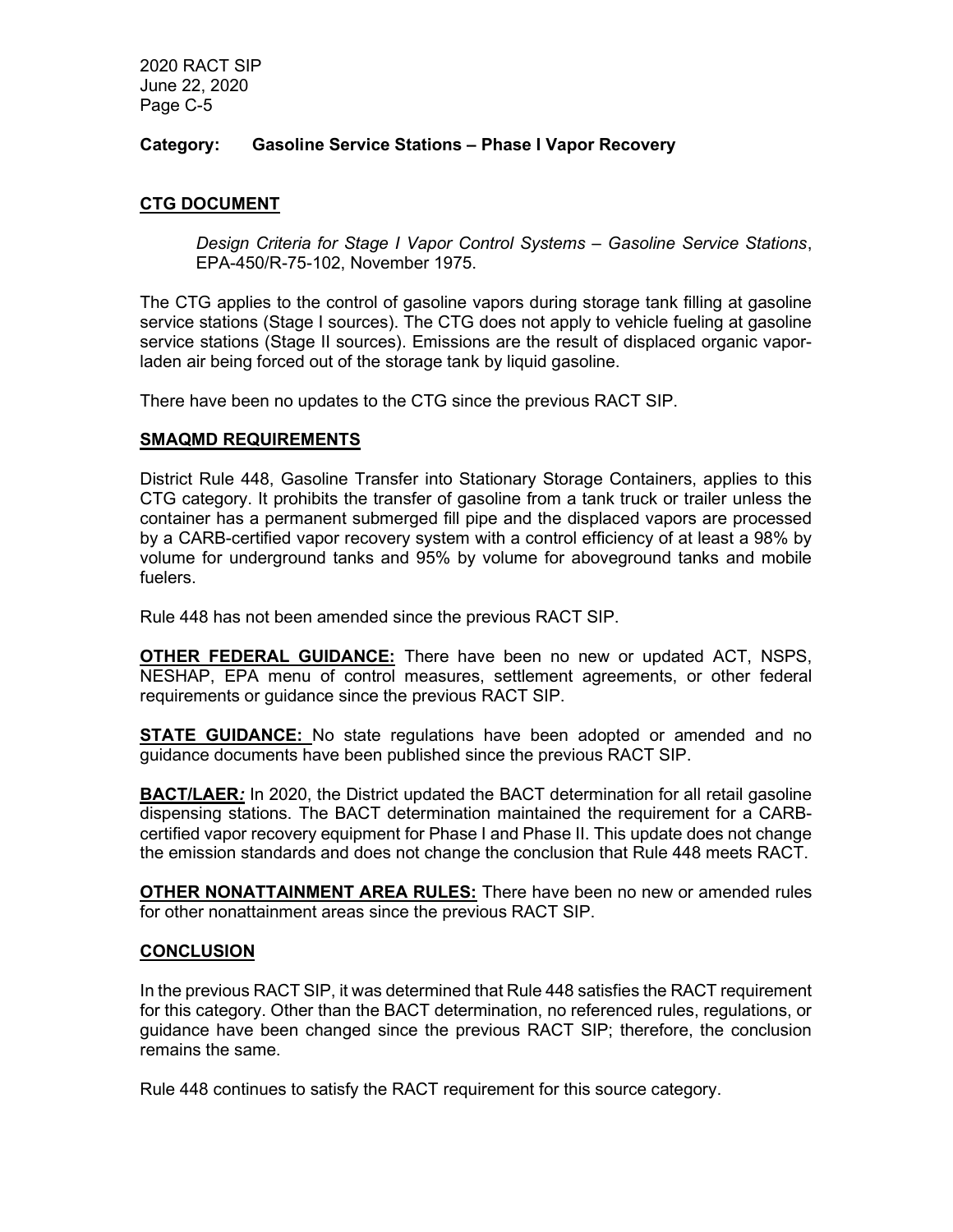## Category: Gasoline Tank Trucks, Bulk Plants, and Bulk Terminals (Liquid Loading)

## CTG DOCUMENTS

CTG #1 – Control of Hydrocarbons from Tank Truck Gasoline Loading Terminals, EPA-450/2-77-026, October 1977.

This CTG applies to the loading of gasoline tank trucks at tank truck terminals with daily gasoline throughputs of greater than 76,000 liters.

CTG #2 – Control of Volatile Organic Emissions from Bulk Gasoline Plants, EPA-450/2-77-035, December 1977.

This CTG applies to loading of gasoline tank trucks at bulk gasoline plants with daily throughputs of 76,000 liters of gasoline or less.

CTG #3 – Control of Volatile Organic Compound Leaks from Gasoline Tank Trucks and Vapor Collection Systems, EPA-450/2-78-051, December 1978.

This CTG applies to gasoline tank trucks that are equipped for vapor collection, and to vapor collection systems at bulk terminals, bulk plants, and service stations.

There have been no updates to any of these CTGs since the previous RACT SIP.

## SMAQMD REQUIREMENTS

District Rule 447, Organic Liquid Loading, prohibits the transfer of organic liquids into any tank truck, trailer, or railroad tank car unless the emissions do not exceed certain limits. Rule 447 requires that all equipment associated with the loading facility be maintained to be leak-free and vapor-tight, determined using visual and instrument monitoring methods as defined in the rule.

District Rule 448, Gasoline Transfer into Stationary Storage Containers, applies to the transfer of gasoline from delivery vessels (i.e., tank truck/rail car) into stationary storage containers (250-gallon capacity or more). Rule 448 requires all covered stationary storage containers to be equipped with a CARB-certified vapor recovery system with 98% efficiency for underground storage tanks (USTs) and 95% efficiency for above-ground storage tanks (ASTs).

Neither Rule 447 nor 448 has been amended since the previous RACT SIP.

OTHER FEDERAL GUIDANCE: There have been no new or updated ACT, NSPS, NESHAP, EPA menu of control measures, settlement agreements, or other federal requirements or guidance since the previous RACT SIP.

**STATE GUIDANCE:** No state regulations have been adopted or amended and no guidance documents have been published since the previous RACT SIP.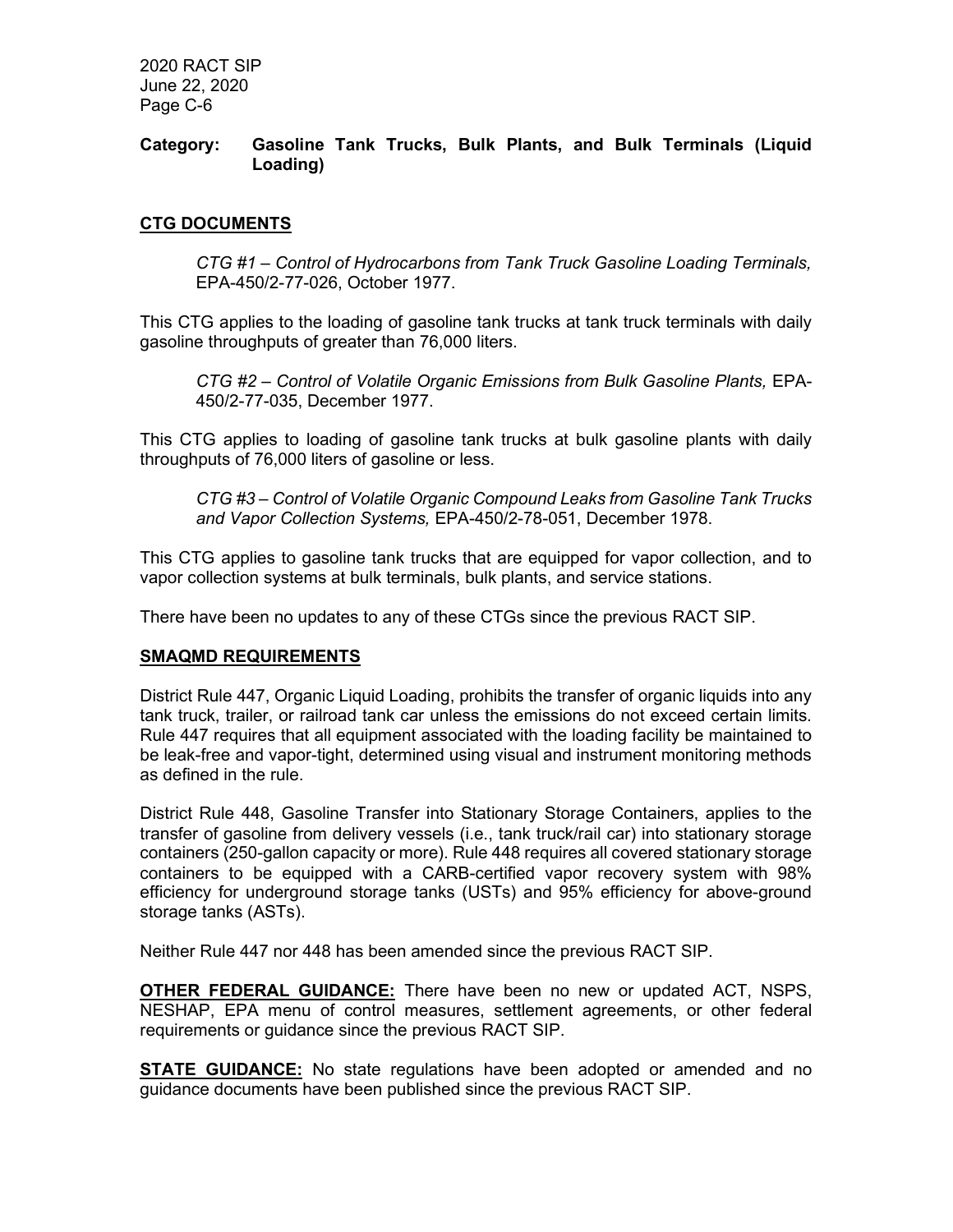**BACT/LAER:** There have been no new or updated BACT/LAER determinations since the previous RACT SIP.

**OTHER NONATTAINMENT RULES:** There have been no new or amended rules for other nonattainment areas since the previous RACT SIP.

## **CONCLUSION**

In the previous RACT SIP, it was determined that Rules 447 and 448 satisfy the RACT requirement for this category. No referenced rules, regulations, or guidance have been changed since the previous RACT SIP; therefore, the conclusion remains the same.

Rules 447 and 448 continue to satisfy the RACT requirements for gasoline tank trucks and for loading at bulk plants and bulk terminals.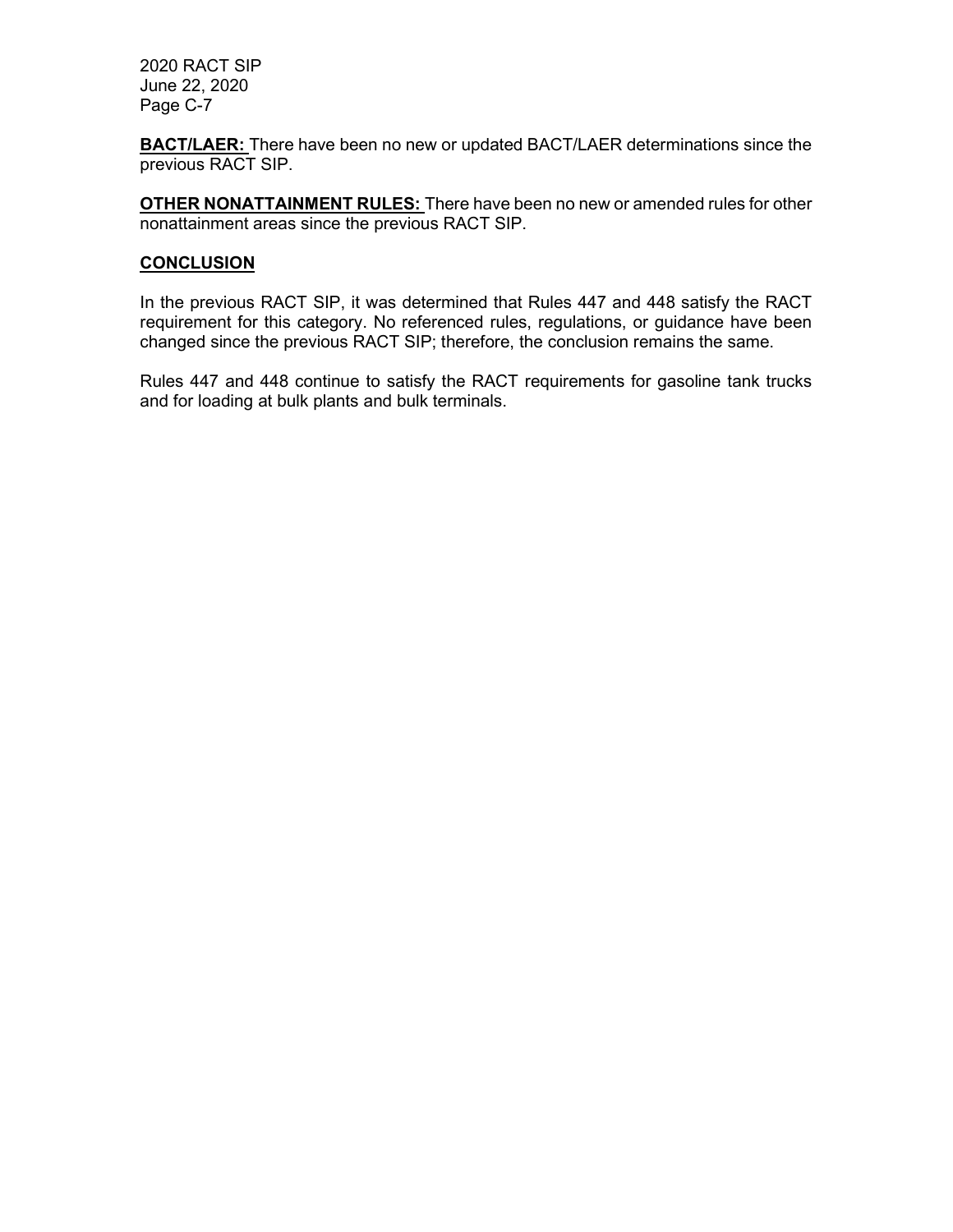## Category: Graphic Arts: Flexographic, Lithographic, Letterpress, and Flexible Package Printing

## CTG DOCUMENTS

CTG #1 – Control of Volatile Organic Emissions from Existing Stationary Sources – Volume VIII: Graphic Arts – Rotogravure and Flexography, EPA-450/2-78-033, December 1978.

CTG #1 applies to both flexographic and rotogravure processes used in publication and packaging printing. The guideline document does not apply to offset lithography or letterpress printing. There are no sources in the District using gravure printing, and a negative declaration will be submitted for that subcategory. The CTG requirements for gravure printing will not be discussed in this analysis.

CTG #2 – Control Techniques Guidelines for Offset Lithographic Printing and Letterpress Printing, EPA-453/R-06-002, September 2006.

CTG #2 applies to offset lithographic printing and letterpress printing. The CTG provides control recommendations for reducing VOC emissions stemming from the use of fountain solutions, cleaning materials, and inks in offset lithographic printing and cleaning materials and inks in letterpress printing.

CTG #3 – Control Techniques Guidelines for Flexible Package Printing, EPA-453/R-06-003, September 2006.

CTG #3 applies to flexible package printing operations, which includes printing on items such as bags, pouches, liners, and wraps utilizing paper, plastic, film, aluminum foil, metalized or coated paper or film, or any combination of these materials. The CTG provides control recommendations for reducing VOC emissions from inks, coatings, adhesives and cleaning materials.

There have been no updates to CTGs since the previous RACT SIP.

#### SMAQMD REQUIREMENTS

District Rule 450, Graphics Arts Operations, applies to screen printing, flexographic printing, lithographic printing and letterpress printing, and any coating or laminating operation associated with flexible packaging material. The rule was amended in 2008 to incorporate the requirements specified in CTG #2 and CTG #3.

Rule 450 has not been amended since the previous RACT SIP.

OTHER FEDERAL GUIDANCE: There have been no new or updated ACT, NSPS, NESHAP, EPA menu of control measures, settlement agreements, or other federal requirements or guidance since the previous RACT SIP.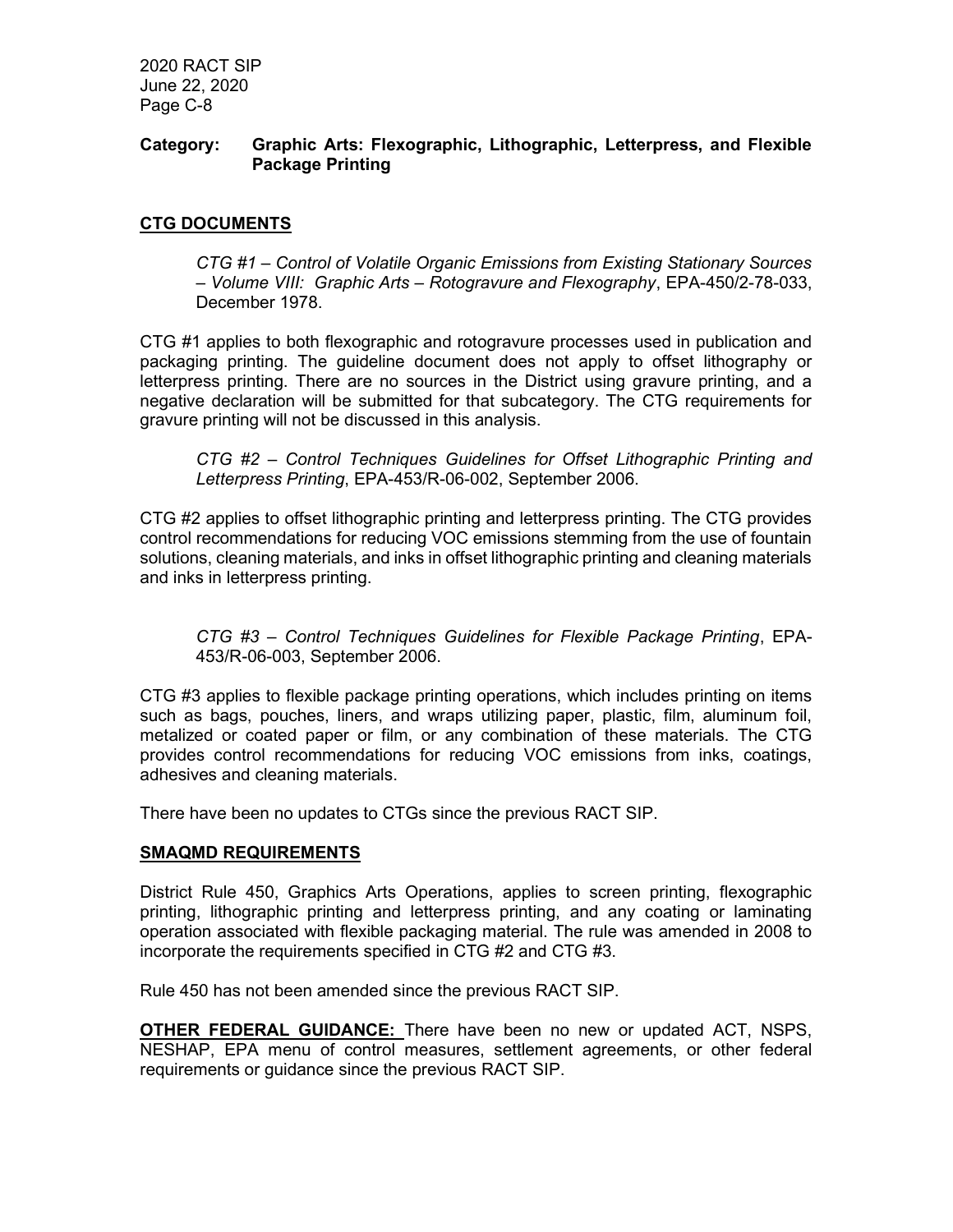**STATE GUIDANCE:** No state regulations have been adopted or amended and no guidance documents have been published since the previous RACT SIP.

**BACT/LAER:** There have been no new or updated EPA or ARB BACT/LEAR determinations. A 2020 update to the SMAQMD BACT determination for a non-heatset lithographic printing press continues to require the use of low VOC inks, coatings, and fountain solutions that comply with Rule 450.

The update to the SMAQMD BACT determination does not change the conclusion for this category.

## OTHER NONATTAINMENT AREA RULES

The following rule was identified in the previous RACT and has been amended:

YSAQMD Rule 2.29 (7/11/2018)

The amendments to YSAQMD Rule 2.29 lowered the VOC limit for fountain solutions to levels recommended by the EPA Control Technology Guidelines (CTGs) and do not change the conclusion that Rule 448 meets RACT. SMAQMD Rule 450 also has these limits.

There have been no other new or amended rules for other nonattainment areas since the previous RACT SIP.

#### **CONCLUSION**

In the previous RACT SIP, it was determined that Rule 450 satisfies the RACT requirement for this category. Although a BACT determination has been updated and YSAQMD Rule 2.29 has been amended since that time, neither the BACT determination nor Rule 2.29 requirements were made more stringent than SMAQMD Rule 450. No other referenced rules, regulations, or guidance have been changed since the previous RACT SIP; therefore, the conclusion remains the same. Rule 450 continues to satisfy the RACT requirement for this category.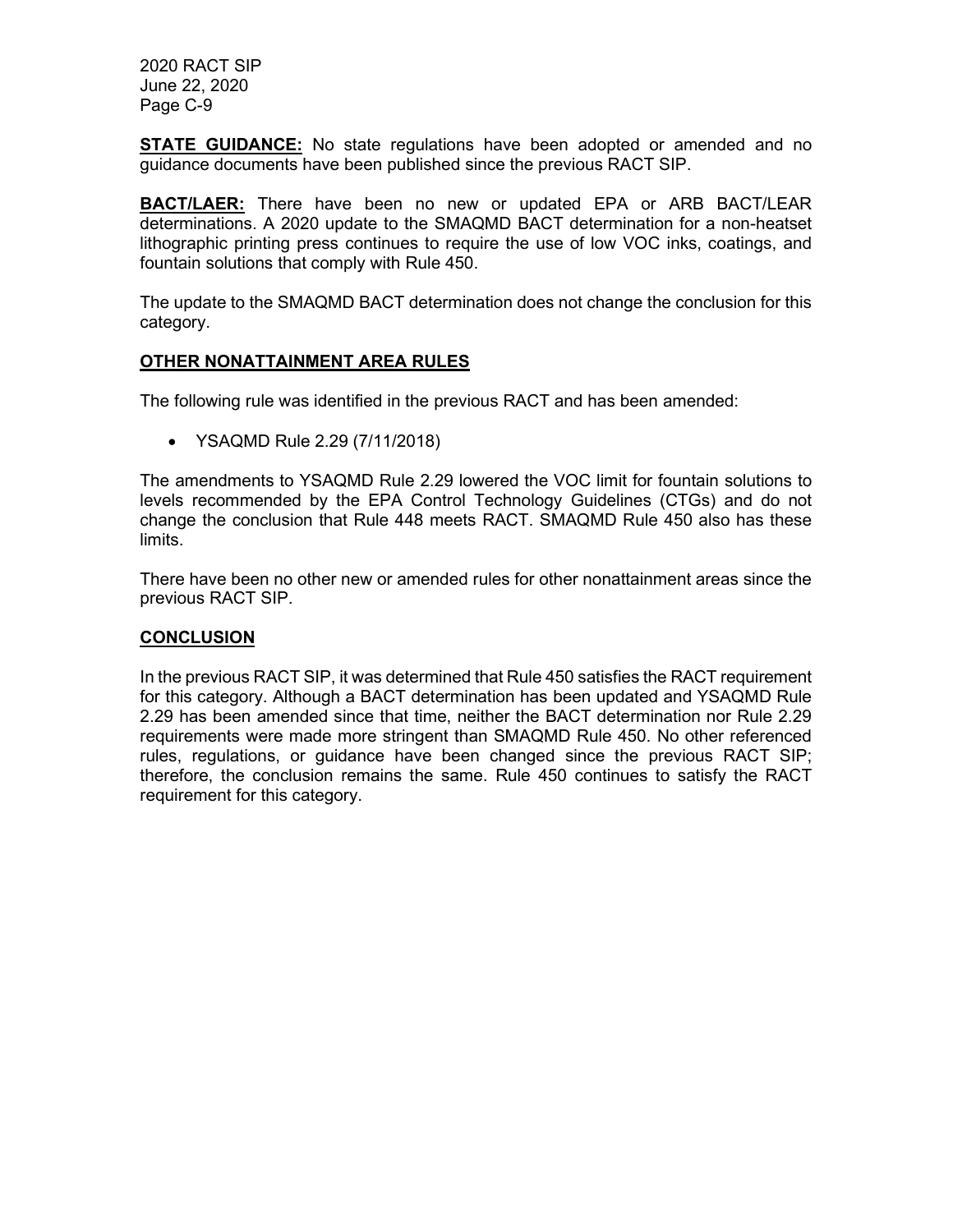## Category: Industrial Cleaning Solvents

## CTG DOCUMENT

Control Techniques Guidelines: Industrial Cleaning Solvents. EPA-453/R-06-001, September 2006.

This CTG applies to solvent cleaning unit operations in industries that are not covered by other CTGs or are typically subject to other state or district rules. The cleaning activities for removal of foreign material from substrates being cleaned use methods such as wiping, flushing, or spraying.

There have been no updates to the CTG since the previous RACT SIP.

## SMAQMD REQUIREMENTS

District Rule 466, Solvent Cleaning, limits VOC emissions from solvents used in cleaning operations during the production, repair, maintenance or servicing of parts, products, tools, machinery, or equipment, or in general work areas. Rule 466 limits general solvent cleaning operations to 25 g/L.

Rule 466 has not been amended since the previous RACT SIP.

OTHER FEDERAL GUIDANCE: There have been no new or updated ACT, NSPS, NESHAP, EPA menu of control measures, settlement agreements, or other federal requirements or guidance since the previous RACT SIP.

**STATE GUIDANCE:** No state regulations have been adopted or amended and no guidance documents have been published since the previous RACT SIP.

BACT/LAER: There have been no new or updated BACT/LAER determinations since the previous RACT SIP.

#### OTHER NONATTAINMENT RULES

The following rule was identified in the previous RACT SIP and has been updated:

YSAQMD Rule 2.31 (4/12/17)

The amendments to YSAQMD Rule 2.31 lowered the VOC limit for cleaning of application equipment for ultraviolent printing operations, consistent with SCAQMD Rule 1171, and added a de minimis level exemption for non-compliant solvents. The amendments to YSAQMD Rule 2.31 do not change the conclusion that Rule 466 meets RACT.

#### CONCLUSION

In the previous RACT SIP, it was determined that Rule 466 satisfies the RACT requirement for this category. Although YSAQMD Rule 2.31 has been amended since that time, the requirements were not made more stringent than SMAQMD Rule 466. No other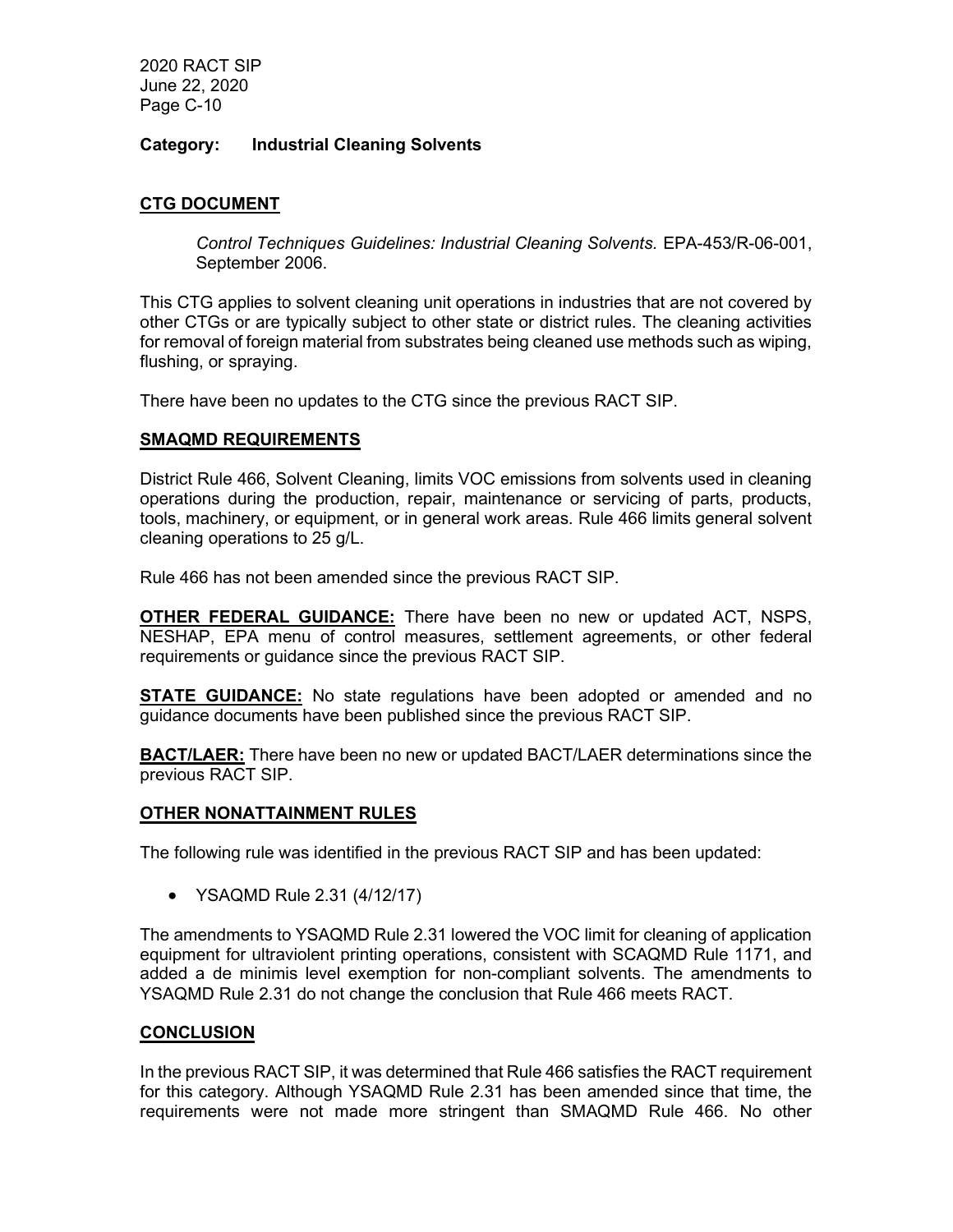referenced rules, regulations, or guidance have been changed since the previous RACT SIP; therefore, the conclusion remains the same.

Rule 466 continues to satisfy the RACT requirement for this source category.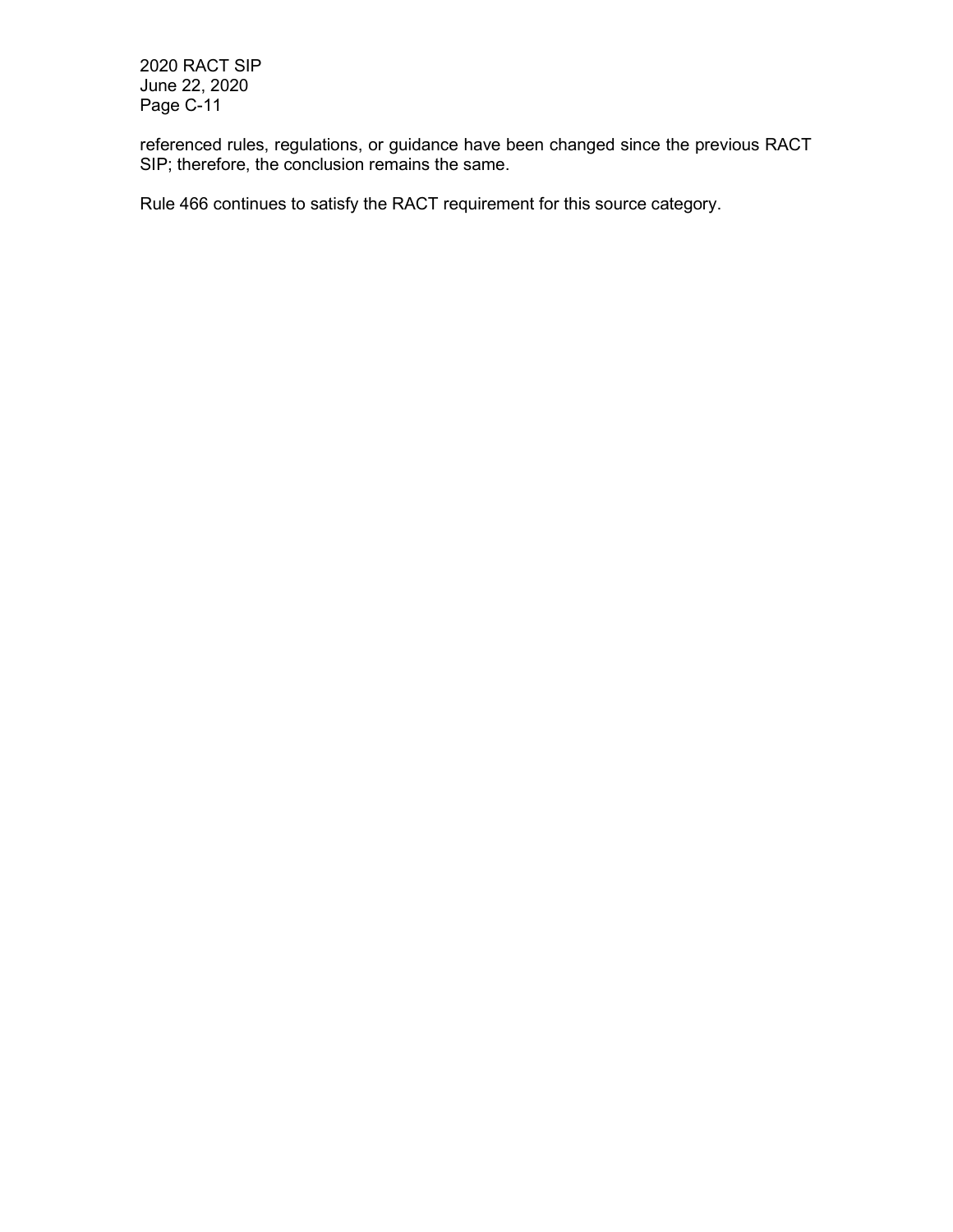## Category: Metal Can Coating

## CTG DOCUMENT

Control of Volatile Organic Emissions from Existing Stationary Sources – Volume II: Surface Coating of Cans, Coils, Paper, Fabrics, Automobile, and Light-Duty Trucks, EPA-450/2-77-008, May 1977.

The CTG applies to two- and three-piece can manufacturing processes, can fabrication processes, and end coating operations. The CTG identifies five control alternatives: catalytic and non-catalytic incineration, carbon adsorption, water-borne and high-solids coatings, ultraviolet curing, and powder coating.

There have been no updates to the CTG since the previous RACT SIP.

#### SMAQMD REQUIREMENTS

District Rule 452, Can Coating, sets VOC content limits for 11 categories of can coating materials. Emissions control equipment may be used instead of VOC content limits, provided that the overall collection and control efficiency is at least 90% on a mass basis. Rule 452 also specifies a 25 g/l VOC limit for materials used for to clean container assembling equipment.

Rule 452 has not been amended since the previous RACT SIP.

OTHER FEDERAL GUIDANCE: There have been no new or updated ACT, NSPS, EPA menu of control measures, settlement agreements, or other federal requirements or guidance since the previous RACT SIP, except for the NESHAP for Surface Coating of Metal Cans<sup>29</sup>. However, when EPA finalized these amendments, they stated "We are making no revisions to the numerical emission limits for the two source categories based on the residual risk and technology reviews $30$ ."

**STATE GUIDANCE:** No state regulations have been adopted or amended and no guidance documents have been published since the previous RACT SIP.

**BACT/LAER:** There have been no new or updated BACT/LAER determinations since the previous RACT SIP.

**OTHER NONATTAINMENT AREA RULES:** There have been no new or amended rules for other nonattainment areas since the previous RACT SIP.

<sup>29</sup> 40 CFR Part 63, Subpart KKKK.

<sup>30</sup> 85 FR 10828, February 25, 2020.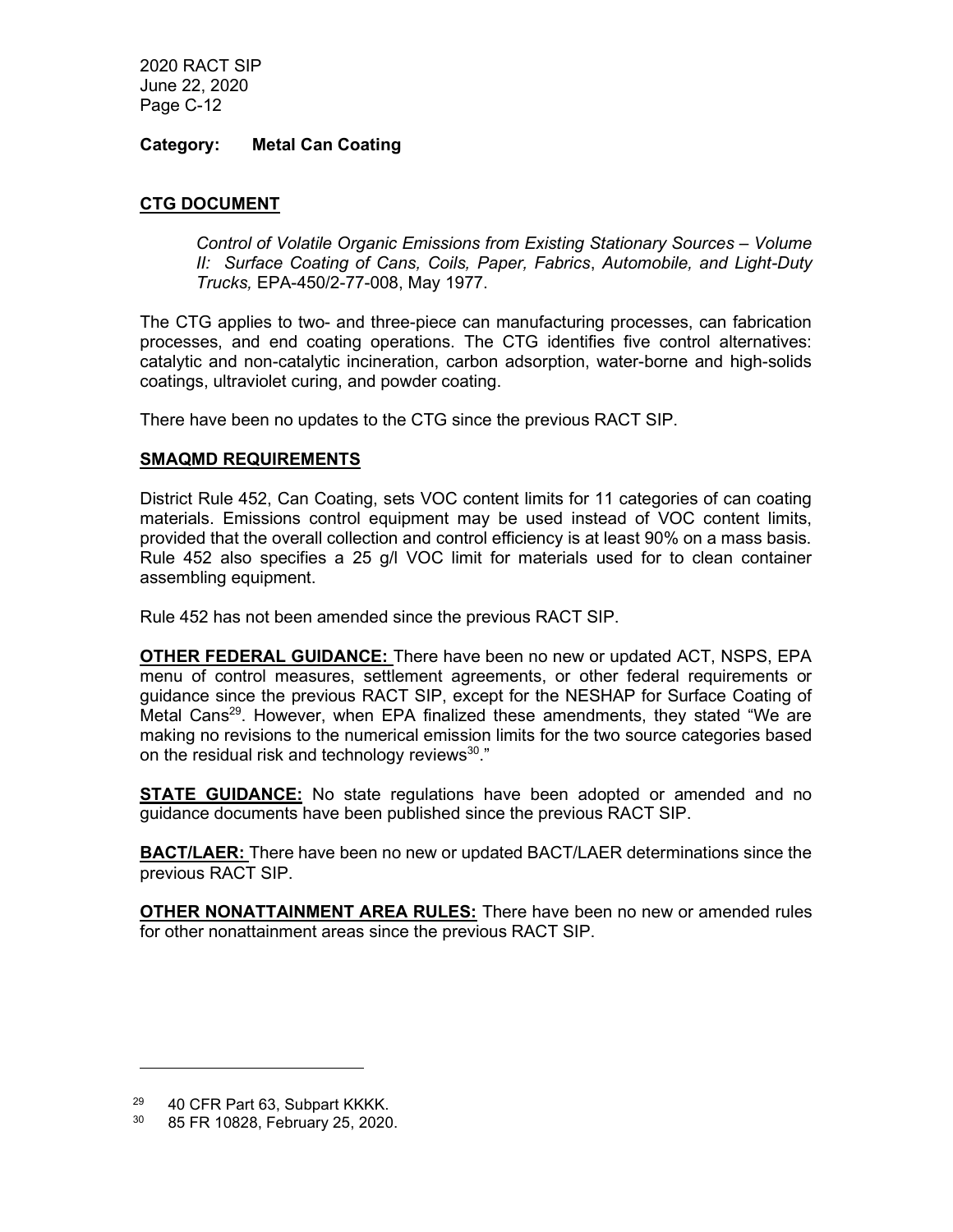## **CONCLUSION**

In the previous RACT SIP, it was determined that Rule 452 meets the RACT requirement for this category. No referenced rules, regulations, or guidance have been changed since the previous RACT SIP; therefore, the conclusion remains the same.

Rule 452 continues to satisfy the RACT requirement for this category.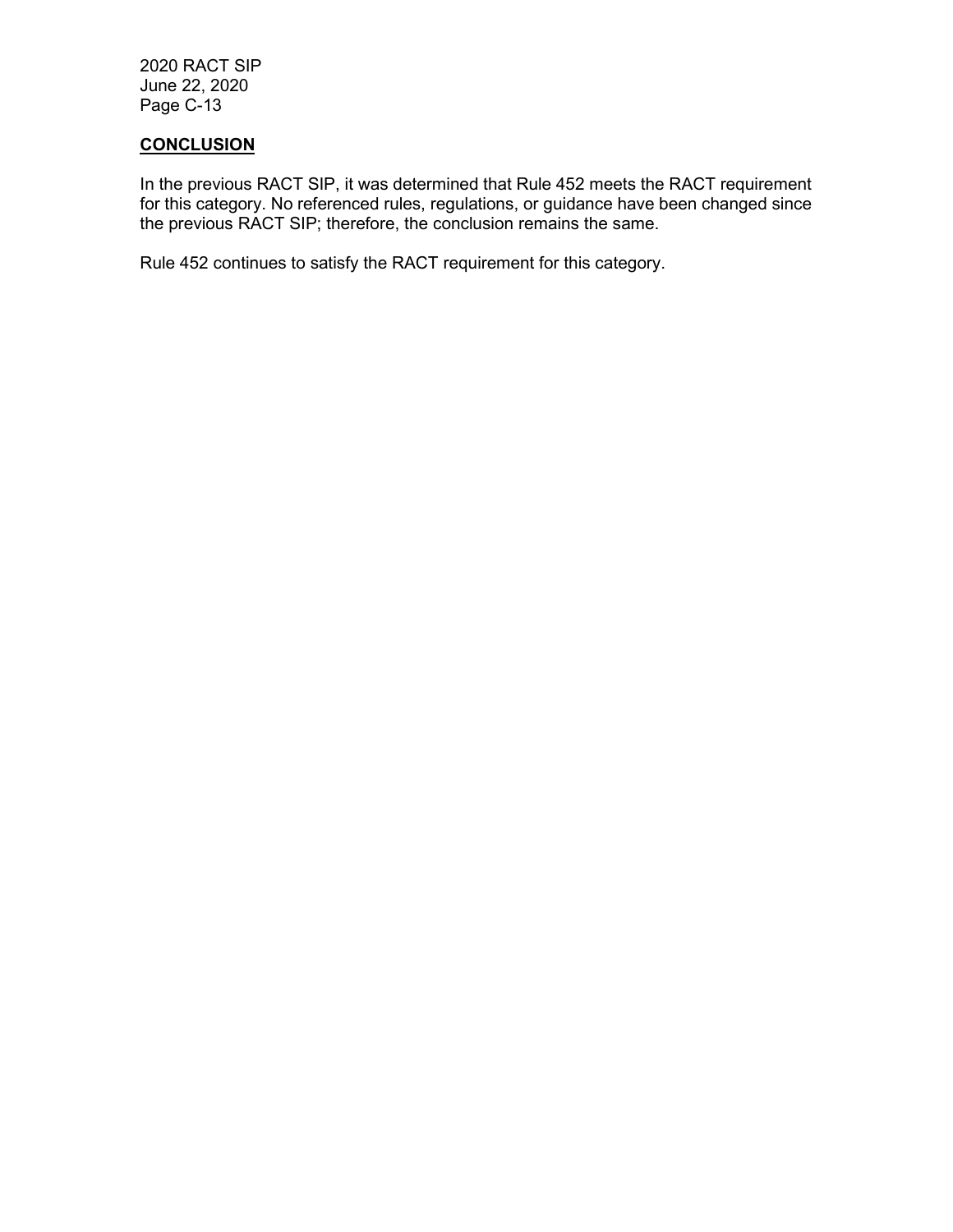## Category: Metal Furniture Coating

## CTG DOCUMENTS

Control of Volatile Organic Emissions from Existing Stationary Sources Volume III: Surface Coating of Metal Furniture, EPA-450/2-77-032, December 1977.

The 1977 CTG applies to any facility that performs surface coating (finishing) of metal furniture, including any furniture made of metal or any metal parts that will be assembled with other non-metal parts to form a furniture piece.

Control Techniques Guidelines for Metal Furniture Coatings, EPA-453/R-07-005, September 2007.

The 2007 CTG applies to each metal furniture surface coating unit at a facility where the total actual VOC emissions from all such operations, including related cleaning activities, are at least 15 lb/day (or an equivalent level such as 3 tons per 12-month rolling period) before consideration of controls. The 2007 CTG specifies three alternative methods to reduce VOC emissions from metal furniture coatings: lower VOC limits, add-on controls, or a combination of lower VOC limits and add-on controls. The CTG recommends more stringent VOC content limits for general use coatings than the 1977 CTG, but also includes new recommendations for several "specialty use" categories that are less stringent than the general use VOC content limits established in the 1977 CTG. Taken as a whole, though, the 2007 CTG limits result in greater emission reductions and are therefore more stringent<sup>31</sup>.

There have been no updates to either of these CTGs since the previous RACT SIP.

#### SMAQMD REQUIREMENTS

District Rule 451, Surface Coating of Miscellaneous Metal Parts and Products, applies to the coating of metal parts and products, including metal furniture. Rule 451 sets the VOC content limits and work practices for miscellaneous metal parts coatings. Rule 451 provides an option to use add-on control equipment with an overall control efficiency of at least 90% in lieu of using coatings and other materials that meet the VOC content limits.

Rule 451 has not been amended since the previous RACT SIP.

<sup>&</sup>lt;sup>31</sup> For further discussion, see memo from Scott Matthias, U.S. EPA, to Regional Air Division Directors. "Approving SIP Revisions Addressing VOC RACT Requirements for Certain Coatings Categories." March 17, 2011. https://www3.epa.gov/ttn/naags/agmguide/collection/cp2/20110317 mathias approve sip re visions\_voc\_ract.pdf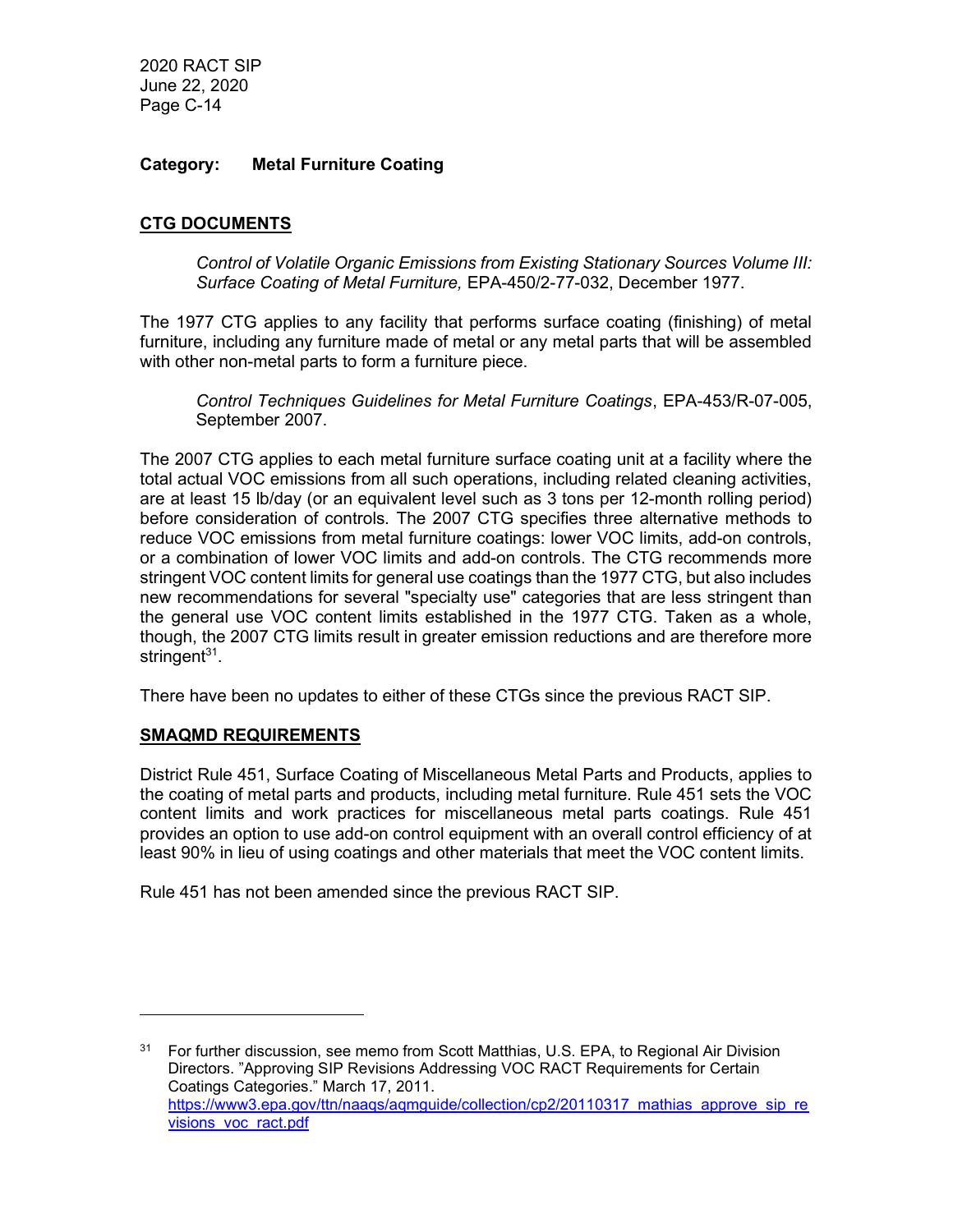## OTHER FEDERAL GUIDANCE

#### NESHAP:

40 CFR Part 63, Subpart RRRR—National Emission Standards for Hazardous Air Pollutants for Surface Coating of Metal Furniture

The NESHAP applies to metal furniture surface coating operations at major sources of HAP. Existing major sources must emit no more than 0.10 kg organic HAP/liter coatings solids used (0.83 lb/gal).

On March 11, 2020, EPA amended Subpart RRRR and made minor modifications that clarify that the standards applicably during periods of startup, shutdown and malfunction, and to require 5-year performance testing for facilities with add-on controls and require electronic reporting of performance test results. In the proposed rule for this action, EPA stated "We are making no revisions to the numerical emission limits for the two source categories based on the residual risk and technology reviews<sup>32</sup>." Therefore, these amendments do not change the RACT conclusion.

There have been no other new or updated ACT, NSPS, EPA menu of control measures, settlement agreements, or other federal guidance since the previous RACT SIP.

**STATE GUIDANCE:** No state regulations have been adopted or amended and no guidance documents have been published since the previous RACT SIP.

**BACT/LAER:** There have been no new or updated BACT/LAER determinations since the previous RACT SIP.

OTHER NONATTAINMENT AREA RULES: There have been no new or amended rules for other nonattainment areas since the previous RACT SIP.

#### **CONCLUSION**

In the previous RACT SIP, it was determined that Rule 451 satisfies the RACT requirement for this category. Aside from the NESHAP amendment discussed above (which changed no numerical limits), no other referenced rules, regulations, or guidance have been changed since the previous RACT SIP; therefore, the conclusion remains the same.

Rule 451 continues to satisfy the RACT requirement for this category.

<sup>32</sup> 84 FR 58936, November 1, 2019.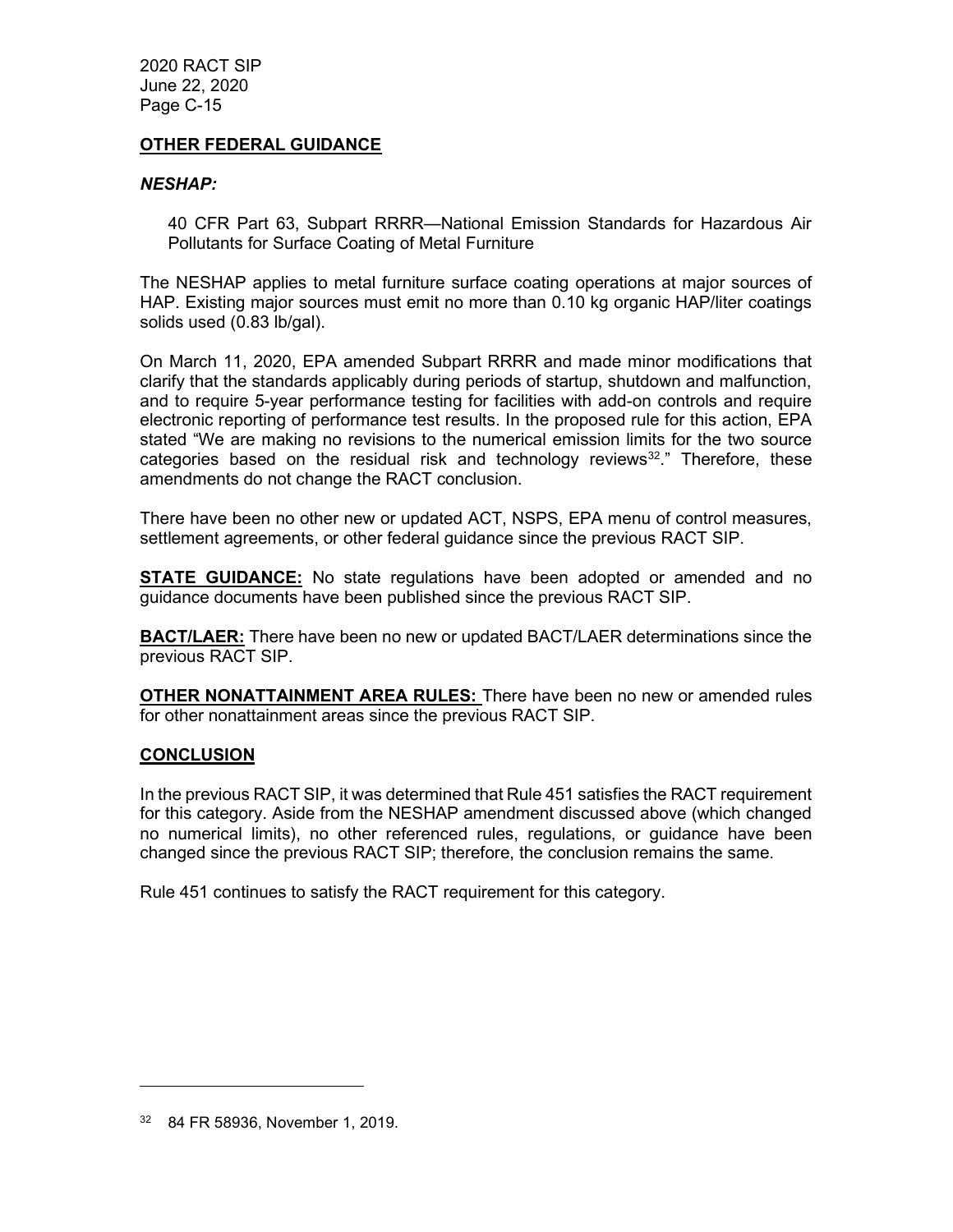## Category: Miscellaneous Metal and Plastic Parts and Products Coating and Motor Vehicle Materials

## CTG DOCUMENTS

Control of Volatile Organic Compound Emissions from Existing Stationary Sources – Volume VI: Surface Coating of Miscellaneous Metal Parts and Products, EPA-450/2-78-015, June 1978.

The 1978 CTG applies to the coating of miscellaneous metal parts and products. This CTG is less stringent than the 2008 CTG, which is discussed below.

Control Techniques Guidelines for Miscellaneous Metal and Plastic Parts Coatings, EPA-453/R-08-003, September 2008.

The CTG recommends more stringent VOC content limits for general use coatings than the 1978 CTG, but also includes new recommendations for several "specialty use" categories that are less stringent than the general use VOC content limits established in the 1978 CTG. Taken as a whole, though, the 2008 CTG limits result in greater emission reductions and are therefore more stringent<sup>33</sup>

The 2008 CTG applies not just to the coating of miscellaneous metal parts and products but also several other operations, including:

- Miscellaneous plastic parts and products coatings
- Automotive/transportation plastic parts coatings
- Business machine plastic parts coatings
- Pleasure craft coatings
- Motor vehicle materials

There have been no updates to these CTGs since the previous RACT SIP.

#### SMAQMD REQUIREMENTS

District Rule 451, Surface Coating of Miscellaneous Metal Parts and Products, sets VOC content limits and work practices for 13 miscellaneous metal parts coatings. Rule 451 provides an option to use add-on control equipment with an overall control efficiency of at least 90% in lieu of using coatings and other materials that meet the VOC content limits.

Rule 451 has not been amended since the previous RACT SIP.

<sup>&</sup>lt;sup>33</sup> For further discussion, see memo from Scott Matthias, U.S. EPA, to Regional Air Division Directors. "Approving SIP Revisions Addressing VOC RACT Requirements for Certain Coatings Categories." March 17, 2011. https://www3.epa.gov/ttn/naags/agmguide/collection/cp2/20110317 mathias approve sip re visions\_voc\_ract.pdf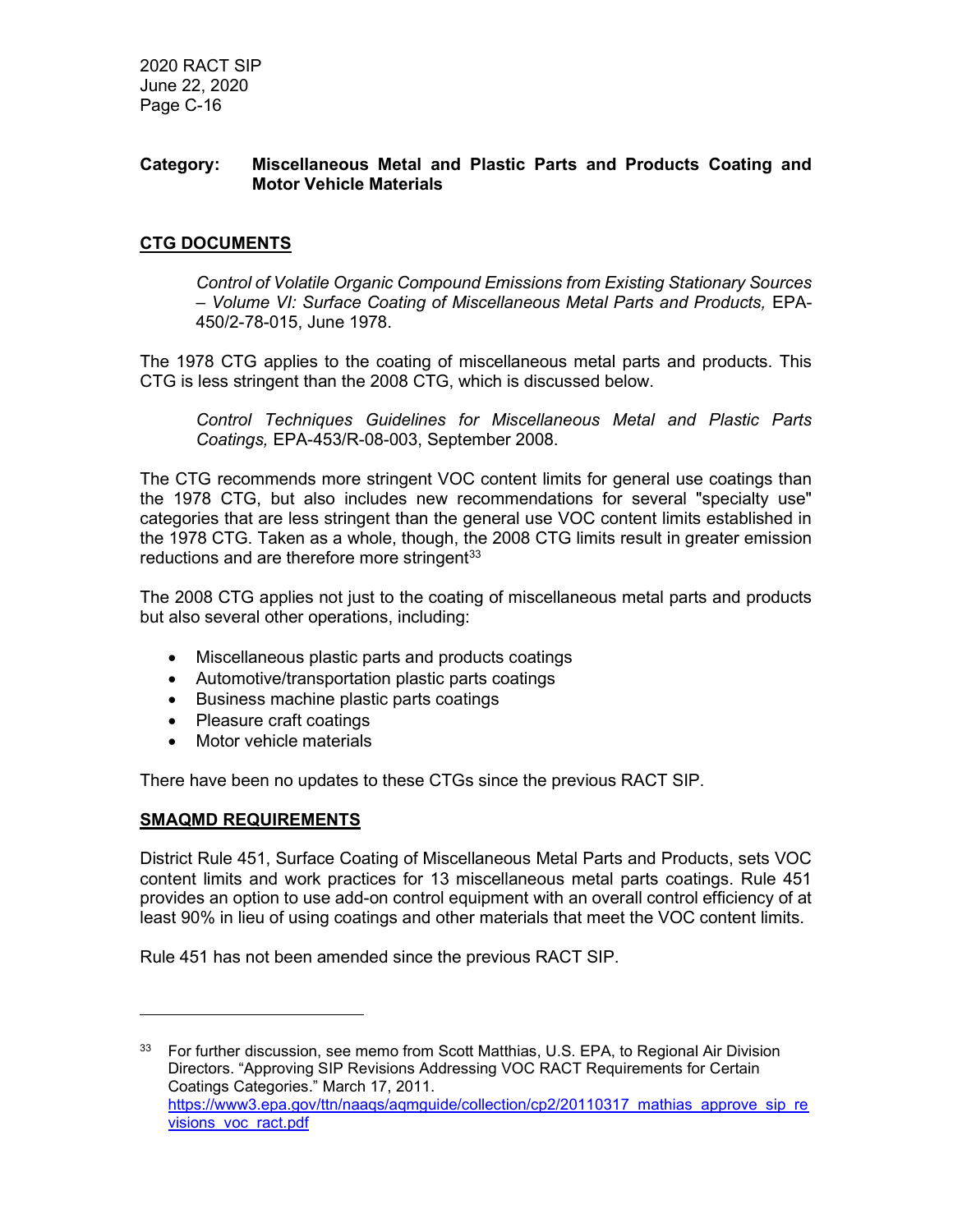District Rule 468, Surface Coating of Plastic Parts and Products, sets VOC content limits and work practices for the coating of miscellaneous plastic parts and products, automotive/transportation plastic parts coatings, and business machine plastic parts coatings. It was adopted in 2018 and submitted to EPA to correct a RACT deficiency identified in our previous RACT SIP. The requirements of the rule follow the RACT recommendations of the 2008 CTG.

District Rule 459, Automotive, Mobile Equipment, and Associated Parts and Components Coating Operations, contains the requirements for motor vehicle materials. The requirements of the rule follow the RACT recommendations of the 2008 CTG.

There are no pleasure craft coating operations in the District and negative declaration is being submitted for this subcategory.

## OTHER FEDERAL GUIDANCE

## NESHAP:

40 CFR Part 63, Subpart MMMM—National Emission Standards for Hazardous Air Pollutants for Surface Coating of Miscellaneous Metal Parts and Products

This NESHAP applies to miscellaneous metal parts and products manufacturing surface coating operations at major HAP sources. These standards are in terms of pounds of organic HAP per gallon solids used. Since many VOC are not HAP, these limits for HAP establish no practical limits on VOC content or VOC emissions from these operations.

40 CFR Part 63, Subpart PPPP—National Emission Standards for Hazardous Air Pollutants for Surface Coating of Plastic Parts and Products

This NESHAP applies to miscellaneous plastic parts and products manufacturing surface coating operations at major HAP sources. These standards are in terms of pounds of organic HAP per gallon solids used. Since many VOC are not HAP, these limits for HAP establish no practical limits on VOC content or VOC emissions from these operations.

On March 11, 2020, EPA finalized minor amendments to both NESHAPs. The final amendments clarify that the standards are applicable during periods of startup, shutdown and malfunction, require 5-year performance testing for facilities with add-on controls and require electronic reporting of performance test results. The amendments do not establish VOC content or VOC emissions from these operations. In the proposed rule for this action, EPA stated "We are proposing no revisions to the numerical emission limits based on these analyses. $34"$ 

There have been no other new or updated ACT, NSPS, NESHAP, EPA menu of control measures, settlement agreements, or other federal requirements or guidance since the previous RACT SIP.

<sup>34</sup> 84 FR 58936, November 1, 2019.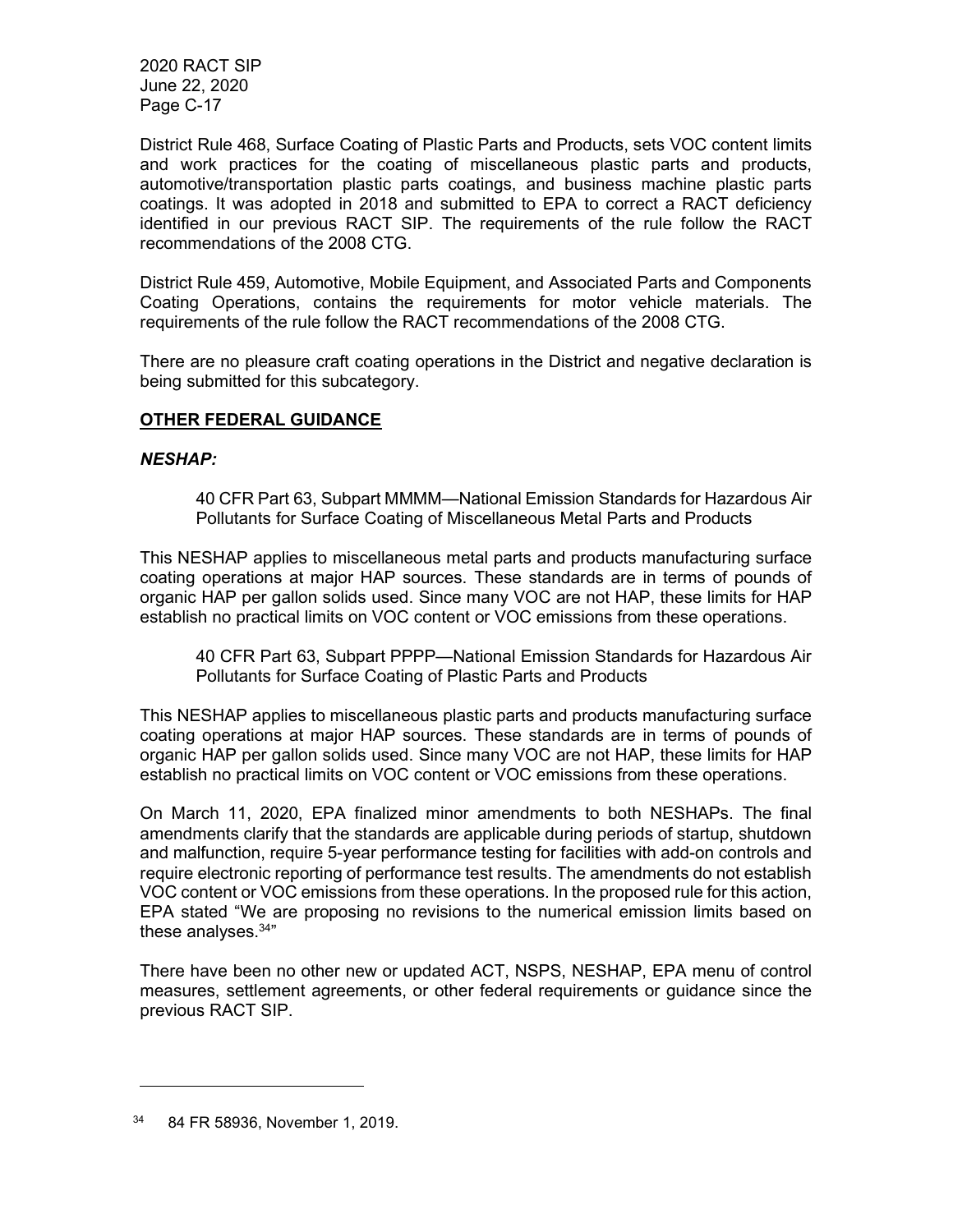**STATE GUIDANCE:** No state regulations have been adopted or amended and no guidance documents have been published since the previous RACT SIP.

## BACT/LAER

## EPA RACT/BACT/LAER Clearinghouse:

Between 2016 and 2020, there has been one BACT determination for miscellaneous metal parts and products surface coating operations. The BACT required low-VOC coatings, HVLP or equivalent transfer efficiency, operator training, closed container requirements, and a regenerative thermal oxidizer add-on control device with a minimum control efficiency of 98%.

ARB BACT Clearinghouse: There have been no new or updated ARB BACT determinations since the previous RACT SIP.

**SMAQMD BACT Determination:** In April 2020, an update was made to the previous BACT determination for OEM rail car coating operations emitting < 20 tons per year of VOC. The determination establishes VOC requirements for three scenarios of miscellaneous metal parts coating operations: 1) OEM booths without add-on controls, 2) OEM booths with add-on controls, 3) and OEM refinishing booths. All scenarios require HVLP spray equipment or equivalent and enclosed gun cleaning systems. The BACT established requires compliance with District Rule 451 for OEM booths and compliance with District Rule 459 for refinishing booths.

OTHER NONATTAINMENT AREA RULES: There have been no new or amended rules for other nonattainment areas since the previous RACT SIP.

#### **CONCLUSION**

In the previous RACT SIP, it was determined that Rules 451 and 459 satisfy the RACT requirement for this category. Although there have been updates to the NESHAP and a new BACT determinations, there are no more stringent requirements for this category since the previous RACT SIP. A RACT deficiency was identified in the previous RACT SIP because there was no District rule that applied to the coating of miscellaneous plastic parts and products. This deficiency was corrected when the District adopted Rule 468.

Rules 451 and 459 continue to satisfy RACT for this source category. New Rule 468 has also been determined to satisfy RACT for the plastic parts and products subcategory.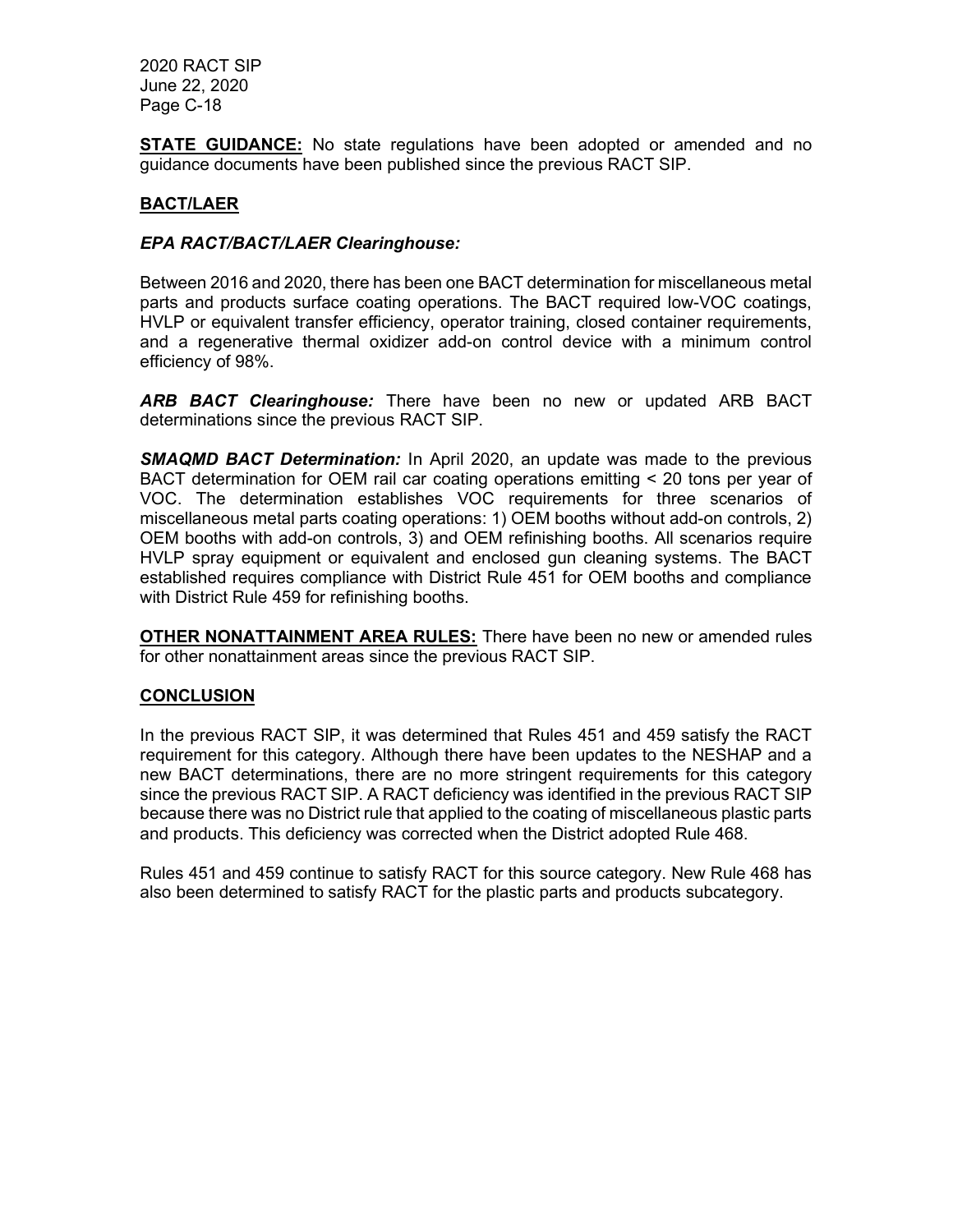## Category: Oil and Natural Gas Industry

## CTG DOCUMENT

Control Techniques Guidelines for the Oil and Natural Gas Industry, EPA-453/B-16-001, October 2016.

The CTG applies to well sites, gathering and boosting stations, fugitive components, compressors, pneumatic controllers, and condensate storage vessels in the crude oil and natural gas production industry. The collection and transmission of produced crude oil and natural gas emits fugitive VOC from leaks and storage losses.

The CTG identifies presumptive RACT for controlling VOC emissions from the production, collection, and gathering of crude oil and natural gas industry. VOC sources subject to the CTG include storage vessels, pneumatic controllers and pumps, compressors, and fugitive leaks at well sites and gathering and boosting stations. RACT recommendations include VOC control devices, no- or low-bleed pneumatic controllers, compressor seal replacements, and leak detection and repair.

## SMAQMD REQUIREMENTS

For fugitive emissions from natural gas production: SMAQMD enforces the California Greenhouse Gas Emissions Standards for Crude Oil and Natural Gas Facilities through a memorandum of agreement with CARB<sup>35</sup>. CARB's regulation applies to all natural gas production sources in Sacramento County.

For storage of organic liquids, such as condensate from natural gas production, SMAQMD Rule 446 meets RACT. Rule 446 is also included as part of the CARB's submittal of the GHG regulation into the SIP. See the CTG category section: Storage of Petroleum Products (> 40,000 gallons) for more details on Rule 446.

## OTHER FEDERAL GUIDANCE

ACT: None

#### NSPS:

1) 40 CFR Part 60, Subpart OOOO – Standards of Performance for Crude Oil and Natural Gas Production, Transmission and Distribution for which Construction, Modification or Reconstruction Commenced After August 23, 2011, and on or before September 18, 2015.

2) 40 CFR Part 60, Subpart OOOOa – Standards of Performance for Crude Oil and Natural Gas Facilities for which Construction, Modification or Reconstruction Commenced After September 18, 2015.

<sup>35</sup> https://ww2.arb.ca.gov/sites/default/files/2020-03/Sacramento%20Revised%20MOA.pdf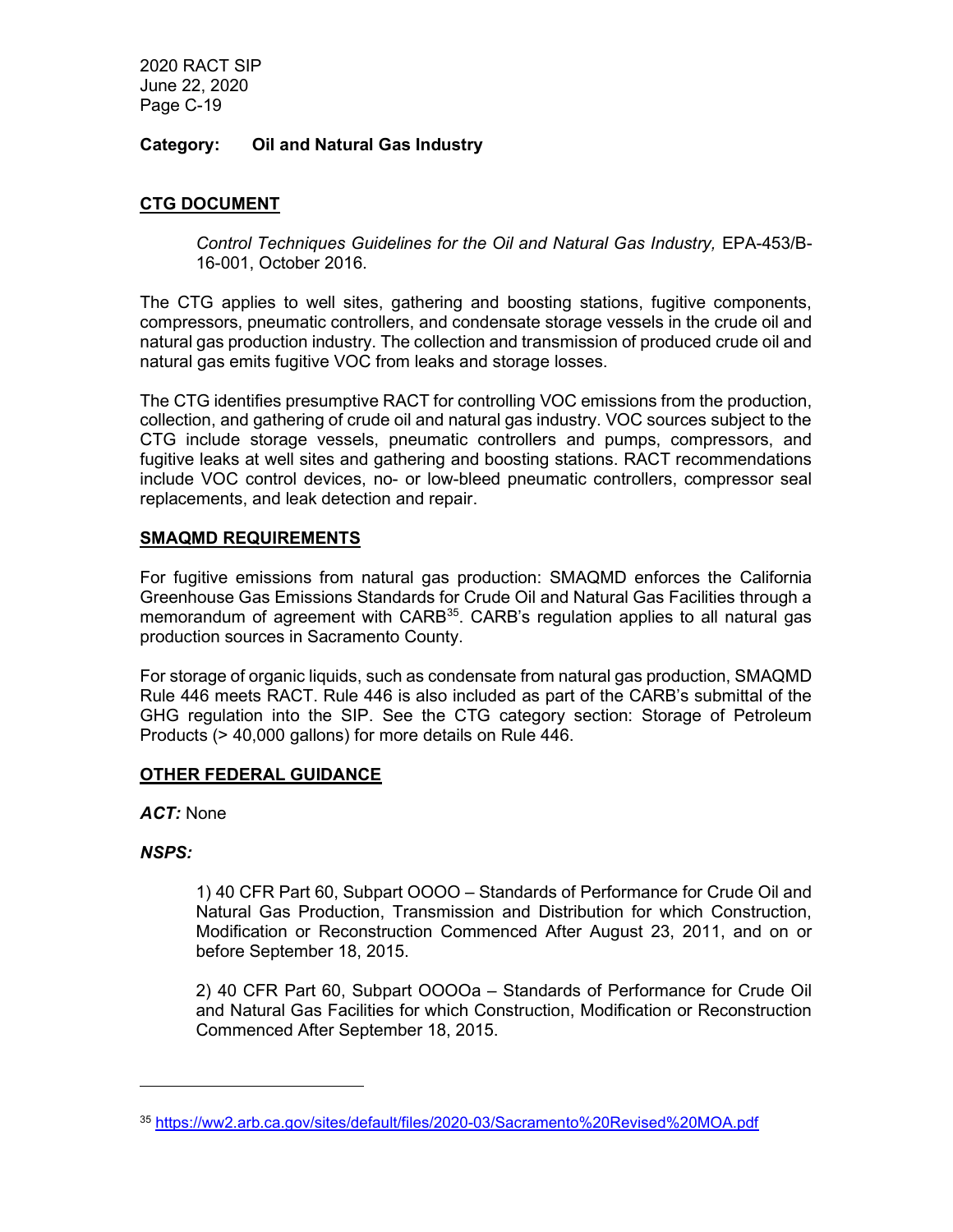Subpart OOOO applies to VOC emissions from pneumatic controllers, centrifugal and reciprocating compressors. Subpart OOOO exempts storage vessels with VOC emissions less than 6 tons per year.

Subpart OOOOa established GHG standards for the same equipment as Subpart OOOO and also includes additional equipment (gas wells, associated components, and organic storage vessels).

## NESHAP:

40 CFR Part 63, Subpart HH – National Emission Standards for Hazardous Air Pollutants from Oil and Natural Gas Production Facilities.

The NESHAP applies to major sources of HAPs, and area sources operating triethylene glycol dehydration units. There are no major sources of HAPs in this industry operating in Sacramento County.

**EPA Menu of Control Measures:** Two control measures for natural gas production were identified in the menu of control measures:

| <b>Equipment</b>                                    | <b>Technology</b>                       | <b>Control Efficiency</b> |
|-----------------------------------------------------|-----------------------------------------|---------------------------|
| Production<br>Natural<br>Gas                        | -   Selective Catalytic Reduction   80% |                           |
| Compressors                                         |                                         |                           |
| Oil and Natural Gas Production   SCAQMD Rule 1148.1 |                                         | 14%                       |
| - Fugitive Emissions                                |                                         |                           |

- For natural gas compressors, the NOx control measure is not relevant to this CTG category for control of VOC emissions.
- The oil and natural gas production fugitive emissions control measure, SCAQMD Rule 1148.1, applies to wellheads, well cellars and the handling of produced gas at oil and gas production facilities.

#### NSR/PSD Settlement Agreements:

A 2020 agreement with K.P. Kauffman Company required an enhanced leak detection and repair program at its condensate tank systems and associated vapor control systems at its oil and natural gas production operations in the Denver-Julesburg basin, including the following elements:

- Ensure vapor control systems capture and route emissions to a control device
- Evaluate and maintain condition of pressure relief valves, hatches, and mountings and gaskets on each condensate storage tank
- Implement a leak detection and repair program including monthly or quarterly inspections using infrared camera
- Install pressure monitors with continuous data reporting at tank systems to detect increased pressuring readings to identify possible excess VOC emissions

A 2016 agreement with Slawson Exploration Company, Inc. required controls similar to the 2020 agreement.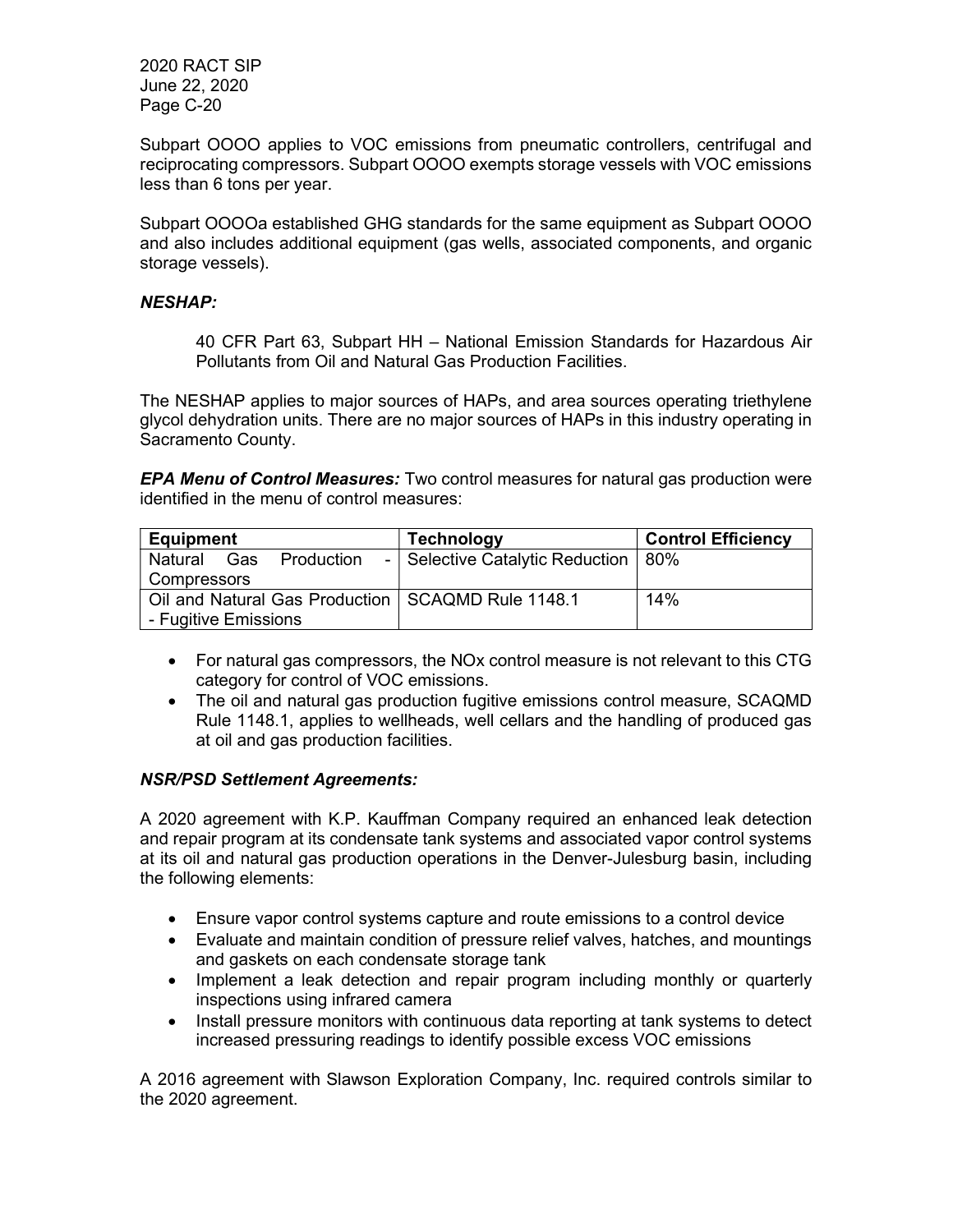## STATE GUIDANCE:

California Code of Regulations, Title 17, Division 3, Chapter 1, Subchapter 10 Climate Change, Article 4, Subarticle 13: Greenhouse Gas Standards for Crude Oil and Natural Gas Facilities.

The regulation requires crude oil and natural gas facilities control fugitive emissions of greenhouse gases and, as a co-benefit, VOC emissions. The regulation applies to all emission sources subject to the CTG, and in combination with SMAQMD Rule 446, achieves emission reductions equivalent to RACT level controls<sup>36</sup>. CARB identified each CTG emission source and determined the GHG Regulation meets  $RACT<sup>37</sup>$ .

SMAQMD is enforcing the regulation through a memorandum of agreement with the ARB. On December 4, 2018, CARB submitted the Greenhouse Gas Emission Standards for Oil and Natural Gas Facilities to U.S. EPA as a revision to the California SIP. This SIP revision, in combination with SMAQMD Rule 446, and a Memorandum of Agreement between CARB and the Sac Metro Air District meets RACT for this category.

## BACT/LAER

EPA RACT/BACT/LAER Clearinghouse: In 2018, a BACT determinations as made for methane emissions from natural gas piping and components. BACT required a leak detection and repair program using 40 CFR 60 Subpart VVa methods.

#### **ARB BACT Clearinghouse: None**

#### **SMAQMD BACT Determination: None**

#### OTHER NONATTAINMENT AREA RULES

The requirements for fugitive emissions from well sites in the rules listed below were evaluated and compared with CARB's Greenhouse Gas Standards for Crude Oil and Natural Gas Facilities:

- SCAQMD Rules 1148.1 (9/4/15), 1173 (2/6/09), and 1176 (9/13/96)
- SJVUAPCD Rules 4401 (6/16/11) and 4409 (4/20/05)
- VCAPCD Rule 74.10 (3/10/98)
- YSAQMD Rule 2.23 (8/13/97)

The Oil and Natural Gas regulation requires quarterly inspections of all components at natural gas processing plants. CARB estimated an 80% reduction of emissions overall, which is more stringent than the 73% reductions from the CTG. CARB estimated the emission reductions of the district rules listed above range from 77 to 83%<sup>38</sup>.

<sup>36</sup> CARB. Staff Report: Proposed Submission of California's Greenhouse Gas Emission Standards for Crude Oil and Natural Gas Facilities into the California State Implementation Plan. September 21, 2018. p. 2.

<sup>37</sup> Ibid. pp. 2-3.

<sup>38</sup> Ibid. pp. 8-9.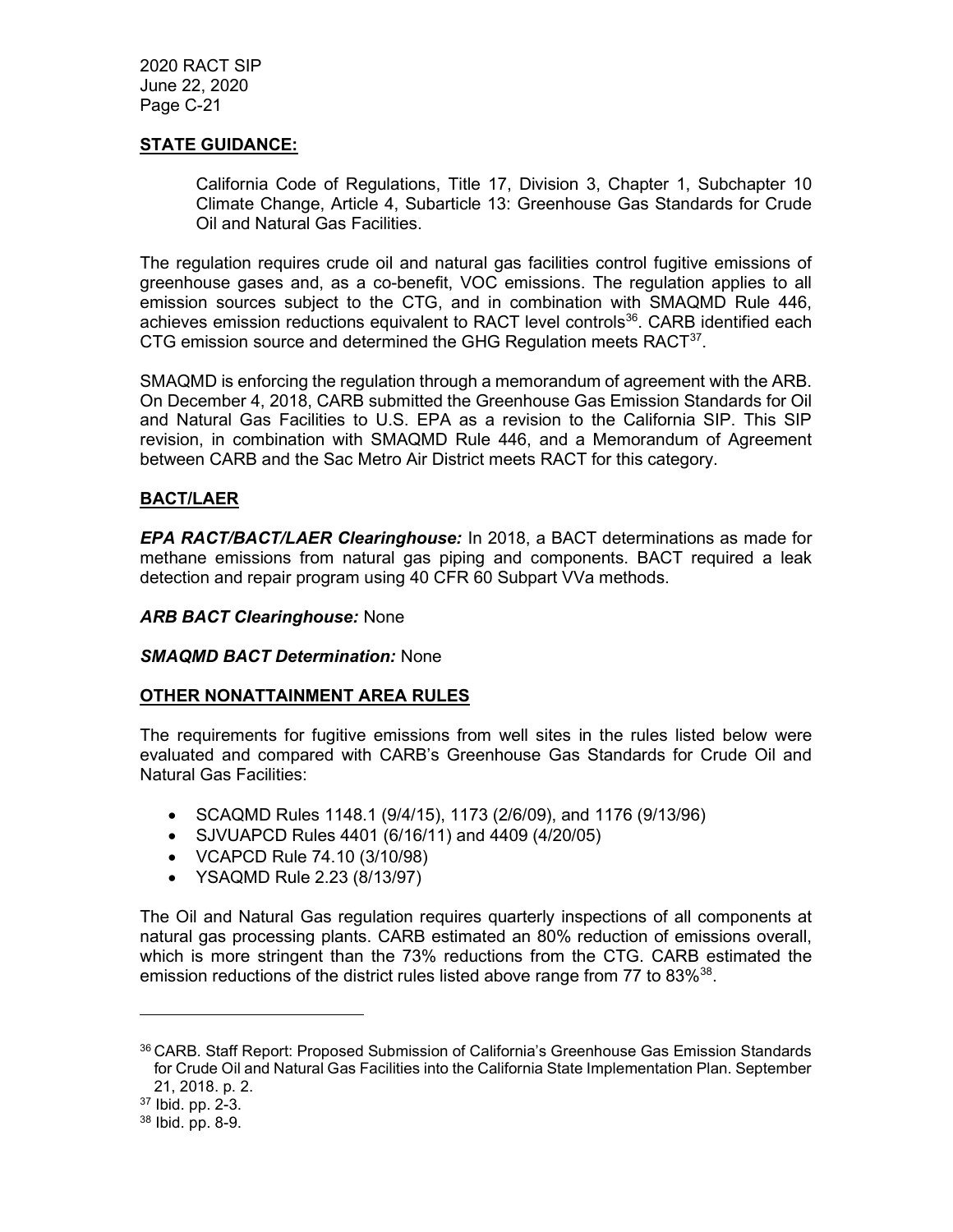The requirements for storage vessels that contain condensate or produced water in the rules listed below were evaluated and compared with CARB's Greenhouse Gas Standards for Crude Oil and Natural Gas Facilities:

- SCAQMD Rules 463 (11/4/11) and 1178 (4/6/18)
- SMAQMD Rule 446 (11/16/93)
- SJVUAPCD Rule 4623 (5/19/05)
- VCAPCD Rules 71.1 (6/16/92) and 71.2 (9/26/89)
- YSAQMD Rule 2.21 (9/14/16)

The VOC standards in Rule 446 are at least as stringent as those in the other nonattainment area rules. See the CTG category section: Storage of Petroleum Products (> 40,000 gallons) for more details of the Rule 446 RACT Analysis.

## **CONCLUSION**

The VOC control requirements in the California Greenhouse Gas Emission Standards for Crude Oil and Natural Gas Facilities are more stringent than those in the 2016 CTG, which is the presumptive RACT for this category. CARB has submitted this regulation for inclusion in the SIP, and the District enforces the regulation through a memorandum of agreement with CARB. Rule 446 meets the RACT requirements for storage of organic liquids.

Rule 446 and California's Greenhouse Gas Emission Standards for Crude Oil and Natural Gas Facilities satisfy RACT for this source category.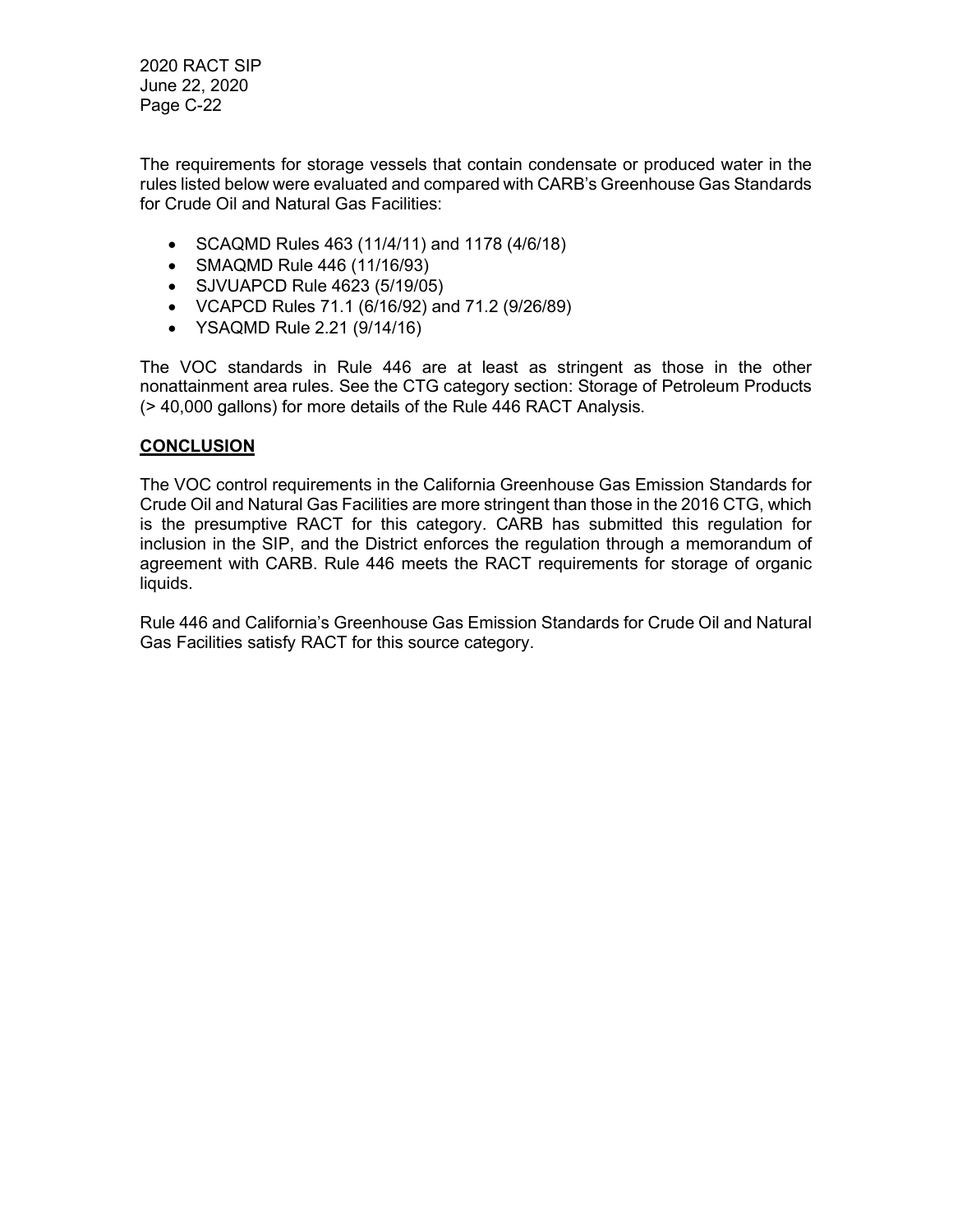### Category: Organic Chemical Manufacturing: Process Vents from Reactor Processes and Distillation Operations

## CTG DOCUMENT

Control of Volatile Organic Compound Emissions from Reactor Processes and Distillation Operations in the Synthetic Organic Chemical Manufacturing Industry. EPA-450/4-91-031, August 1993.

The CTG applies to continuous process vent streams from reactors, associated product recovery systems, and distillation operations in synthetic organic chemical manufacturing industry (SOCMI) process units. The presumptive RACT VOC limit for process vent streams is 98% VOC reduction or 20 ppmv at the outlet of the combustion control device, corrected to 3% oxygen.

There have been no updates to the CTG since the previous RACT SIP.

#### SMAQMD REQUIREMENTS

Rule 464, Organic Chemical Manufacturing Operations, applies to the manufacturing of organic chemicals in general, which also includes pharmaceuticals and cosmetics. The requirements of Rule 464 include control of VOC emissions using capture and control devices depending on the type of equipment. Controls are also required for storage tanks, wastewater systems, and equipment leaks.

#### OTHER FEDERAL GUIDANCE

#### NESHAP:

40 CFR Part 63, Subpart FFFF – National Emission Standards for Hazardous Air Pollutants: Miscellaneous Organic Chemical Manufacturing.

The Miscellaneous Organic NESHAP (the "MON") applies to HAP emissions from a specific list of organic chemical processes at major sources of HAP. EPA recently amended the  $MON<sup>39</sup>$ . Changes were made to reduce emissions from ethylene oxide production (not applicable to any District source). No other changes were made to the standards applicable to emission points covered by the CTG.

Other than the changes to the MON discussed above, there have been no new or updated ACT, NSPS, NESHAP, EPA menu of control measures, settlement agreements, or other federal requirements or guidance since the previous RACT SIP.

**STATE GUIDANCE:** No state regulations have been adopted or amended and no guidance documents have been published since the previous RACT SIP.

 $39$  The amendments were signed by the administrator on May 29, 2020 but have not yet been published in the Federal Register. https://www.epa.gov/sites/production/files/2020- 06/documents/frn\_mon\_rtr\_final\_rule.pdf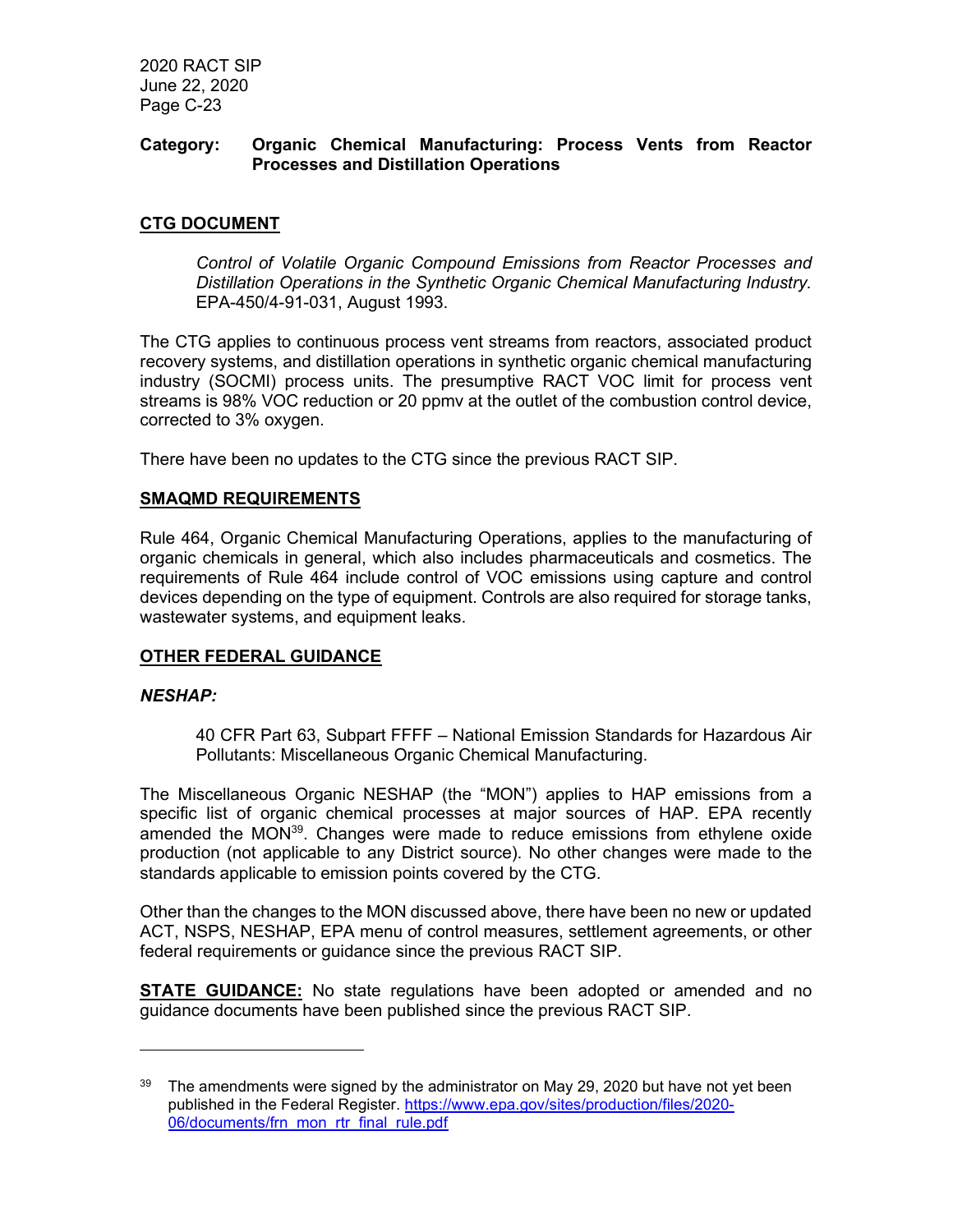**BACT/LAER:** There have been no new or updated BACT/LAER determinations since the previous RACT SIP.

**OTHER NONATTAINMENT AREA RULES:** There have been no new or amended rules for other nonattainment areas since the previous RACT SIP.

## **CONCLUSION**

In the previous RACT SIP, it was determined that Rule 464 satisfies the RACT requirement for this category. Other than the MON as discussed above, no referenced rules, regulations, or guidance have been changed since the previous RACT SIP; therefore, the conclusion remains the same.

Rule 464 continues to satisfy the RACT requirement for this source category.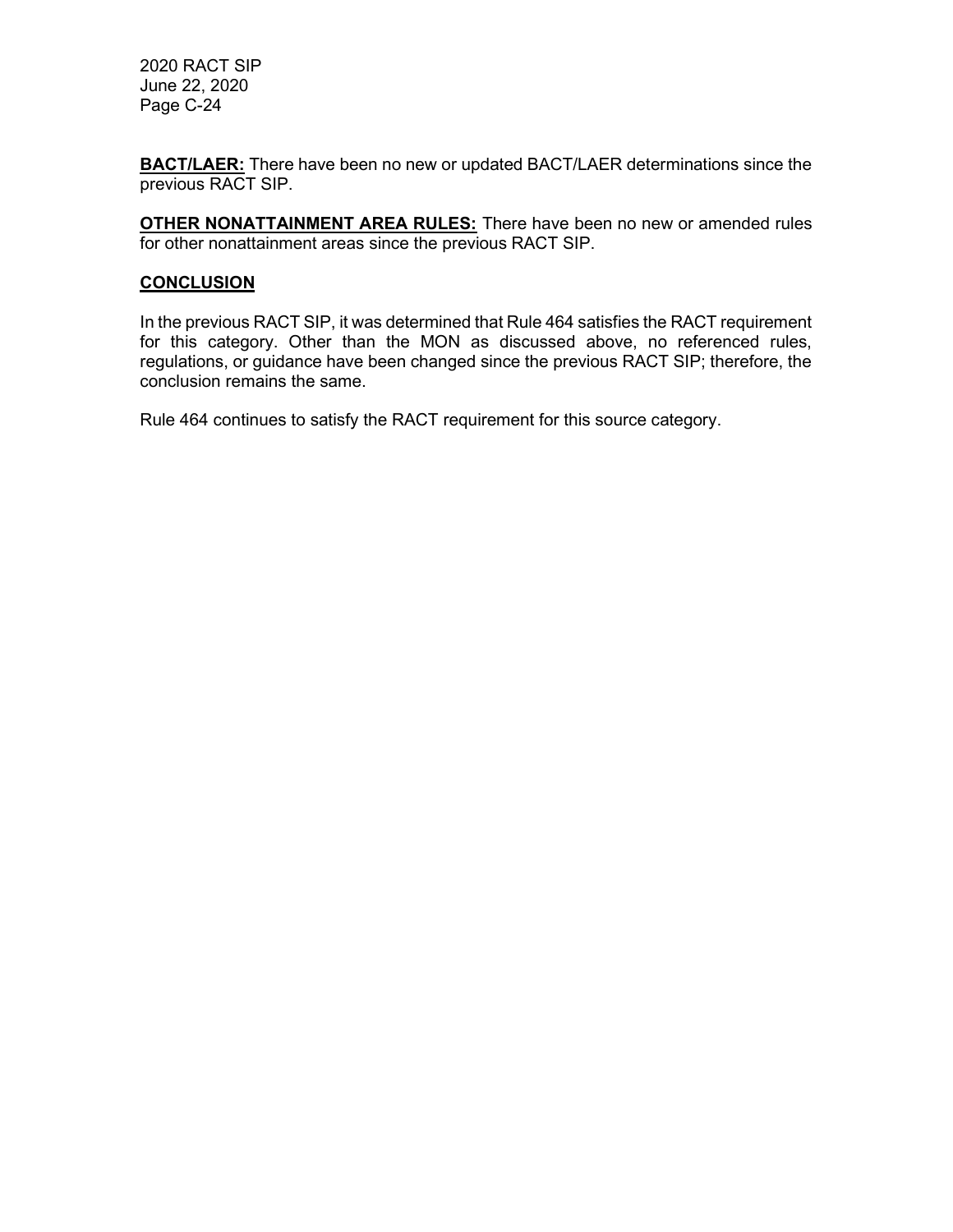## Category: Pharmaceuticals Manufacturing

## CTG DOCUMENT

Control of Volatile Organic Emissions from Manufacture of Synthesized Pharmaceutical Products, EPA-450/2-78-029, December 1978.

The CTG applies to unit operations at facilities manufacturing synthesized pharmaceuticals. These unit operations include reactors, distillation operations, crystallizers, centrifuges, vacuum dryers, and associated storage tanks and transfer operations.

There have been no updates to the CTG since the previous RACT SIP.

#### SMAQMD REQUIREMENTS

Prior to April 28, 2016, there were two District rules that applied to pharmaceuticals manufacturing: Rule 464, Organic Chemical Manufacturing Operations, which applied to the broader category of organic chemicals (including pharmaceuticals), and Rule 455, Pharmaceuticals Manufacturing, which applied only to pharmaceuticals and cosmetics. On April 28, 2016, the District amended Rule 464 to consolidate all requirements for pharmaceuticals manufacturing and, at the same time, repealed Rule 455. In addition, the requirements for pharmaceuticals manufacturing were strengthened. EPA approved Rule 464 on December 4, 2017.

There have been no updates to Rule 464 since the previous RACT SIP.

OTHER FEDERAL GUIDANCE: There have been no new or updated ACT, NSPS, NESHAP, EPA menu of control measures, settlement agreements, or other federal requirements or guidance since the previous RACT SIP.

**STATE GUIDANCE:** No state regulations have been adopted or amended and no guidance documents have been published since the previous RACT SIP.

#### SMAQMD BACT Determinations

In 2018, BACT for the control of VOC emissions from a pharmaceutical process was determined to be the use of afterburners, refrigerated condensers, carbon adsorbers, or scrubbers on the process vents with a combined capture and control of at least 90%. For chemical streams that preclude a control of 90% because of their chemical and physical characteristics, a ≥ 0.3 second retention time at ≥ 1400 °F for afterburners and an exit gas temperature of -25 °C for condensers will also satisfy BACT if emissions from reactors, distillation columns, crystallizer, evaporators, and centrifuges are < 15 pounds per day and emissions from dyers are less than 10 pounds per day.

#### OTHER NONATTAINMENT AREA RULES

There have been no new or amended rules for other nonattainment areas since the previous RACT SIP.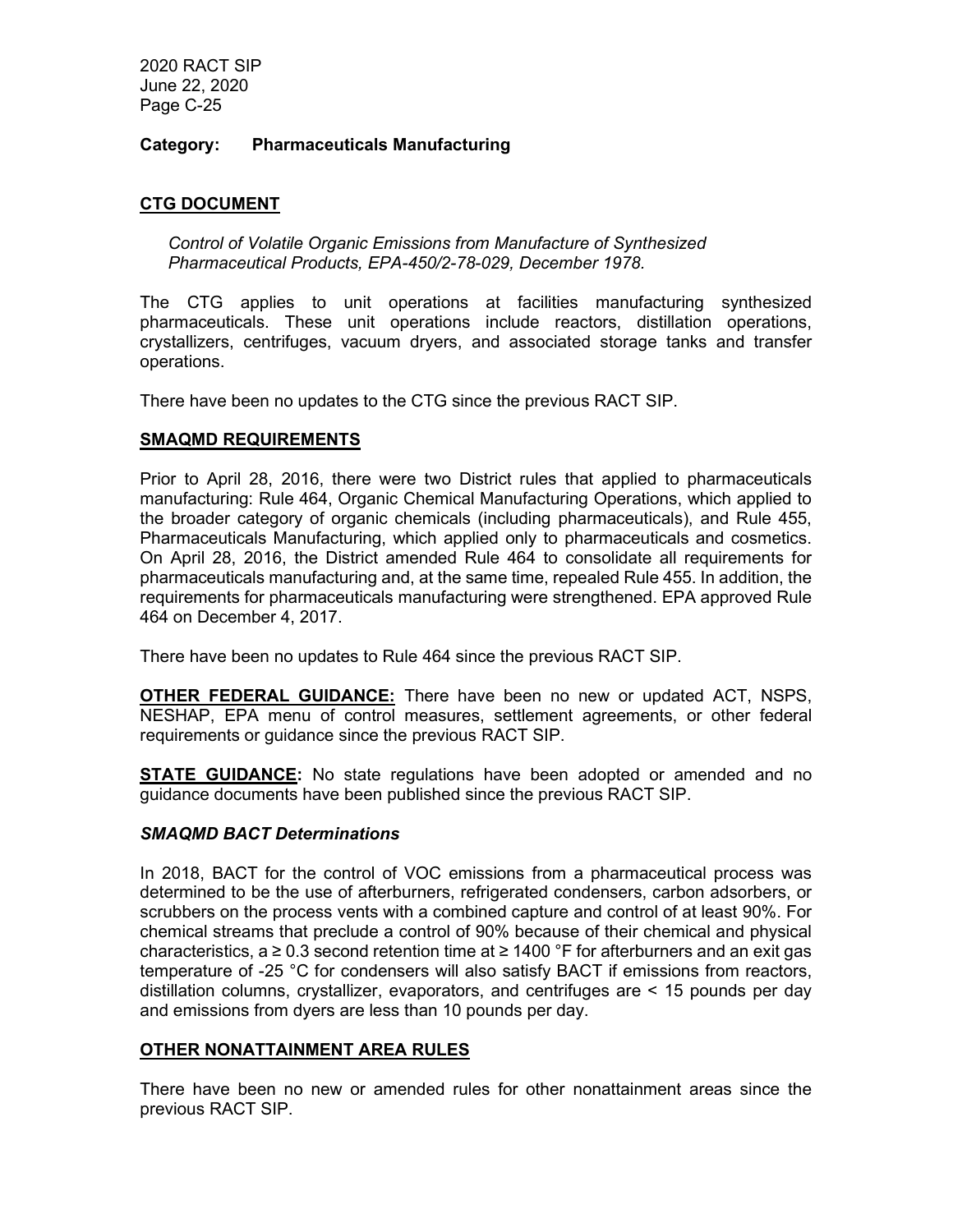### **CONCLUSION**

In the previous RACT SIP, it was determined that Rule 464 satisfies the RACT requirement for this category. Although the SMAQMD BACT determination was revised, the requirements were not made more stringent than the 2014 determination used in the previous RACT SIP. No other referenced rules, regulations, or guidance have been changed since the previous RACT SIP; therefore, the conclusion remains the same.

Rule 464 continues to satisfy the RACT requirement for this source category.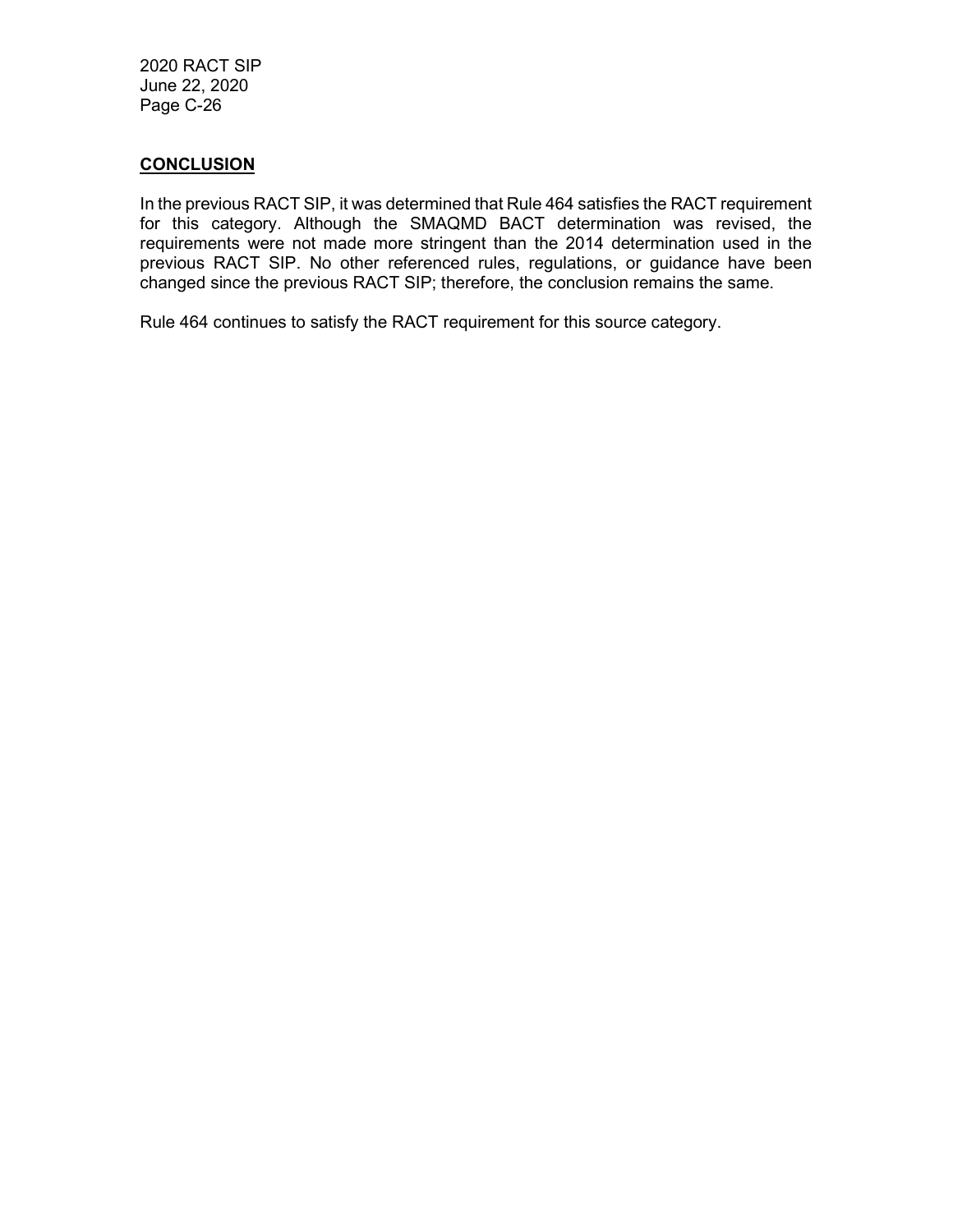## Category: Solvent Metal Cleaning (Degreasers)

## CTG DOCUMENT

Control of Volatile Organic Emissions from Solvent Metal Cleaning, EPA-450/2- 77-022, November 1977.

The CTG applies to cold cleaners, open top vapor degreasers, and conveyorized degreasers. It identifies machine design specifications, control devices, and work practices to reduce solvent losses from diffusion and convection, carryout, leaks, downtime, solvent transfer, water contamination, and waste disposal for each type of degreaser.

There have been no updates to the CTG since the previous RACT SIP.

**SMAQMD REQUIREMENTS:** District Rule 454, Degreasing Operations, specifies design and work practice standards for non-vapor degreasers, vapor degreasers, remote reservoir degreasers, and conveyorized degreasers. In 2008, the District amended Rule 454 to require that solvents used in any vapor or non-vapor degreaser contain no more than 25 g/l of VOC. As an alternative to complying with the VOC limit, an airtight/airless cleaning system may be used.

There have been no updates to Rule 454 since the previous RACT SIP.

OTHER FEDERAL GUIDANCE: There have been no new or updated ACT, NSPS, NESHAP, EPA menu of control measures, settlement agreements, or other federal requirements or guidance since the previous RACT SIP.

**STATE GUIDANCE:** No state regulations have been adopted or amended and no guidance documents have been published since the previous RACT SIP.

**BACT/LAER:** There have been no new or updated BACT determinations since the previous RACT SIP.

#### OTHER NONATTAINMENT AREA RULES

The following rule was identified in the previous RACT SIP and has been updated:

YSAQMD Rule 2.31 (4/12/17)

The amendments to YSAQMD Rule 2.31 lowered the VOC limit for cleaning of application equipment for ultraviolent printing operations, consistent with SCAQMD Rule 1171, and adding de minimis level exemption limitations for non-compliant solvents. The amendments to YSAQMD Rule 2.31 do not change the conclusion that Rule 454 meets RACT.

None of the other nonattainment area rules was more stringent than Rule 454.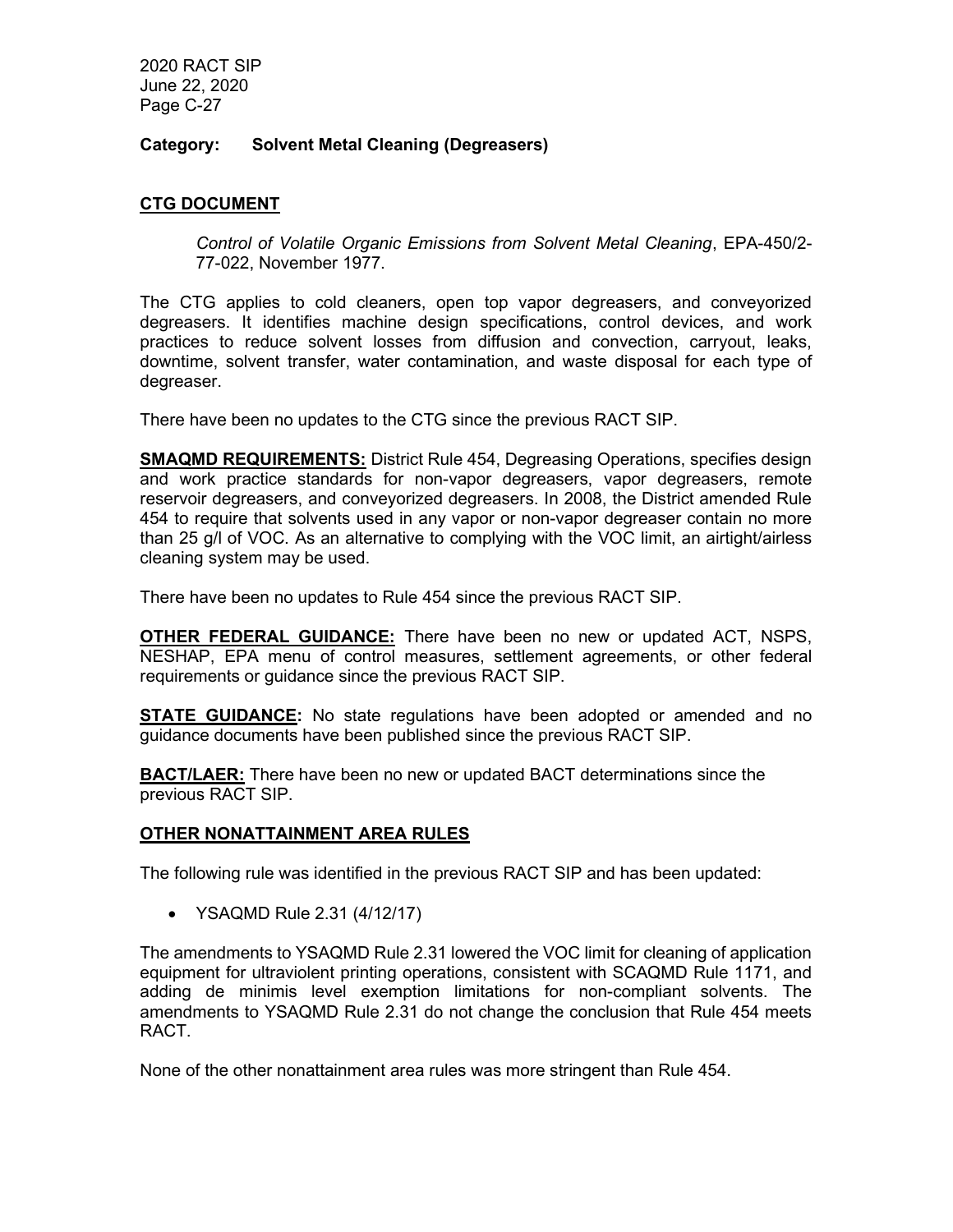## **CONCLUSION**

In the previous RACT SIP, it was determined that Rule 454 satisfies the RACT requirement for this category. Although YSAQMD Rule 2.31 has been amended, the requirements were not made more stringent than Rule 454. No other referenced rules, regulations, or guidance have been changed since the previous RACT SIP; therefore, the conclusion remains the same.

Rule 454 still meets the RACT requirement for this source category.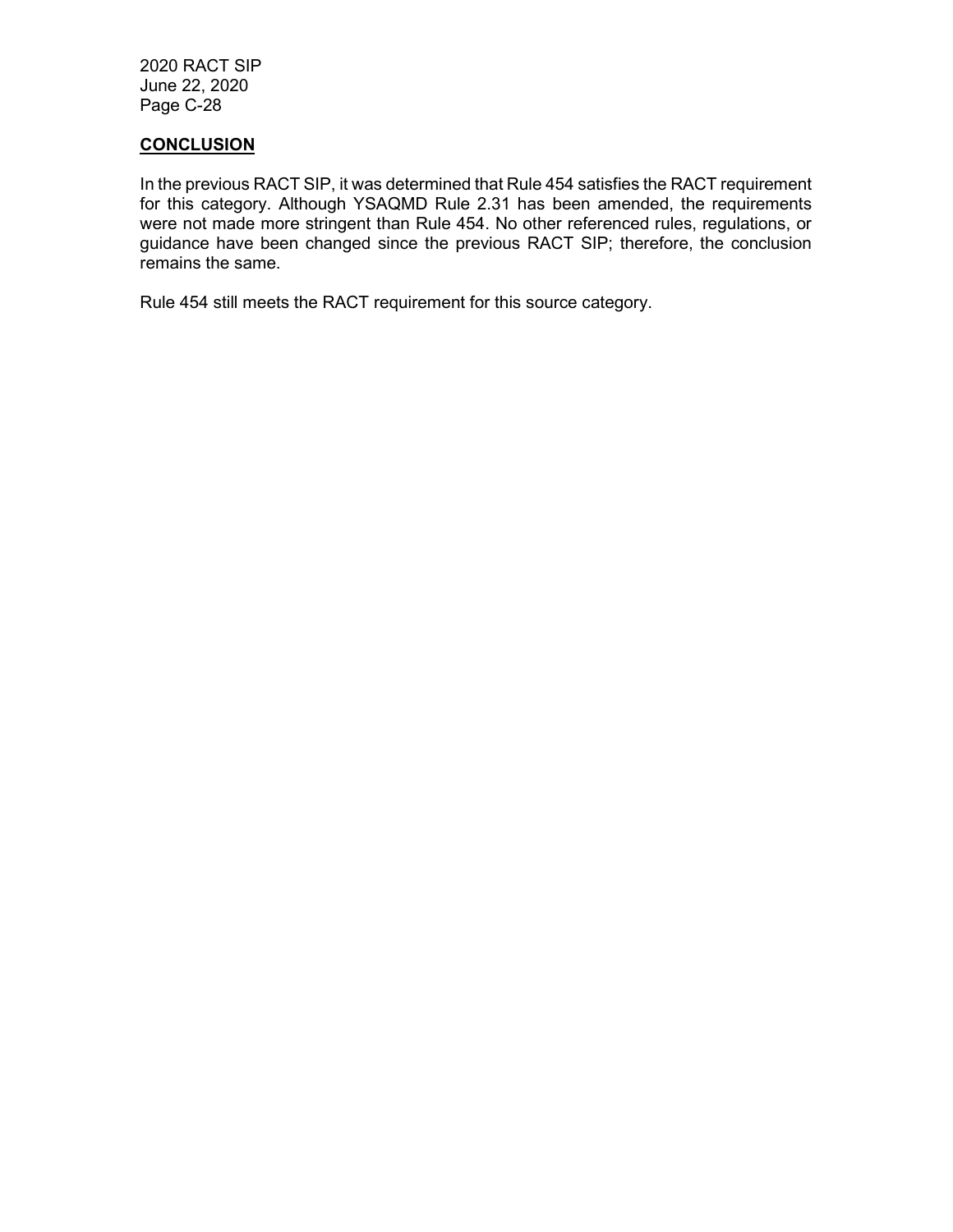## Category: Storage of Petroleum Products (> 40,000 gallons)

## **CTG DOCUMENTS**

CTG#1 – Control of Volatile Organic Emissions from Storage of Petroleum Liquids in Fixed-Roof Tanks. EPA-450/2-77-036, December 1977.

This CTG applies to fixed-roof storage tanks with capacities greater than 150,000 liters (40,000 gallons) containing petroleum liquids with a true vapor pressure greater than 10.5 kPa (1.5 psia). Presumptive RACT is to retrofit fixed-roof tanks with internal floating roofs that are equipped with closure seals.

CTG#2 – Control of Volatile Organic Emissions from Petroleum Liquid Storage in External Floating Roof Tanks. EPA-450/2-78-047, December 1978.

This CTG applies to external floating-roof storage tanks with capacities greater than 40,000 gallons containing petroleum liquids with a true vapor pressure greater than 1.5 psia.

There have been no updates to either of these CTGs since the previous RACT SIP.

#### SMAQMD REQUIREMENTS

District Rule 446, Storage of Petroleum Products, applies to storage tanks with capacity greater than 40,000 gallons storing liquids with vapor pressures greater than 1.5 psia. The rule requires vapor recovery systems that achieve at least 95% reduction in emissions for fixed roof tanks. Alternatively, tanks may be equipped with internal or external floating roofs with seals and other components meeting the rule's specifications.

Rule 446 has not been amended since the previous RACT SIP.

OTHER FEDERAL GUIDANCE: There have been no new or updated ACT, NSPS, NESHAP, EPA menu of control measures, settlement agreements, or other federal requirements or guidance since the previous RACT SIP.

**STATE GUIDANCE:** No state regulations have been adopted or amended and no guidance documents have been published since the previous RACT SIP.

#### BACT/LAER

#### EPA RACT/BACT/LAER Clearinghouse:

Since the previous RACT SIP, in 2016, there have been two new BACT determinations for petroleum liquid storage tanks for which the capacity and liquid vapor pressure fall within the applicability of the CTGs. BACT was determined to be compliance with NSPS subpart Kb using floating roof tanks and periodic visual inspections and seal gap measurements.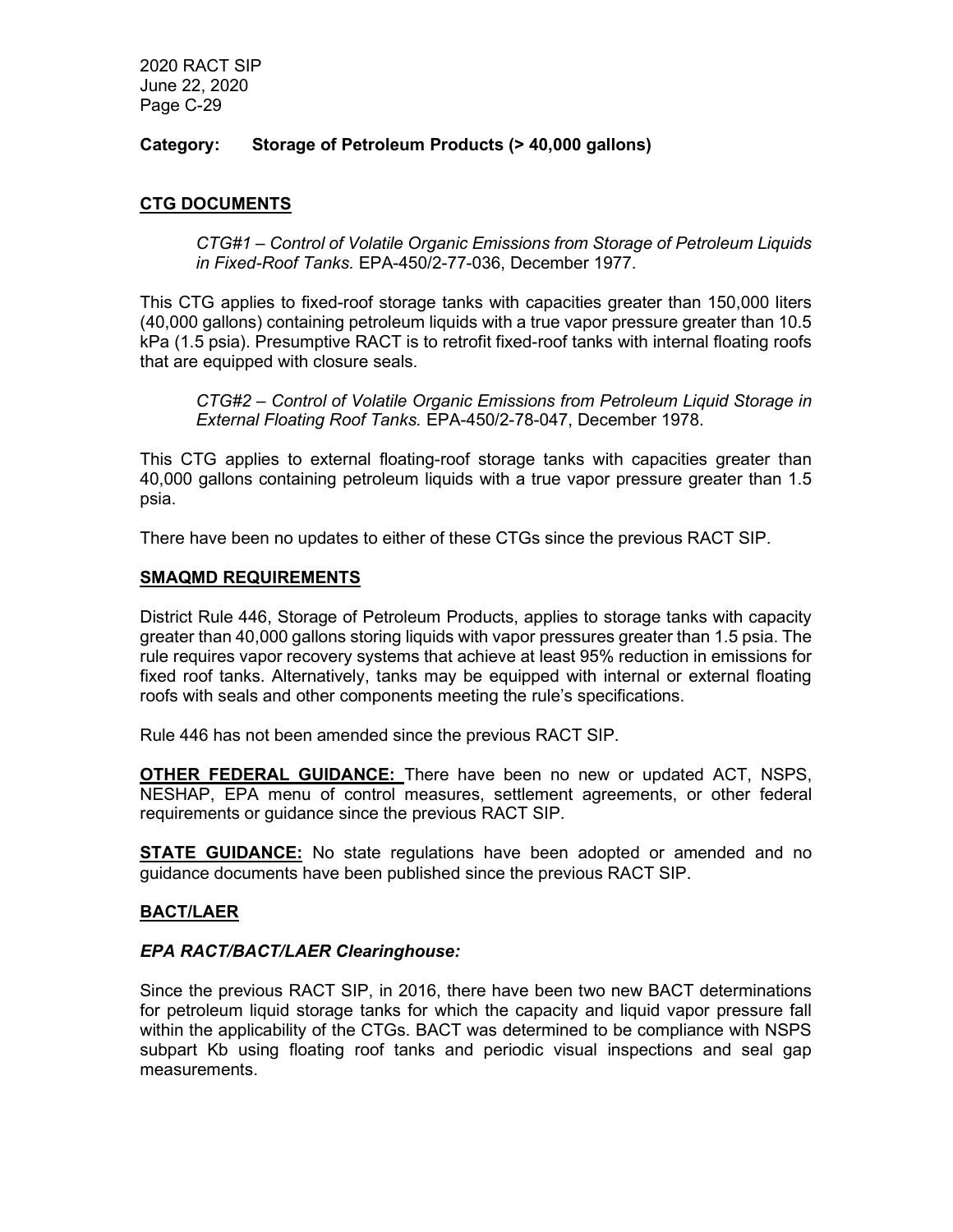There have been no new or updated ARB or SMAQMD BACT determinations since the previous RACT SIP.

## OTHER NONATTAINMENT AREA RULES

The following rules were identified in the previous RACT and have been updated:

- SCAQMD Rule 1178 (4/6/2018)
- Dallas-Fort Worth and Houston-Galveston-Brazoria Rule 115.112 (1/5/17)

The amendments to SCAQMD Rule 1178 allow for additional compliance options to meet the VOC limits. An optional compliance method was adopted for both internal/domed floating roof tanks and external floating roof tanks. SCAQMD states that the objective of Rule 1178 amendments is to provide storage tank operators with the option of using a flexible enclosure system for controlling VOC emissions from a slotted guidepole<sup>40</sup>. The amendments to Rule 1178 do not lower any VOC emission limits and do not change the conclusion that Rule 446 meets RACT.

The amendments to Dallas-Fort Worth and Houston-Galveston-Brazoria Rule 115.112 revised the applicability to implement RACT in Wise county. The amendments establish new lower major source threshold for fixed-roof oil and condensate VOC storage tanks in Wise County. The amendments do not change the conclusion that Rule 446 meets RACT.

## **CONCLUSION**

In the previous RACT SIP, it was determined that Rule 446 satisfies the RACT requirement for this category. Although there were new BACT determinations and amendments to other nonattainment area rules, the requirements were not made more stringent than Rule 446. No other referenced rules, regulations, or guidance have been changed since the previous RACT SIP; therefore, the conclusion remains the same.

Rule 446 continues to satisfy the RACT requirement for this source category.

<sup>40</sup> http://www.aqmd.gov/docs/default-source/Agendas/Governing-Board/2018/2018-apr6- 024.pdf?sfvrsn=6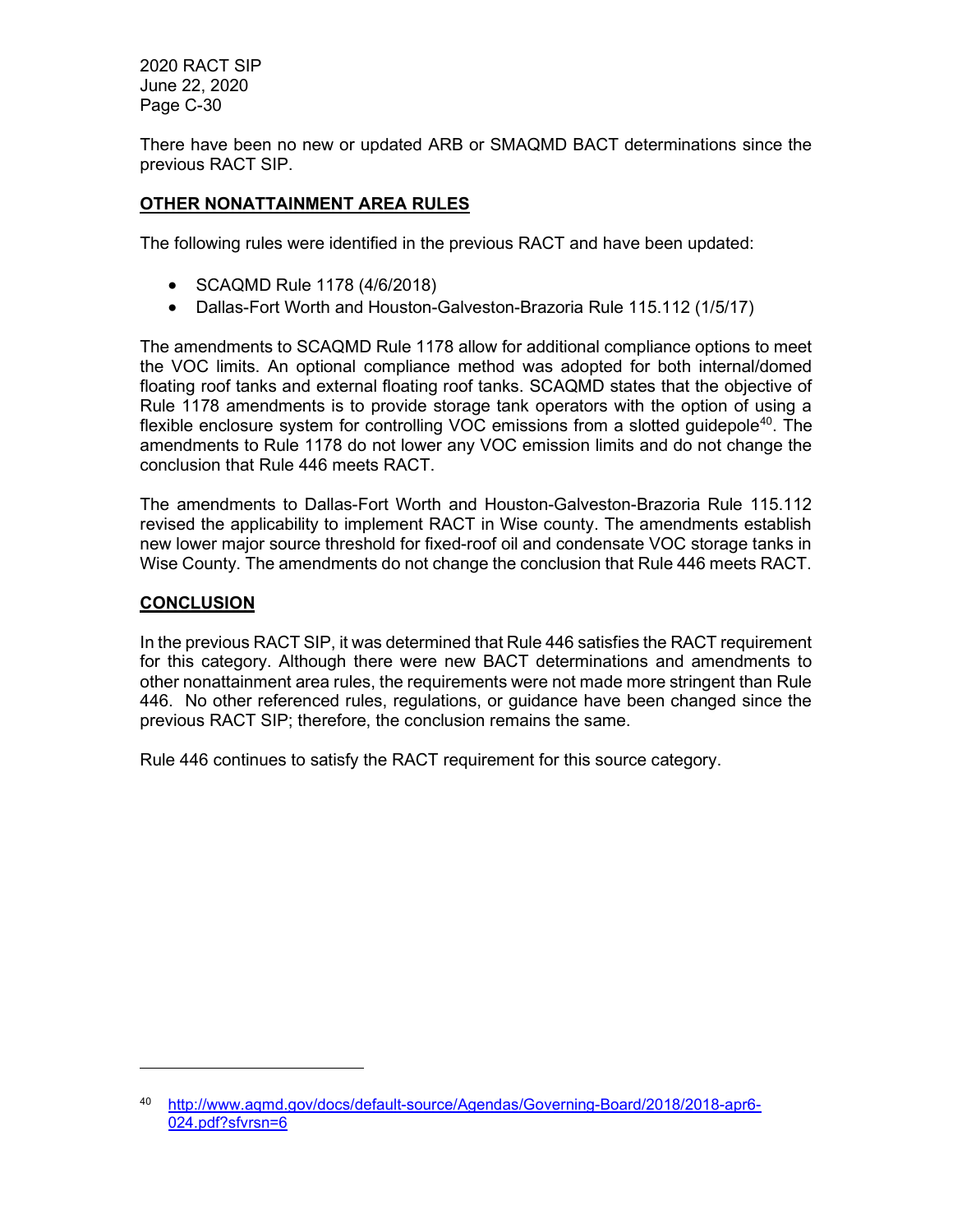## Category: VOC Leaks from Synthetic Organic Chemical and Polymer **Manufacturing**

## CTG DOCUMENT

Control of Volatile Organic Compound Leaks from Synthetic Organic Chemical and Polymer Manufacturing Equipment. EPA-450/3-83-006, March 1984.

The CTG applies to equipment in VOC service in process units operated to produce synthetic organic chemicals or polymers. The CTG establishes presumptive RACT for various equipment leaks and repair times for valves, compressors, pumps, open-ended lines, pressure relief valves, and flanges.

There have been no updates to the CTG since the previous RACT SIP.

## SMAQMD REQUIREMENTS

District Rule 443, Leaks from Synthetic Organic Chemical and Polymer Manufacturing, limits fugitive emissions from process equipment in this CTG category. The components covered by Rule 443 include leak thresholds and repair times for valves, pumps, compressors, open-ended lines, sampling connections, agitators, pressure relief devices, and flanges.

Rule 443 has not been amended since the previous RACT SIP.

## OTHER FEDERAL GUIDANCE

NSPS: There are two applicable NSPS: 40 CFR 60 subparts VV and VVa. Neither has been amended since the previous RACT SIP.

#### NESHAP:

40 CFR Part 63, Subpart FFFF - National Emission Standards for Hazardous Air Pollutants: Miscellaneous Organic Chemical Manufacturing

The Miscellaneous Organic NESHAP (the "MON") applies to HAP emissions from a specific list of organic chemical processes at major sources of HAP. In addition to requirements for other emission units at these sources, the MON contains requirements for equipment leaks. EPA recently amended the  $MON<sup>41</sup>$ . Leak thresholds were lowered to reduce residual risks from HAPs. The amendments do not change the conclusion that Rule 443 still meets RACT for VOC.

 $41$  The amendments were signed by the administrator on May 29, 2020 but have not yet been published in the Federal Register. https://www.epa.gov/sites/production/files/2020- 06/documents/frn\_mon\_rtr\_final\_rule.pdf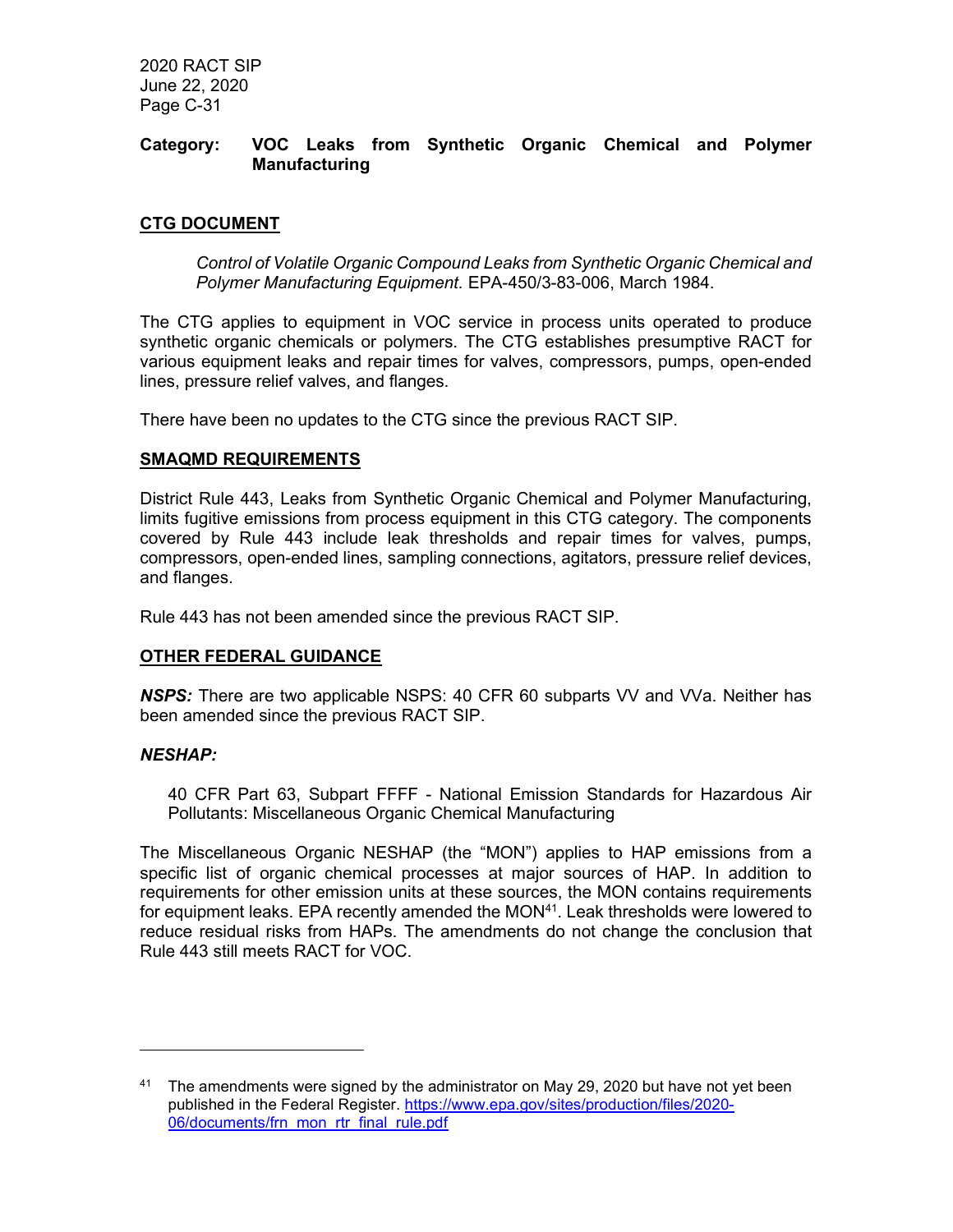Other than the changes to the MON discussed above, there have been no new or updated ACT, NSPS, NESHAP, EPA menu of control measures, settlement agreements, or other federal requirements or guidance since the previous RACT SIP.

**STATE GUIDANCE:** No state regulations have been adopted or amended and no guidance documents have been published since the previous RACT SIP.

**BACT/LAER:** There have been no new or updated BACT/LAER determinations since the previous RACT SIP.

**OTHER NONATTAINMENT AREA RULES:** There have been no new or amended rules for other nonattainment areas since the previous RACT SIP.

## **CONCLUSION**

In the previous RACT SIP, it was determined that Rule 443 satisfies the RACT requirement for this category. No referenced rules, regulations, or guidance have been changed since the previous RACT SIP; therefore, the conclusion remains the same.

Rule 443 continues to satisfy the RACT requirement for this source category.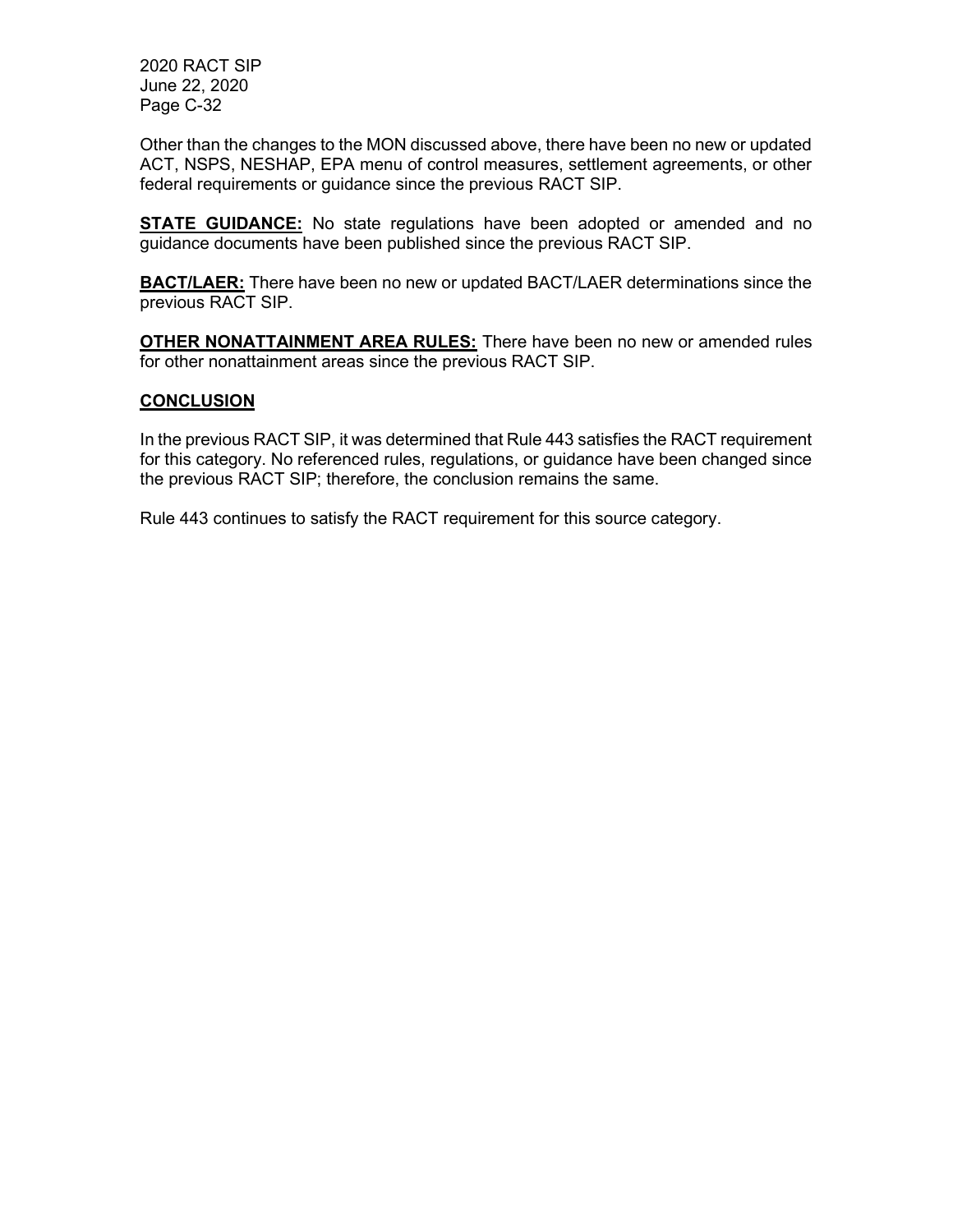# Appendix D

# RACT Analysis of Rules for Non-CTG Source Categories Applicable to Major Sources

| <b>Non-CTG Category</b>                                | <b>Updated Referenced Material</b><br><b>Since Previous RACT SIP</b>                                                                                                  | Category<br><b>Meets RACT?</b> | Page<br><b>Number</b> |
|--------------------------------------------------------|-----------------------------------------------------------------------------------------------------------------------------------------------------------------------|--------------------------------|-----------------------|
| Boilers, Process Heaters, and Steam<br>Generators      | • New BACT determinations<br>• Amendments to SCAQMD<br>Rules 1146 and 1146.1<br>• Amendments to YSAQMD<br>Rule 2.27                                                   | Yes                            | $D-2$                 |
| <b>Gas Turbines</b>                                    | Minor amendments to<br><b>NESHAP Subpart YYYY</b><br><b>New BACT determinations</b><br>Amendments to SCAQMD<br><b>Rule 1134</b><br>Amendments to VCAPCD<br>Rule 74.23 | Yes                            | $D-4$                 |
| <b>Internal Combustion Engines</b>                     | New BACT determinations<br>Administrative amendment to<br>SCAQMD Rule 1110.2                                                                                          | Yes                            | $D-7$                 |
| Gasoline Service Stations - Phase II<br>Vapor Recovery | New BACT determination<br>$\bullet$                                                                                                                                   | Yes                            | $D-9$                 |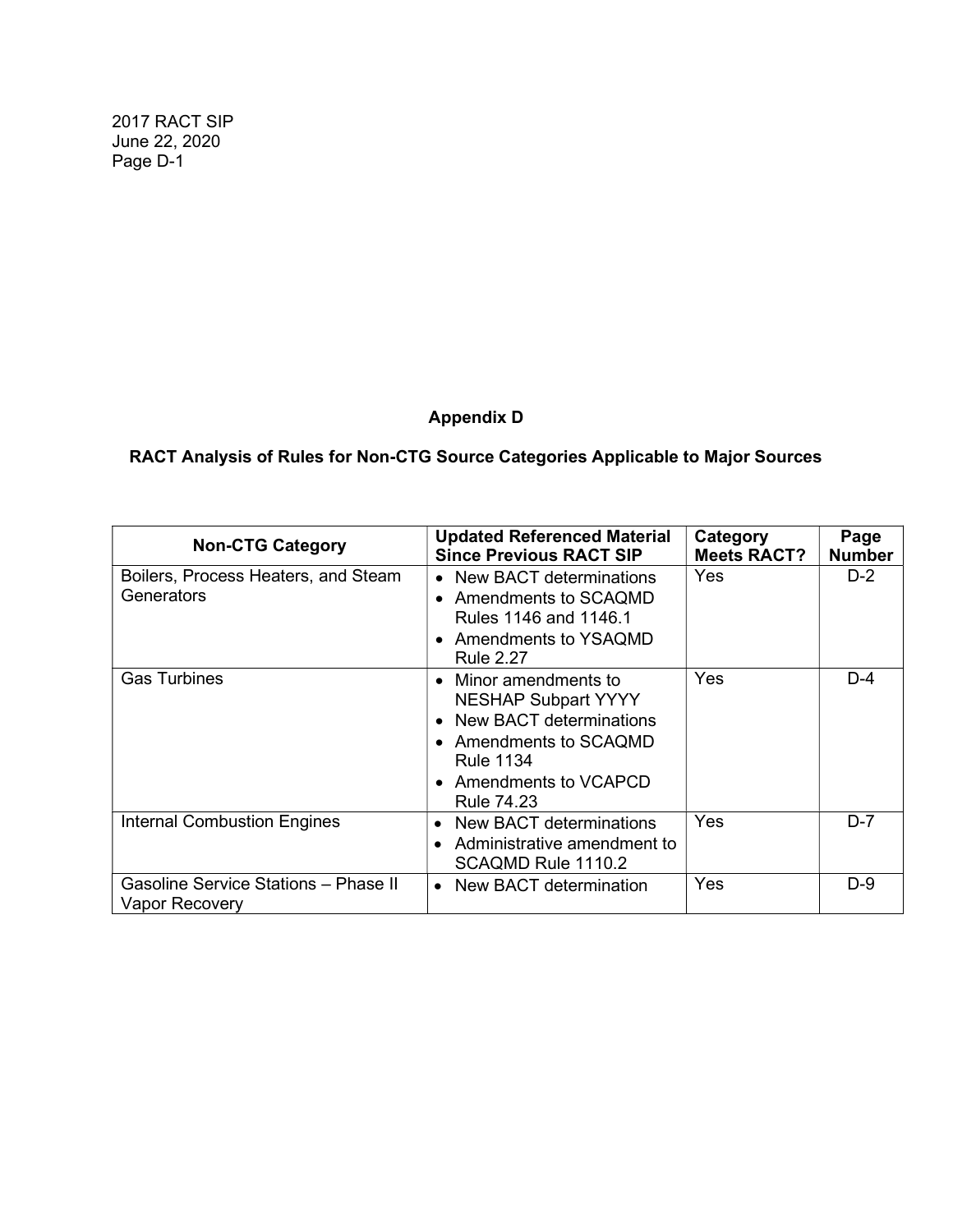## Category: Boilers, Process Heaters, and Steam Generators

At major sources in the District, units in this category are fired with gaseous fuel as the primary fuel. Therefore, the analysis will focus on gas-fired units.

## SMAQMD REQUIREMENTS

District Rule 411, NOx from Boilers, Process Heaters, and Steam Generators, establishes NOx limits for units rated 1 mmBtu/hr or greater that are fired on gaseous or nongaseous fuel.

Units using gaseous fuel must meet the following NOx limits:

- For units ≥1 mmBtu/hr and <5 mmBtu/hr, 30 ppmv NOx at 3%  $O<sub>2</sub>$
- For units  $\geq 5$  mmBtu/hr and ≤20 mmBtu/hr, 15 ppmv NOx at 3% O<sub>2</sub>
- For units  $>20$  mmBtu/hr, 9 ppmv NOx at 3% O<sub>2</sub>
- For gas-fired reformer furnaces, 30 ppmv NOx at  $3\%$  O<sub>2</sub>
- For landfill gas-fired units  $\geq$ 5 mmBtu/hr, 15 ppmy NOx at 3% O<sub>2</sub>
- For load following units ≥5 mmBtu/hr, 15 ppmv NOx at 3% O<sub>2</sub>

Rule 411 has not been amended since the previous RACT SIP.

FEDERAL GUIDANCE: There have been no new or updated ACT, NSPS, NESHAP, EPA menu of control measures, settlement agreements, or other federal requirements or guidance since the previous RACT SIP.

**STATE GUIDANCE:** No state regulations have been adopted or amended and no guidance documents have been published since the previous RACT SIP.

## BACT/LAER

#### EPA RACT/BACT/LAER Clearinghouse

The ten most recent BACT determinations were made since 2018. Boiler ratings ranged from 28 to 99.9 mmBtu/hr. NOx limits ranged from 0.01 to 0.05 lb/mmBtu (approximately 8 to 42 ppmv @ 3%  $O_2$ ), with an average of 0.025 lb/mmBtu (approximately 21 ppmv @ 3%  $O_2$ ). The BACT NOx emission limits are nearly identical to the previous RACT SIP.

There have been no new or updated ARB or SMAQMD BACT determinations for boilers  $\geq 25$ mmBtu/hr since the previous RACT SIP.

#### OTHER NONATTAINMENT AREA RULES

The following rules were identified in the previous RACT and have been updated:

SCAQMD Rules 1146 (12/7/2018), 1146.1 (12/7/2018)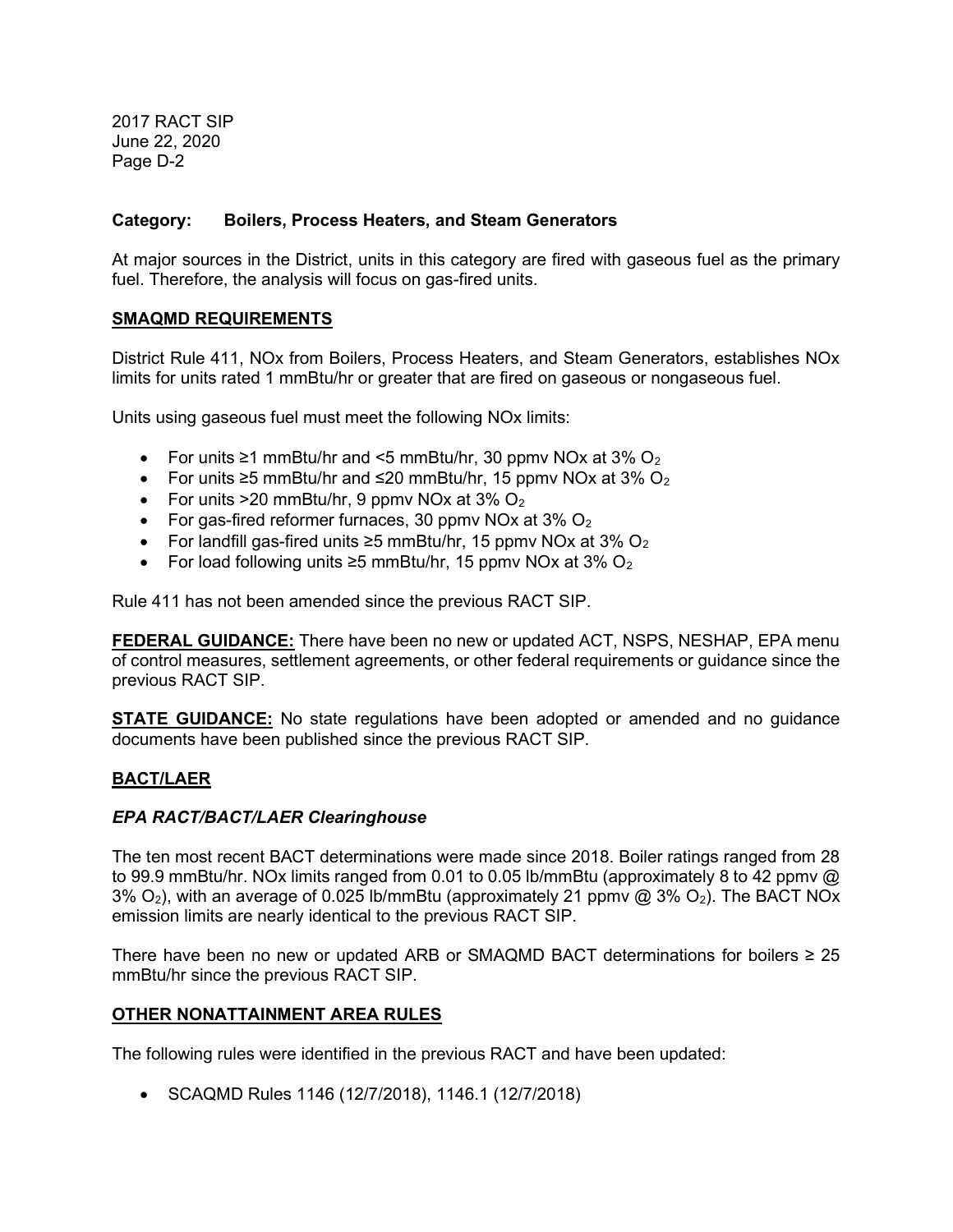YSAQMD Rule 2.27 (5/15/2019) and 2.45 (5/15/2019)

The amendments to SCAQMD Rules 1146 and 1146.1 reduced the NOx emission limits for units ≥ 2 mm Btu/hr to < 75 mmBtu/hr to 7 ppm @3% O<sub>2</sub> for fire-tube boilers and 9 ppm @ 3% O<sub>2</sub> for other units. For some boilers  $\geq 20$  mm Btu/hr to < 75 mmBtu/hr the limit is 5 ppm @ 3% O<sub>2</sub>.

The amendments to YSAQMD Rule 2.27 lowered NOX emission limits for boilers > 20 mmBtu/hr to 9 ppmv  $@3\%$  O<sub>2</sub>, consistent with SMAQMD Rule 411. The newly adopted YSAQMD Rule 2.45 established a NOx limit of 30 ppmv @ 3% O<sub>2</sub> for boilers rated from  $\geq 1$  mmBtu/hr to < 5 mmBtu/hr, also consistent with Rule 411. The YSAQMD rulemaking actions do not change the conclusion that Rule 411 meets RACT.

## **CONCLUSION**

In the previous RACT SIP, it was determined that Rule 411 satisfies the RACT requirement for this category. Rule 411 is at least as stringent as the PCAPCD, YSAQMD, SJVUAPCD, VCAPCD, Texas, and Baltimore rules. The amendments to the SCAQMD rules lowered some NOx limits for boilers in specific capacity ranges to levels that are lower than the corresponding limits in Rule 411; however, SCAQMD is classified as an extreme nonattainment area. The SCAQMD limits are more stringent than other nonattainment area rules and the federal and state guidance (and are equivalent to the District's current BACT standards). Staff considers the more stringent SCAQMD standards to be beyond RACT.

Other than the amended SCAQMD and YSAQMD rules and updated BACT determinations, no referenced rules, regulations, or guidance have been changed since the previous RACT SIP.

Rule 411 continues to satisfy the RACT requirement for this source category.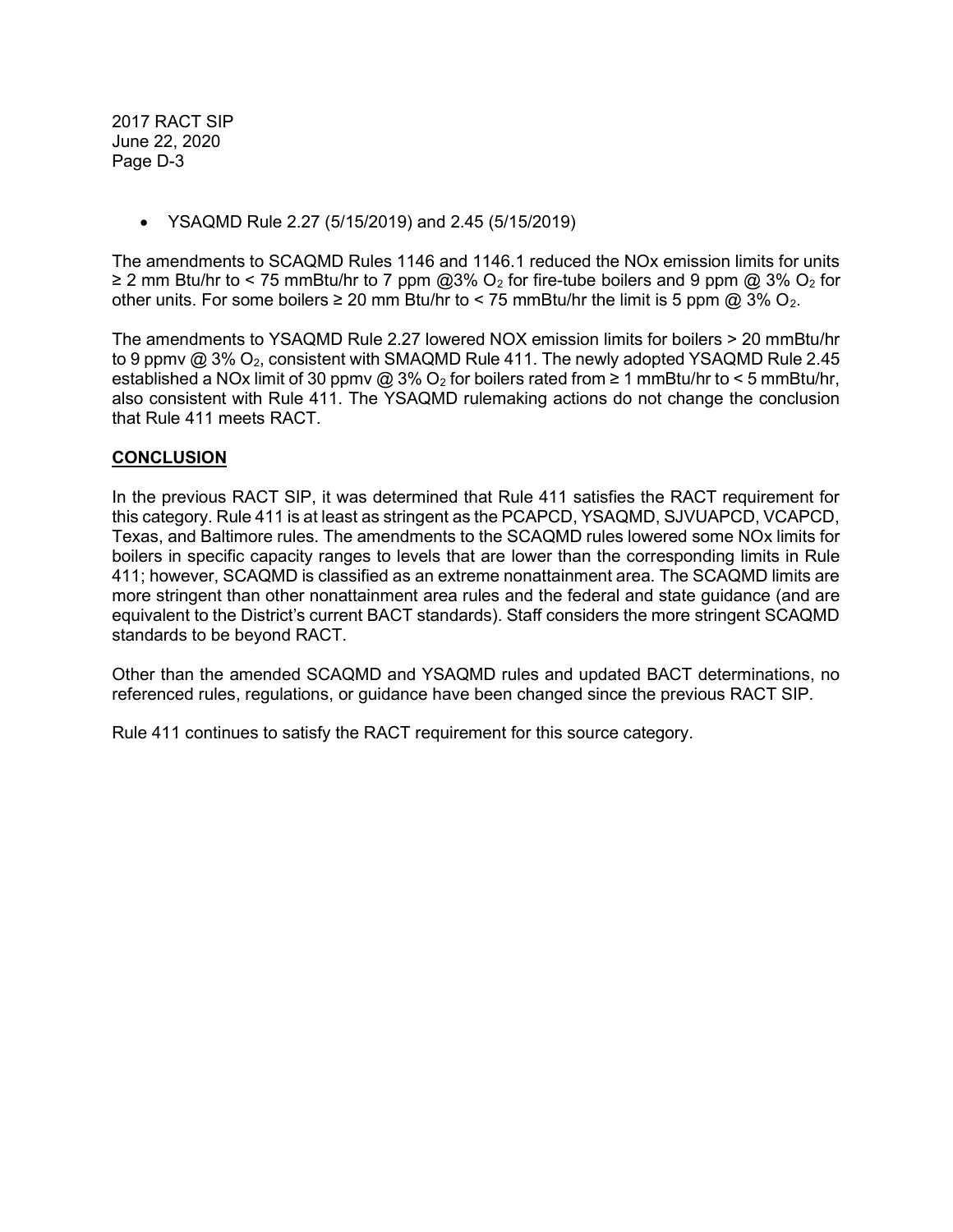## Category: Gas Turbines

At major sources in the District, units in this category are gas-fired simple cycle or combined cycle turbines rated between 25 MW and 198 MW. Therefore, the analysis will focus on units of these types.

## SMAQMD REQUIREMENTS

District Rule 413, Stationary Gas Turbines, applies to stationary gas turbines rated ≥ 0.3 MW. The emission limits for units > 25 MW are 9 ppmv @ 15%  $O_2$  for gaseous fueled and 9 ppmv @ 15% O2 for liquid fueled units.

Rule 413 has not been amended since the previous RACT SIP.

## FEDERAL GUIDANCE

## NESHAP:

40 CFR Part 63, Subpart YYYY - National Emission Standards for Hazardous Air Pollutants for Stationary Combustion Turbines

The NESHAP applies to stationary combustion turbines located at major sources of HAPs. There are emission standards for formaldehyde, a HAP. There are no NOx limits or co-benefits. On March 9, 2020, EPA finalized minor amendments to this NESHAP $42$ . The final amendments clarify that the standards are applicable during periods of startup, shutdown and malfunction, and to add electronic reporting requirements. The amendments do not establish VOC content or VOC emissions from these operations.

There have been no other new or updated ACT, NSPS, NESHAP, EPA menu of control measures, settlement agreements, or other federal requirements or guidance since the previous RACT SIP.

**STATE GUIDANCE:** No state regulations have been adopted or amended and no guidance documents have been published since the previous RACT SIP.

## BACT/LAER

## EPA RACT/BACT/LAER Clearinghouse

For natural gas-fueled simple cycle turbines >25 MW, the ten most recent BACT determinations were made from 2017 to 2019. Turbine ratings ranged from 80 to 645 MW. NOx limits ranged from 9 to 25 ppmv  $\omega$  15% O<sub>2</sub>. For natural gas-fueled combined cycle turbines > 25 MW, the ten

<sup>42</sup> 85 FR 13524, March 9, 2020.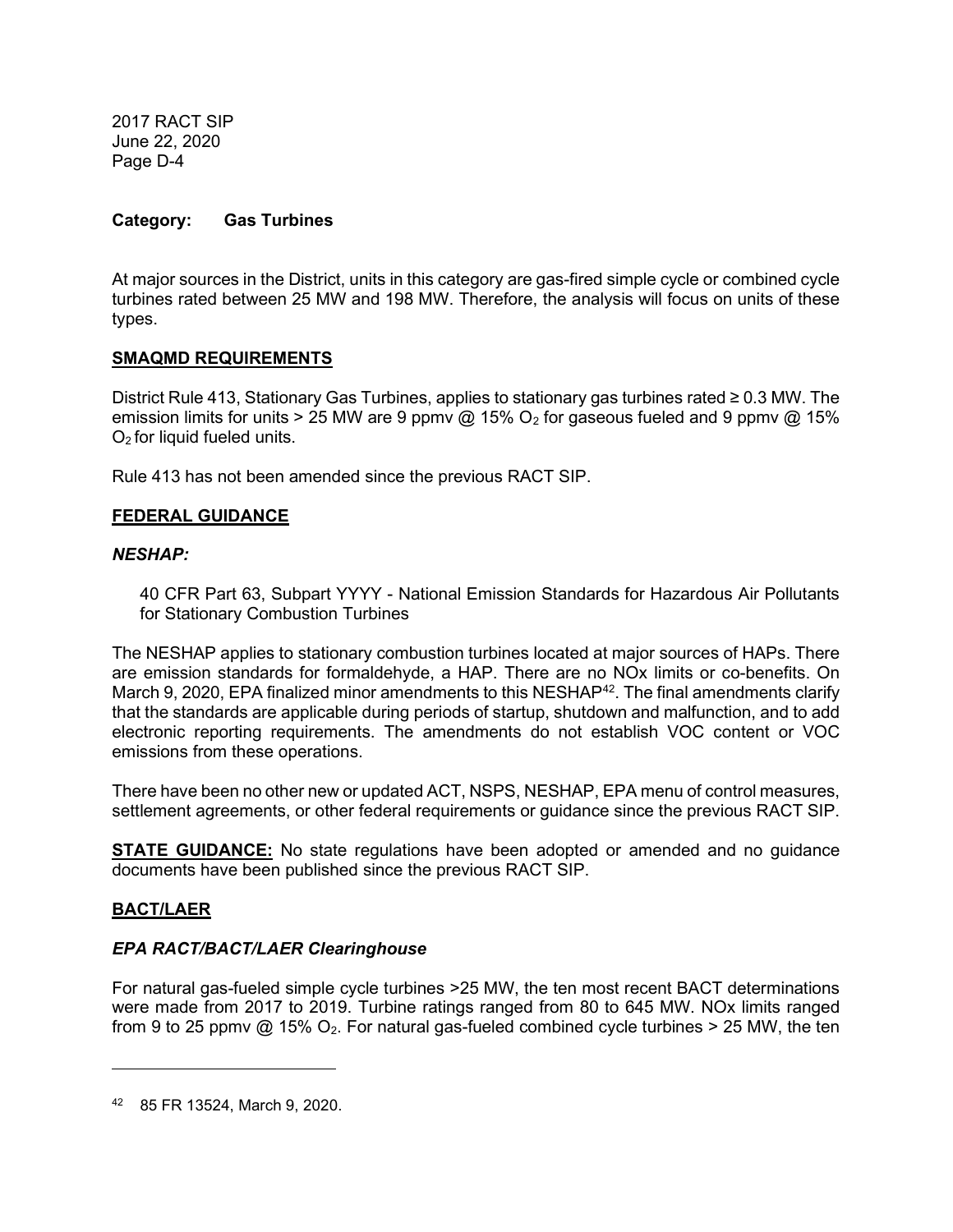most recent BACT determinations were made in 2019 and 2020. Turbine ratings ranged from 270 to 1230 MW. NOx limits ranged from 2 to 25 ppmv  $@$  15% O<sub>2</sub>.

ARB BACT Clearinghouse: There have been no new or updated ARB BACT/LAER determinations since the previous RACT SIP.

## SMAQMD BACT Determinations

In 2018, a BACT determination was made for a combined cycle, natural gas-fueled turbine rated at 198 MW. The NOx limit was 2 ppmv  $@$  15% O<sub>2</sub>.

#### OTHER NONATTAINMENT AREA RULES

The following rules were identified in the previous RACT and have been updated:

- SCAQMD Rule 1134 (4/5/19)
- VCAPCD Rule 74.23 (11/12/19)

The amendments to SCAQMD Rule 1134 significantly reduced the NOx limits for all types of natural gas turbines, however these requirements are not in effect until at least January 1, 2024 unless the equipment is modified. The NOx limits for combined cycle natural gas turbines is 2.0 NOx at  $15\%$  O<sub>2</sub>.

The amendments to VCAPCD Rule 74.23 significantly reduce the NOx limits for all types of stationary gas turbines, however these requirements are not in effect until January 1, 2024. The NOx limit for any natural gas turbine is 2.5 NOX at 15% O<sub>2</sub>. These limits are less stringent than limits in SCAQMD Rule 1134.

The amendments to SCAMQD Rule1134 and VCAPCD Rule 74.23 are considered beyond RACT and do not change the conclusion that Rule 413 meets RACT.

#### **CONCLUSION**

In the previous RACT SIP, it was determined that Rule 413 satisfies the RACT requirement for this category. Rule 413 is at least as stringent as the Baltimore, YSAQMD, PCAPCD, and Texas rules. Although both SCAQMD and VCAPCD amended their rules recently, these limits are lower than all of the other nonattainment rules and the federal and state guidance (and are equivalent to the District's current BACT standards). Staff considers these more stringent SCAQMD and VCAPCD standards to be beyond RACT.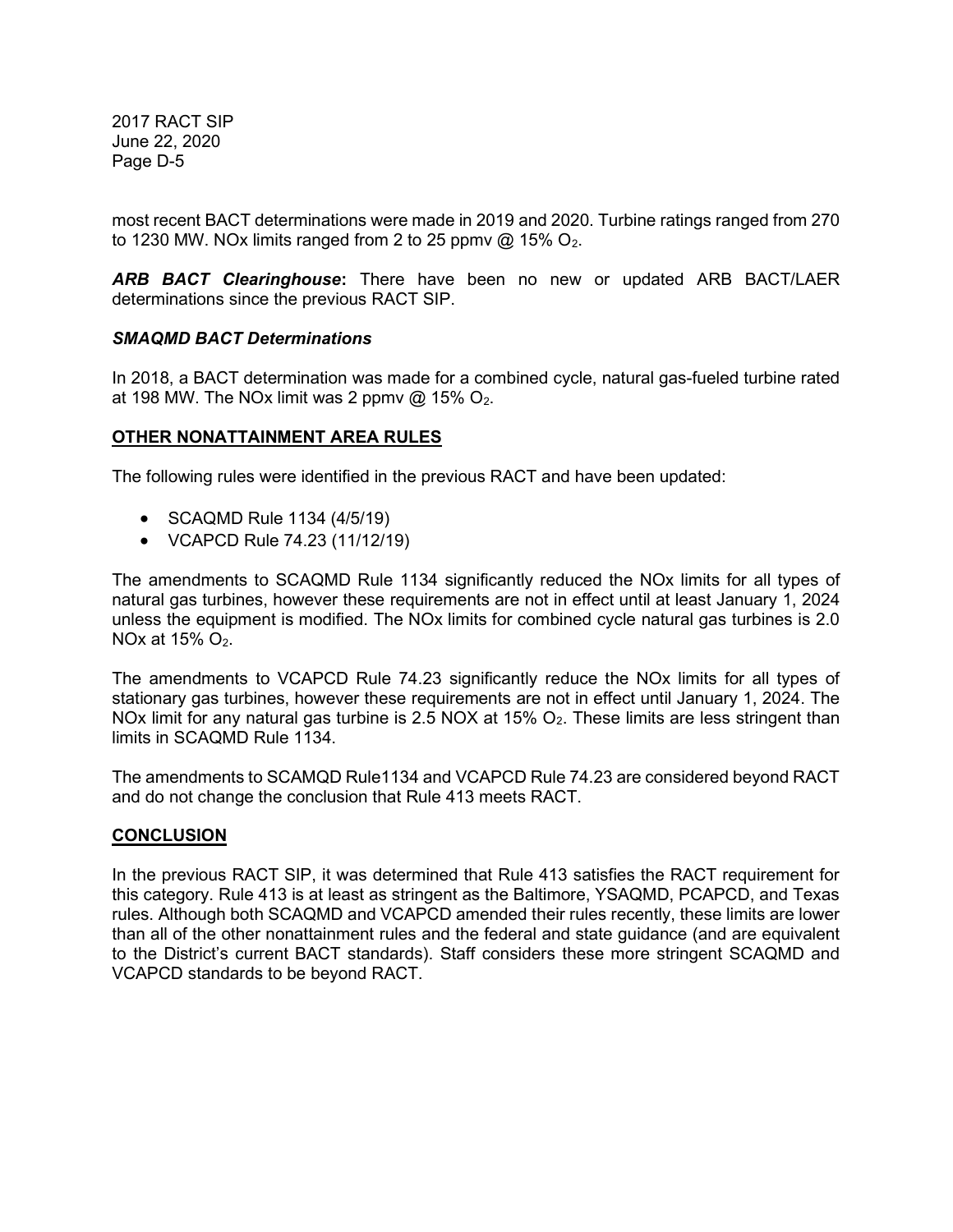The NOx emission limits in Rule 413 are comparable to the most stringent of EPA's menu of control measures (applicable to units with NOx emissions greater than or equal to 10 tons per year, uncontrolled, approximately equivalent to a 3 MW gas-fired turbine operated 8,760 hours per year). Other than the amended rules and updated BACT determinations, no referenced rules, regulations, or guidance have been changed since the previous RACT SIP.

Rule 413 continues to satisfy the RACT requirement for this source category.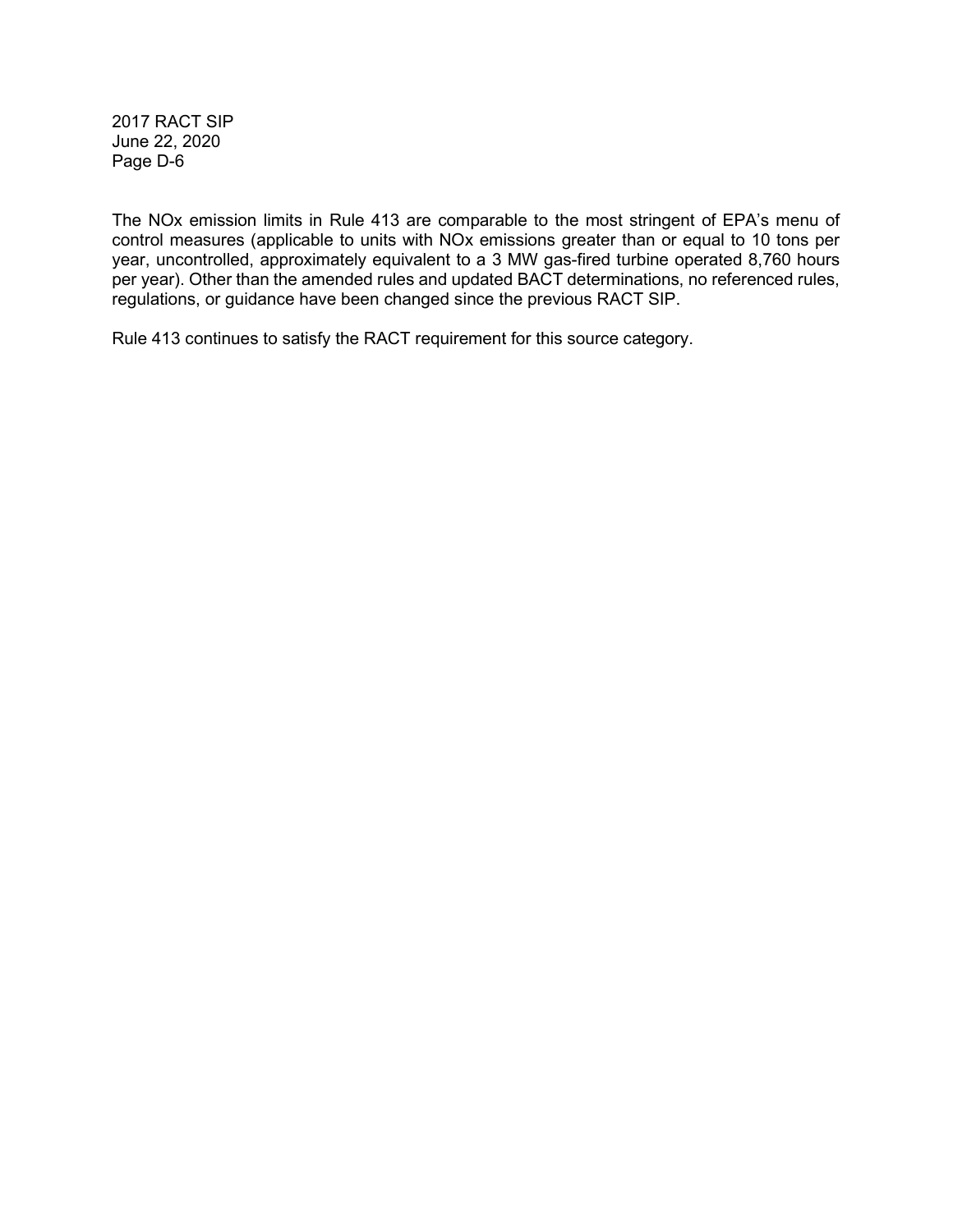## Category: Internal Combustion Engines

The only engines for which RACT must be demonstrated are located at Kiefer Landfill, where five 4,230-bhp lean-burn, spark-ignited engines are fueled by landfill gas. All of the other engines located at major sources are either emergency standby engines or nonroad engines. The District is pre-empted from setting standards for nonroad engines by federal regulations. Therefore, this analysis will focus on NOx emission requirements for landfill gas-fueled, spark-ignited engines.

There have been no equipment changes to the engines located at Kiefer Landfill.

#### SMAQMD REQUIREMENTS

District Rule 412, Stationary Internal Combustion Engines Located at Major Stationary Sources of NOx, sets RACT and BARCT emission standards for engines greater than 50 horsepower located at major sources of NOx. The rule establishes a RACT NOx emission limit of 125 ppmv  $@15\%$  O<sub>2</sub> for lean-burn, spark-ignited engines.

In addition, engines are required to meet more stringent BARCT emission limits of 65 ppmv  $@15\%$  O<sub>2</sub> for lean-burn, spark-ignited engines, such as the engines at Kiefer Landfill.

As an alternative to meeting the NOx concentration limits, the engine may be equipped with emission controls that reduce NOx emissions by 90%.

Rule 412 has not been amended since the previous RACT SIP.

FEDERAL GUIDANCE: There have been no new or updated ACT, NSPS, NESHAP, EPA menu of control measures, settlement agreements, or other federal requirements or guidance since the previous RACT SIP.

**STATE GUIDANCE:** No state regulations have been adopted or amended and no guidance documents have been published since the previous RACT SIP.

#### BACT/LAER

#### EPA RACT/BACT/LAER Clearinghouse

In 2016, there was a BACT determination for a landfill gas-fueled engine rated at 1,573 bhp that required a NOx limit of 9 ppmv @ 15%  $O_2$ .

ARB BACT Clearinghouse: There have been no new or updated ARB BACT/LAER determinations since the previous RACT SIP.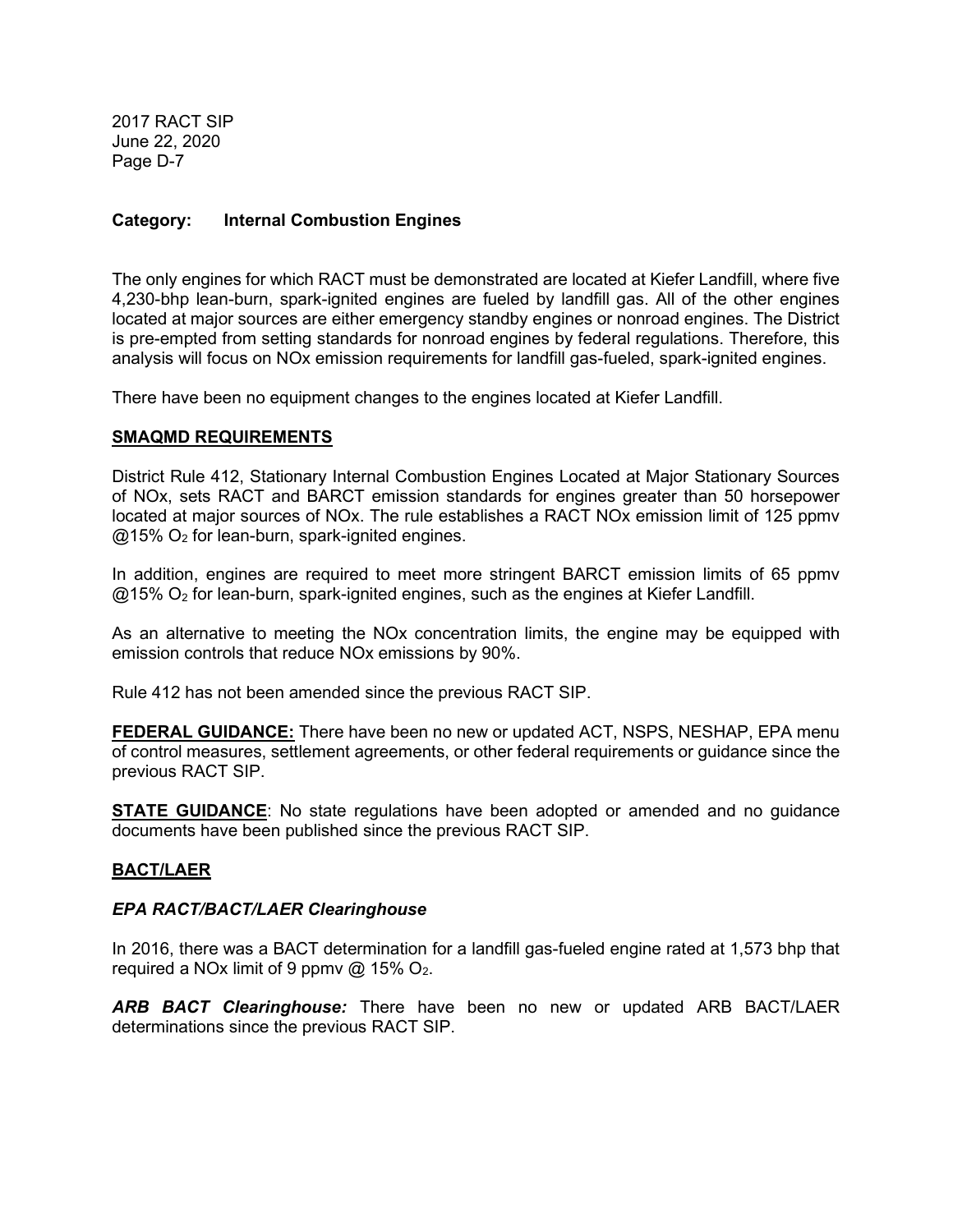### SMAQMD BACT Determinations

In 2019, a BACT determination for a 778-bhp biogas-fueled engines set the NOx emission limit at 11 ppmv @ 15%  $O_2$ .

## OTHER NONATTAINMENT AREA RULES

The following rule was identified in the previous RACT and has been updated:

• SCAQMD Rule 1110.2 (11/1/2019)

The amendments to SCAQMD Rule 1110.2 were administrative and no emissions standards were affected. The amendments expanded applicability of the rule to large facilities previously subject to a cap-and-trade program.

## **CONCLUSION**

In the previous RACT SIP, it was determined that Rule 412 satisfies the RACT requirement for this category. Other than the BACT determination and administrative amendment to SCAQMD Rule 1110.2, no referenced rules, regulations, or guidance have been changed since the previous RACT SIP. The new BACT determination is more stringent than Rule 412, but the BACT standards reflect the emission levels achievable by new engines, and Staff considers these standards to be beyond RACT; therefore, the previous RACT SIP conclusion remains the same.

Rule 412 continues to satisfy the RACT requirement for this source category.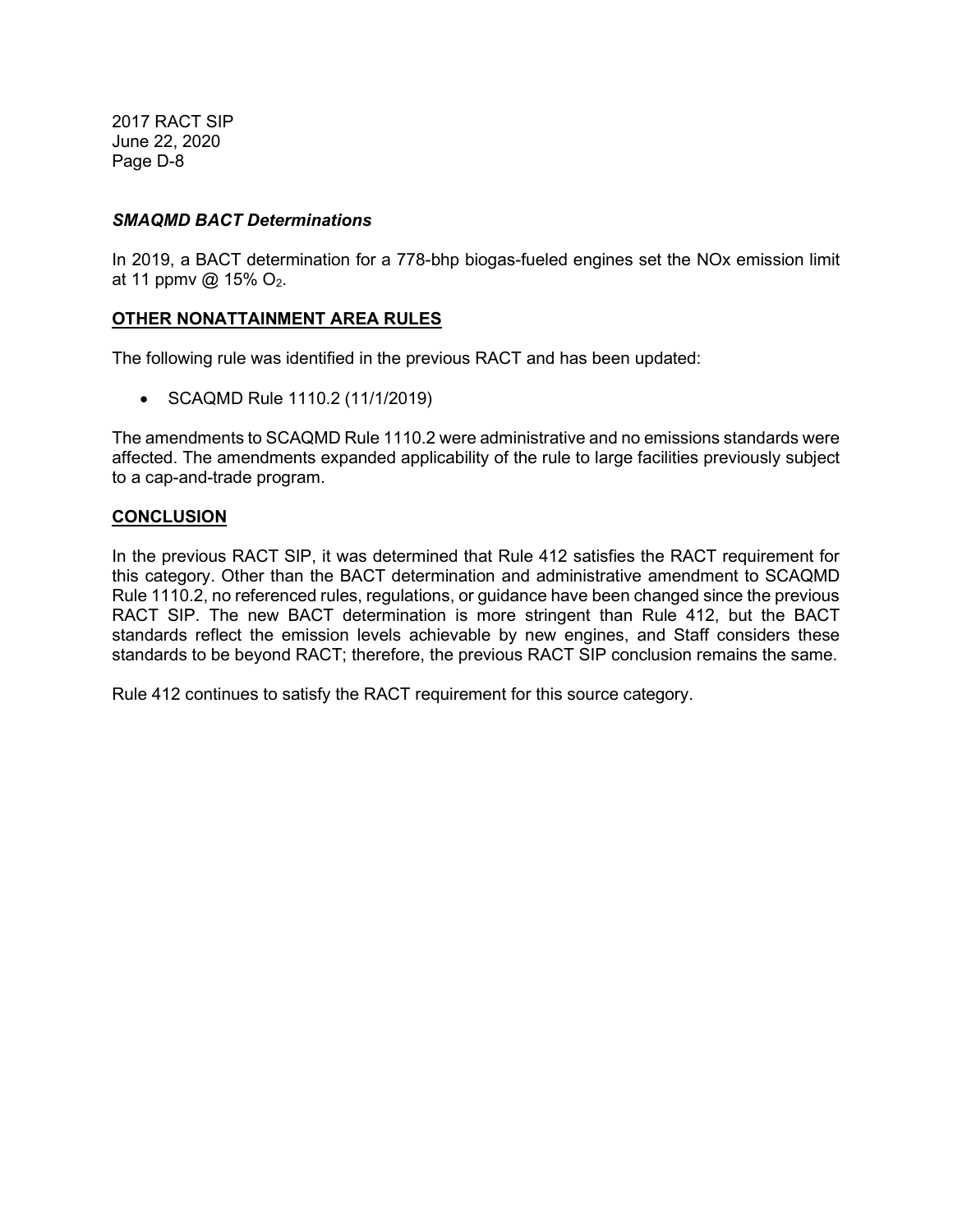## Category: Gasoline Service Stations – Phase II Vapor Recovery

One major source of VOC, Kiefer Landfill, has a non-retail gas station that transfers gasoline into the facility's own vehicles. This analysis will focus on the Phase II vapor requirements for gasoline transfer.

#### SMAQMD REQUIREMENTS

District Rule 449, Transfer of Gasoline into Vehicle Fuel Tanks, requires that gasoline transfer from a stationary storage container with a capacity of 250 gallons or more, or mobile fueler with a capacity of 120 gallons or more, into any motor vehicle fuel tank with a capacity of at least 5 gallons be performed only when equipped with a Phase II vapor recovery system. The vapor recovery system must be CARB-certified and have a control efficiency of at least 95% by weight.

Rule 449 has not been amended since the previous RACT SIP.

FEDERAL GUIDANCE: There have been no new or updated ACT, NSPS, NESHAP, EPA menu of control measures, settlement agreements, or other federal requirements or guidance since the previous RACT SIP.

**STATE GUIDANCE:** No state regulations have been adopted or amended and no guidance documents have been published since the previous RACT SIP.

**BACT/LAER:** There have been no new or updated EPA or ARB BACT/LAER determinations for Phase II gasoline dispensing since the previous RACT SIP.

#### SMAQMD BACT Determinations

In 2020, an update to the BACT determination was made for all retail gasoline dispensing stations. No changes were identified and the BACT determination requires CARB-certified equipment for Phase I and II control.

**OTHER NONATTAINMENT AREA RULES:** There have been no new or amended rules for other nonattainment areas since the previous RACT SIP.

#### **CONCLUSION**

In the previous RACT SIP, it was determined that Rule 449 satisfies the RACT requirement for this category. Other than the updated BACT determinations, no referenced rules, regulations, or guidance have been changed since the previous RACT SIP; therefore, the conclusion remains the same.

Rule 449 continues to satisfy the RACT requirement for this source category.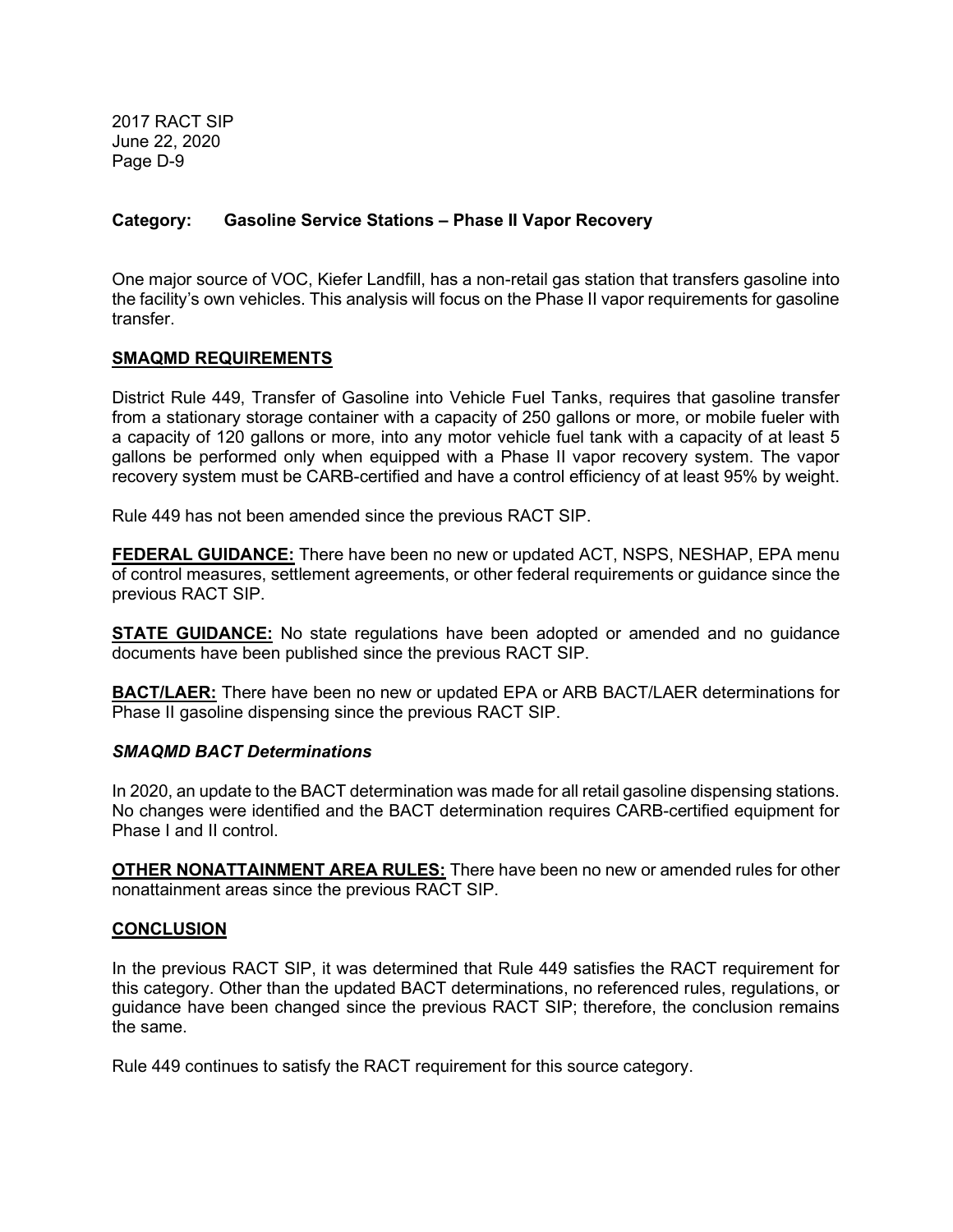## Appendix E

## RACT Analysis of Major Sources for a Serious Nonattainment Area

For a serious nonattainment area, RACT is required for a stationary source that emits or has the potential to emit at least 50 tons per year of NOx or VOC. There are five major stationary sources operating in Sacramento county which are subject to RACT for the 2015 ozone NAAQS. These sources were analyzed in the previous RACT SIP, which was submitted to EPA in 2017. The table below identifies any equipment changes to these sources since the previous RACT SIP.

One previously major source (Aerojet Rocketdyne) operating in Sacramento County has been partially shut down and has reduced emissions to below major source thresholds. In early 2020, the source submitted a request to cancel their Title V permit<sup>43</sup>.

| <b>Major Source</b> | Major<br><b>Pollutants</b> | 2017 RACT SIP Equipment                                                                                                                                                                                                | <b>Equipment Changes from</b><br>2017 RACT SIP | Applicable<br><b>Rules</b> | <b>Source Meets RACT?</b>                                                                                                                                                    |
|---------------------|----------------------------|------------------------------------------------------------------------------------------------------------------------------------------------------------------------------------------------------------------------|------------------------------------------------|----------------------------|------------------------------------------------------------------------------------------------------------------------------------------------------------------------------|
| Kiefer Landfill     | VOC, NOX                   | • Landfill gas collection<br>system<br>• Landfill gas flares<br>• IC engines, landfill gas-fired<br>• Gasoline dispensing facility<br>• Nonroad portable IC<br>engines, diesel<br>• Emergency standby diesel<br>engine | No new or modified<br>equipment since 2013.    | 412<br>448<br>449          | Yes, previous RACT deficiency<br>corrected through inclusion of<br>landfill flare permits into SIP <sup>44,45</sup> .<br>Otherwise, same conclusion as<br>previous RACT SIP. |

<sup>43</sup> Letter from Scott Goulart, Aerojet, to Steve Mosunic, SMAQMD. "Certification that Applicability Requirements No Longer Apply/ Emissions for Remaining Operations." February 6, 2020.

<sup>44</sup> 82 FR 33032, July 19, 2017.

<sup>45</sup> 82 FR 57130, December 4, 2017.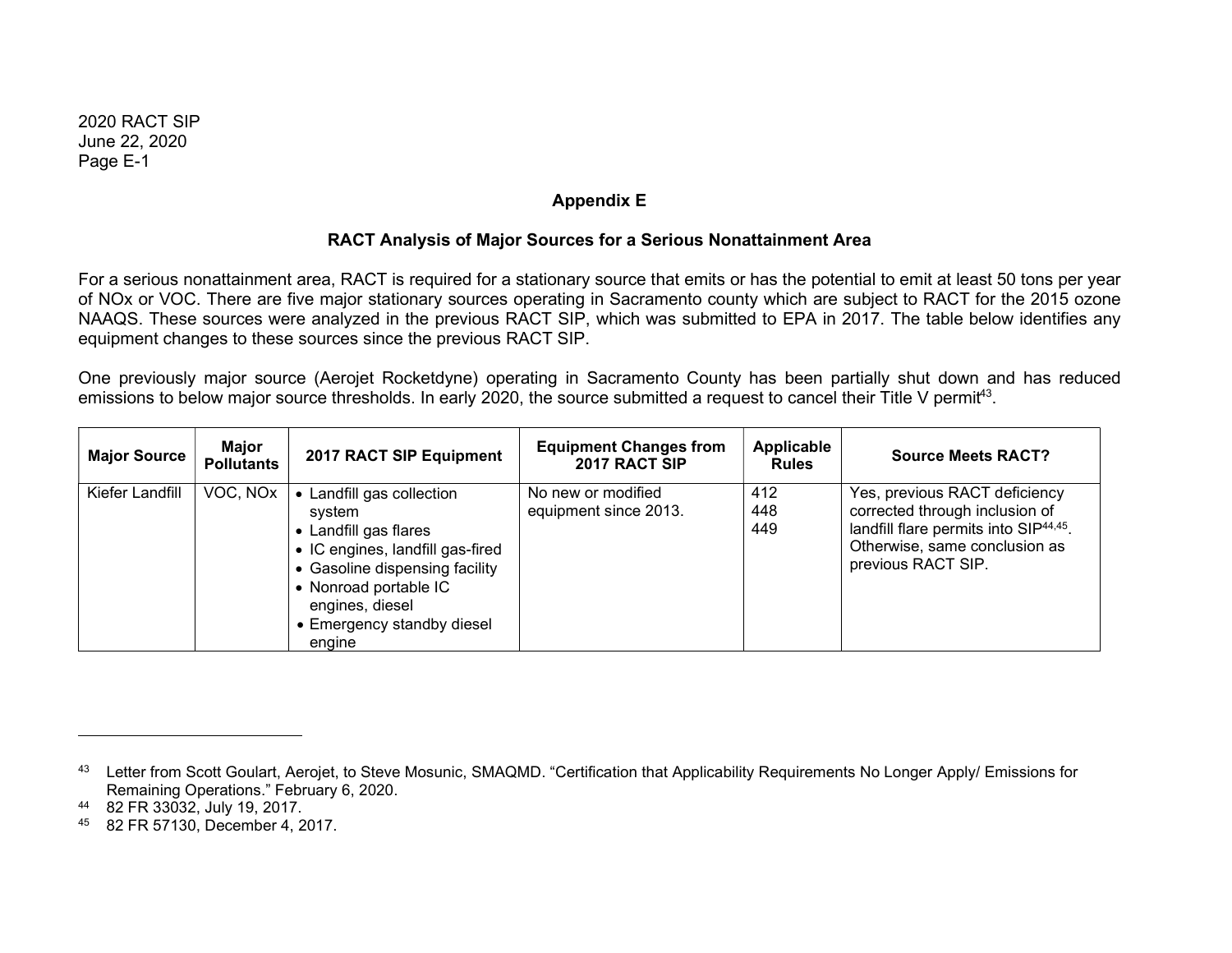| <b>Major Source</b>                                                                                       | <b>Major</b><br><b>Pollutants</b> | 2017 RACT SIP Equipment                                                                                                                                     | <b>Equipment Changes from</b><br>2017 RACT SIP                                                                                                                                                                                                                             | <b>Applicable</b><br><b>Rules</b> | <b>Source Meets RACT?</b>                     |
|-----------------------------------------------------------------------------------------------------------|-----------------------------------|-------------------------------------------------------------------------------------------------------------------------------------------------------------|----------------------------------------------------------------------------------------------------------------------------------------------------------------------------------------------------------------------------------------------------------------------------|-----------------------------------|-----------------------------------------------|
| Sacramento<br>Cogeneration<br>Authority                                                                   | <b>NO<sub>x</sub></b>             | • Combined cycle gas turbines<br>• Heat recovery steam<br>generator<br>• Simple cycle gas turbine<br>• Boilers                                              | No new or modified<br>equipment since 2015.                                                                                                                                                                                                                                | 411<br>413                        | Yes, same conclusion as previous<br>RACT SIP. |
| Sacramento<br>Municipal<br><b>Utility District</b><br>Financing<br>Authority -<br>Cosumnes<br>Power Plant | <b>NO<sub>x</sub></b>             | • Combined cycle gas turbines                                                                                                                               | No new equipment but<br>modification made to upgrade<br>existing turbines to increase<br>MW output and improve<br>efficiency due to higher<br>temperatures.<br>Turbines maintain existing<br>emission limits of NO <sub>x</sub> 2.0<br>ppmvd @ $15\%O2$ 1-hour<br>average. | 413                               | Yes, same conclusion as previous<br>RACT SIP. |
| SFPP, L.P.<br><b>Bradshaw</b><br>Terminal                                                                 | <b>VOC</b>                        | • Storage tanks, internal<br>floating roof<br>• Storage tanks, external<br>floating roof<br>• Organic liquid loading racks<br>• Tank truck unloading system | No new or modified<br>equipment since 2012.                                                                                                                                                                                                                                | 446<br>447<br>448                 | Yes, same conclusion as previous<br>RACT SIP. |